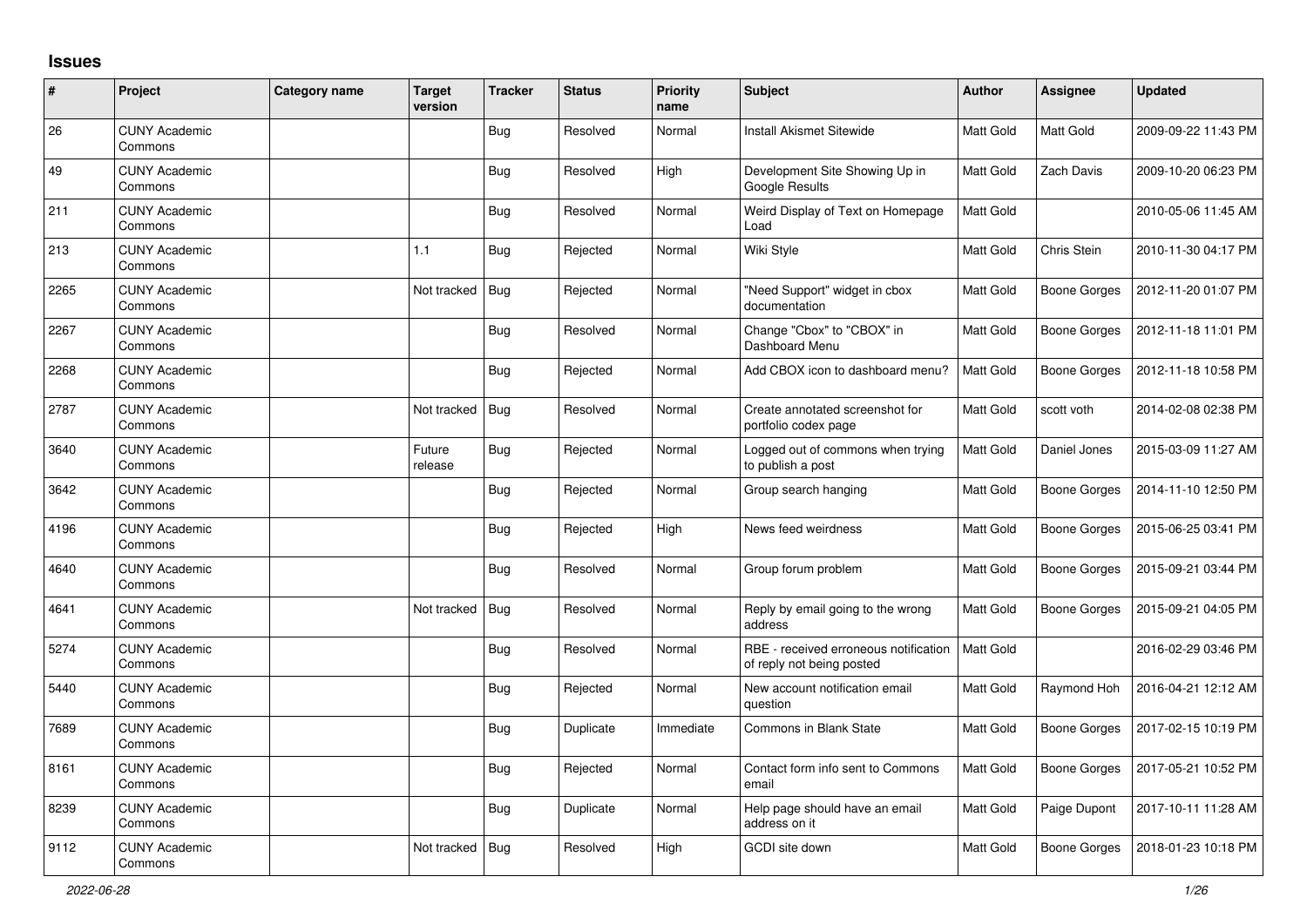| $\#$  | Project                         | <b>Category name</b> | <b>Target</b><br>version | <b>Tracker</b> | <b>Status</b> | <b>Priority</b><br>name | <b>Subject</b>                                                           | <b>Author</b> | Assignee            | <b>Updated</b>      |
|-------|---------------------------------|----------------------|--------------------------|----------------|---------------|-------------------------|--------------------------------------------------------------------------|---------------|---------------------|---------------------|
| 10538 | <b>CUNY Academic</b><br>Commons |                      |                          | <b>Bug</b>     | Resolved      | Normal                  | "This Site Can't be Reached"                                             | Matt Gold     | <b>Boone Gorges</b> | 2018-10-16 09:39 PM |
| 10563 | <b>CUNY Academic</b><br>Commons |                      | 1.13.12                  | <b>Bug</b>     | Resolved      | Urgent                  | cllicking on links from site menu leads<br>to 500 error                  | Matt Gold     | <b>Boone Gorges</b> | 2018-10-23 10:48 AM |
| 11610 | <b>CUNY Academic</b><br>Commons |                      | 1.15.5                   | <b>Bug</b>     | Resolved      | Normal                  | Homepage thumbnails not loading                                          | Matt Gold     | <b>Boone Gorges</b> | 2019-06-29 10:38 PM |
| 11619 | <b>CUNY Academic</b><br>Commons |                      | 1.15.5                   | Bug            | Rejected      | Normal                  | Homepage thumbnails not loading                                          | Matt Gold     | Raymond Hoh         | 2019-07-09 03:49 AM |
| 12185 | <b>CUNY Academic</b><br>Commons |                      | 1.16.1                   | <b>Bug</b>     | Resolved      | Immediate               | Group links not working                                                  | Matt Gold     | <b>Boone Gorges</b> | 2019-12-10 10:35 AM |
| 12341 | <b>CUNY Academic</b><br>Commons |                      |                          | <b>Bug</b>     | Abandoned     | High                    | Commons down                                                             | Matt Gold     |                     | 2020-02-11 10:45 AM |
| 13862 | <b>CUNY Academic</b><br>Commons |                      |                          | <b>Bug</b>     | Resolved      | Normal                  | Under maintenance message                                                | Matt Gold     | <b>Boone Gorges</b> | 2021-01-28 08:56 PM |
| 13949 | <b>CUNY Academic</b><br>Commons |                      | Not tracked   Bug        |                | <b>New</b>    | Normal                  | Continued debugging of runaway<br>MySQL connections                      | Matt Gold     | <b>Boone Gorges</b> | 2021-09-14 10:42 AM |
| 14737 | <b>CUNY Academic</b><br>Commons |                      |                          | <b>Bug</b>     | Duplicate     | Normal                  | Final step of group/site clone reloads<br>page                           | Matt Gold     | <b>Boone Gorges</b> | 2021-08-31 11:41 AM |
| 14896 | <b>CUNY Academic</b><br>Commons |                      |                          | Bug            | Resolved      | Urgent                  | site down for maintenance                                                | Matt Gold     | <b>Boone Gorges</b> | 2021-10-26 11:01 AM |
| 14951 | <b>CUNY Academic</b><br>Commons |                      | Not tracked              | Bug            | Resolved      | Normal                  | Commons down                                                             | Matt Gold     | <b>Boone Gorges</b> | 2021-11-23 04:21 PM |
| 16307 | <b>CUNY Academic</b><br>Commons |                      |                          | Bug            | <b>New</b>    | Normal                  | Add brief messaging to<br>accept/decline group membership<br>requests    | Matt Gold     | <b>Boone Gorges</b> | 2022-06-27 06:13 PM |
| 2971  | JustPublics@365<br>MediaCamp    |                      |                          | Bug            | Resolved      | Normal                  | <b>CBOX Theme Error</b>                                                  | Matt Gold     | Raymond Hoh         | 2014-01-24 09:00 PM |
| 2582  | NYCDH Community Site            |                      |                          | <b>Bug</b>     | Rejected      | High                    | Forum posting/notification problem                                       | Matt Gold     | Raymond Hoh         | 2013-05-20 09:16 PM |
| 2584  | NYCDH Community Site            |                      |                          | Bug            | Resolved      | Normal                  | Forum disabled                                                           | Matt Gold     | Raymond Hoh         | 2013-06-13 01:46 PM |
| 2618  | NYCDH Community Site            |                      |                          | Bug            | Assigned      | Low                     | Mark blogs as spam when created by<br>users marked as spam               | Matt Gold     | Boone Gorges        | 2013-06-09 11:38 PM |
| 2628  | NYCDH Community Site            |                      |                          | <b>Bug</b>     | Resolved      | Low                     | Spam User Changes Password                                               | Matt Gold     | Raymond Hoh         | 2018-02-21 07:18 PM |
| 2643  | NYCDH Community Site            |                      |                          | Bug            | Resolved      | Normal                  | WordPress update through<br>dashboard failed                             | Matt Gold     |                     | 2013-10-11 01:46 PM |
| 2649  | NYCDH Community Site            |                      |                          | Bug            | Resolved      | Normal                  | RBE problems                                                             | Matt Gold     | Raymond Hoh         | 2013-10-11 02:04 PM |
| 2651  | NYCDH Community Site            |                      |                          | <b>Bug</b>     | Rejected      | Normal                  | BP Doc save button returns users to<br>doc directory instead of to group | Matt Gold     | <b>Boone Gorges</b> | 2013-08-02 12:47 PM |
| 2664  | NYCDH Community Site            |                      |                          | <b>Bug</b>     | Resolved      | Normal                  | WordPress update fails                                                   | Matt Gold     |                     | 2013-07-31 09:47 AM |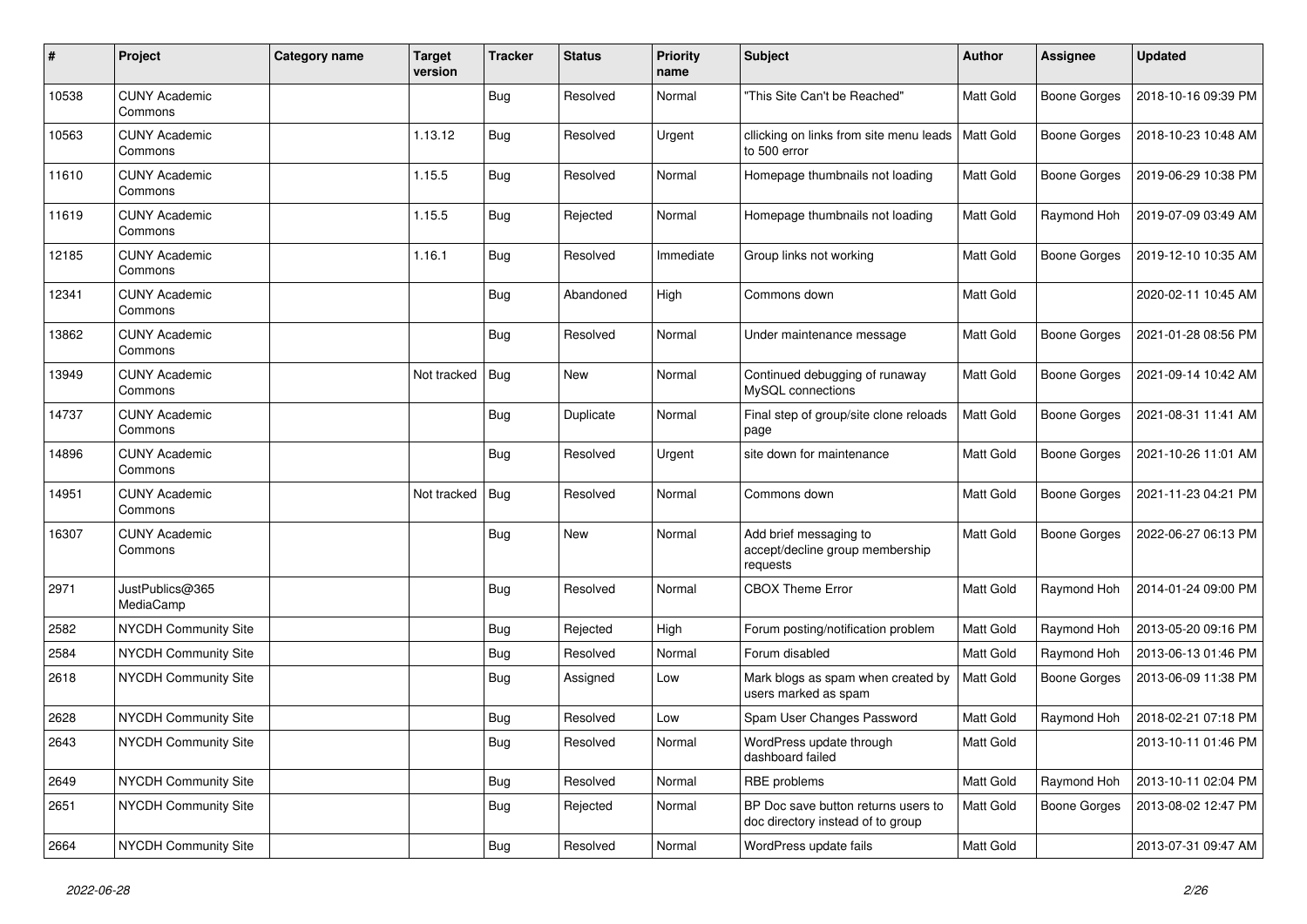| $\sharp$ | Project                     | <b>Category name</b> | <b>Target</b><br>version | <b>Tracker</b> | <b>Status</b> | <b>Priority</b><br>name | <b>Subject</b>                                                      | Author           | Assignee    | <b>Updated</b>      |
|----------|-----------------------------|----------------------|--------------------------|----------------|---------------|-------------------------|---------------------------------------------------------------------|------------------|-------------|---------------------|
| 2690     | NYCDH Community Site        |                      |                          | Bug            | Resolved      | Normal                  | Spam Registrations                                                  | Matt Gold        | Raymond Hoh | 2013-10-29 09:21 PM |
| 2762     | NYCDH Community Site        |                      |                          | <b>Bug</b>     | Resolved      | Urgent                  | Unable to Delete Spam Groups                                        | Matt Gold        | Raymond Hoh | 2013-09-04 11:23 PM |
| 2773     | NYCDH Community Site        |                      |                          | <b>Bug</b>     | Resolved      | Urgent                  | Severe site weirdness                                               | Matt Gold        | Raymond Hoh | 2018-02-21 07:13 PM |
| 2815     | NYCDH Community Site        |                      |                          | <b>Bug</b>     | Resolved      | Normal                  | Group Activity dates don't match<br>latest activity                 | Matt Gold        | Raymond Hoh | 2013-10-14 11:40 PM |
| 2953     | <b>NYCDH Community Site</b> |                      |                          | <b>Bug</b>     | Resolved      | Normal                  | WP Update Failed                                                    | Matt Gold        | Raymond Hoh | 2014-06-24 10:48 PM |
| 3263     | NYCDH Community Site        |                      |                          | Bug            | Resolved      | Normal                  | RBE could not be posted                                             | Matt Gold        | Raymond Hoh | 2014-06-24 10:48 PM |
| 3266     | NYCDH Community Site        |                      |                          | <b>Bug</b>     | Resolved      | Normal                  | Report of difficulty posting the<br>NYCDH forum                     | Matt Gold        | Raymond Hoh | 2014-06-12 03:27 PM |
| 3286     | NYCDH Community Site        |                      |                          | Bug            | Resolved      | Normal                  | Have BP Docs take on Access<br>Defaults of group                    | Matt Gold        | Raymond Hoh | 2018-02-21 07:23 PM |
| 3287     | NYCDH Community Site        |                      |                          | Bug            | Resolved      | Normal                  | Link to Private Doc bounces<br>non-logged-in users to homepage      | Matt Gold        | Raymond Hoh | 2014-06-25 05:30 PM |
| 3289     | NYCDH Community Site        |                      |                          | Bug            | Resolved      | Normal                  | BP Docs revision overflowing div<br>containers                      | Matt Gold        | Raymond Hoh | 2014-06-26 05:19 PM |
| 3429     | NYCDH Community Site        |                      |                          | <b>Bug</b>     | Resolved      | Normal                  | Forum Attachments not working                                       | Matt Gold        | Raymond Hoh | 2014-09-01 04:04 PM |
| 4736     | NYCDH Community Site        |                      |                          | <b>Bug</b>     | Resolved      | Normal                  | NYCDH email notifications don't list<br>attachments                 | <b>Matt Gold</b> | Raymond Hoh | 2015-10-08 09:35 PM |
| 4763     | NYCDH Community Site        |                      |                          | Bug            | Resolved      | Normal                  | Embedded HTML link doesn't appear<br>in email notification          | Matt Gold        | Raymond Hoh | 2015-10-10 10:11 AM |
| 5055     | NYCDH Community Site        |                      |                          | Bug            | Resolved      | Normal                  | Up file size limit on forum<br>attachments                          | Matt Gold        |             | 2015-12-21 01:30 PM |
| 5445     | NYCDH Community Site        |                      |                          | Bug            | Resolved      | Normal                  | Private group question                                              | Matt Gold        | Raymond Hoh | 2016-04-13 01:58 PM |
| 5447     | <b>NYCDH Community Site</b> |                      |                          | <b>Bug</b>     | Resolved      | Normal                  | Forum post notification doesn't note<br>presence of an attachment   | Matt Gold        | Raymond Hoh | 2016-04-15 12:19 PM |
| 5530     | NYCDH Community Site        |                      |                          | Bug            | Resolved      | Normal                  | Error updating plugin                                               | Matt Gold        | Raymond Hoh | 2018-02-21 07:16 PM |
| 5742     | <b>NYCDH Community Site</b> |                      |                          | Bug            | Resolved      | Normal                  | images in slideshow not working                                     | Matt Gold        | Raymond Hoh | 2016-07-20 07:24 PM |
| 5840     | NYCDH Community Site        |                      |                          | <b>Bug</b>     | Resolved      | Normal                  | request membership in private group<br>issue                        | Matt Gold        | Raymond Hoh | 2016-07-26 06:58 AM |
| 5939     | NYCDH Community Site        |                      |                          | <b>Bug</b>     | Resolved      | Normal                  | Embedded link doesn't come through<br>CBOX/NYCDH email notification | Matt Gold        | Raymond Hoh | 2018-02-21 07:16 PM |
| 7448     | NYCDH Community Site        |                      |                          | Bug            | Duplicate     | Normal                  | Email subscription changed                                          | Matt Gold        | Raymond Hoh | 2018-02-21 07:20 PM |
| 8050     | NYCDH Community Site        |                      |                          | <b>Bug</b>     | Rejected      | Normal                  | problem resetting pw                                                | Matt Gold        | Raymond Hoh | 2017-04-27 03:54 PM |
| 8051     | NYCDH Community Site        |                      |                          | Bug            | Resolved      | Normal                  | User reports registration problem                                   | Matt Gold        | Raymond Hoh | 2017-04-27 04:29 PM |
| 8397     | NYCDH Community Site        |                      |                          | <b>Bug</b>     | Resolved      | Normal                  | Profile question                                                    | Matt Gold        | Raymond Hoh | 2018-02-21 07:21 PM |
| 8582     | NYCDH Community Site        |                      |                          | <b>Bug</b>     | Resolved      | High                    | Forum post doesn't work                                             | Matt Gold        | Raymond Hoh | 2018-02-21 07:13 PM |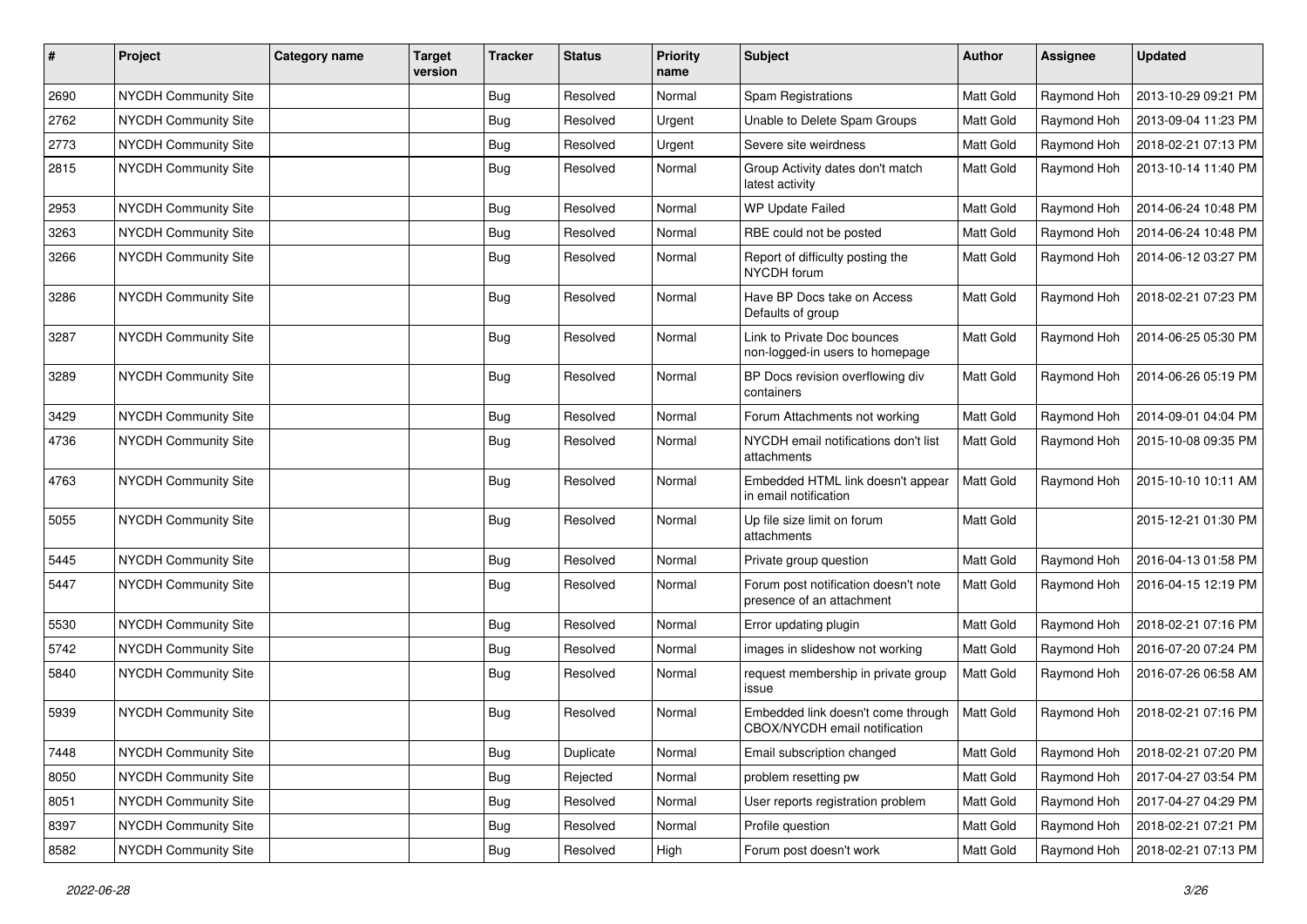| #              | Project                         | <b>Category name</b>      | <b>Target</b><br>version | <b>Tracker</b> | <b>Status</b> | <b>Priority</b><br>name | <b>Subject</b>                                                       | <b>Author</b> | <b>Assignee</b>     | <b>Updated</b>      |
|----------------|---------------------------------|---------------------------|--------------------------|----------------|---------------|-------------------------|----------------------------------------------------------------------|---------------|---------------------|---------------------|
| 8992           | NYCDH Community Site            |                           |                          | <b>Bug</b>     | Assigned      | Normal                  | Multiple RBE error reports                                           | Matt Gold     | Raymond Hoh         | 2017-12-11 05:43 PM |
| 9076           | <b>NYCDH Community Site</b>     |                           |                          | Bug            | Resolved      | Normal                  | Email group subscription reset<br>erroneously                        | Matt Gold     | Raymond Hoh         | 2018-09-25 09:52 AM |
| 9089           | <b>NYCDH Community Site</b>     |                           |                          | Bug            | Rejected      | Normal                  | User experiences phishing warning                                    | Matt Gold     | Raymond Hoh         | 2020-11-23 08:43 PM |
| 9242           | <b>NYCDH Community Site</b>     |                           |                          | Bug            | Resolved      | Normal                  | Default subscription to NYCDH<br>Announcements group                 | Matt Gold     | Raymond Hoh         | 2018-02-22 12:47 PM |
| 10325          | NYCDH Community Site            |                           |                          | Bug            | Resolved      | Normal                  | Digest email formatting                                              | Matt Gold     | Raymond Hoh         | 2018-09-14 09:34 PM |
| 11000          | NYCDH Community Site            |                           |                          | Bug            | Rejected      | Normal                  | SSL / link redirection issue for DH<br>Week site from NYCDH homepage | Matt Gold     | Raymond Hoh         | 2019-01-24 10:00 PM |
| 11280          | NYCDH Community Site            |                           |                          | Bug            | Resolved      | Normal                  | Member search not working                                            | Matt Gold     | Raymond Hoh         | 2019-04-01 06:23 PM |
| 11456          | NYCDH Community Site            |                           |                          | <b>Bug</b>     | Resolved      | Normal                  | Group has no admins                                                  | Matt Gold     | Raymond Hoh         | 2019-06-01 04:24 PM |
| 12433          | NYCDH Community Site            |                           |                          | Bug            | Resolved      | Normal                  | hyperlinks not accepted in forum post                                | Matt Gold     | Raymond Hoh         | 2020-11-23 08:42 PM |
| 12893          | <b>NYCDH Community Site</b>     |                           |                          | Bug            | Resolved      | Normal                  | Login issue                                                          | Matt Gold     | Raymond Hoh         | 2020-06-05 10:31 AM |
| 13491          | NYCDH Community Site            |                           |                          | <b>Bug</b>     | Resolved      | Normal                  | User unable to register                                              | Matt Gold     | Raymond Hoh         | 2020-10-23 12:43 AM |
| 14861          | NYCDH Community Site            |                           |                          | Bug            | Resolved      | Normal                  | User unable to access profile editing<br>page                        | Matt Gold     | Raymond Hoh         | 2021-10-14 08:38 PM |
| 15247          | NYCDH Community Site            |                           |                          | Bug            | Resolved      | Normal                  | Registration issue                                                   | Matt Gold     | Raymond Hoh         | 2022-02-03 08:02 PM |
| 13496          | <b>CUNY Academic</b><br>Commons | Accessibility             | 1.18.0                   | Bug            | Resolved      | Normal                  | Review contrast issues on registration<br>page and profile page      | Matt Gold     | Sonja Leix          | 2020-12-08 11:31 AM |
| 5691           | <b>CUNY Academic</b><br>Commons | <b>Blogs (BuddyPress)</b> | Future<br>release        | <b>Bug</b>     | Assigned      | High                    | Differing numbers on Sites display                                   | Matt Gold     | Raymond Hoh         | 2016-06-13 01:37 PM |
| 6350           | <b>CUNY Academic</b><br>Commons | Blogs (BuddyPress)        | 1.9.31                   | Bug            | Resolved      | Normal                  | Editing blog posts results in activity<br>items                      | Matt Gold     | <b>Boone Gorges</b> | 2016-10-18 09:24 PM |
| $\overline{7}$ | <b>CUNY Academic</b><br>Commons | BuddyPress (misc)         |                          | <b>Bug</b>     | Resolved      | Normal                  | BuddyPress theme error on iPhone                                     | Matt Gold     | <b>Boone Gorges</b> | 2009-09-15 07:39 PM |
| 30             | <b>CUNY Academic</b><br>Commons | BuddyPress (misc)         |                          | <b>Bug</b>     | Resolved      | Normal                  | Hidden Forum Activity Showing up in<br>News Feed                     | Matt Gold     | <b>Boone Gorges</b> | 2009-09-30 02:51 PM |
| 41             | <b>CUNY Academic</b><br>Commons | BuddyPress (misc)         |                          | <b>Bug</b>     | Resolved      | Normal                  | User listed twice in group                                           | Matt Gold     | Matt Gold           | 2009-12-08 07:35 PM |
| 47             | <b>CUNY Academic</b><br>Commons | BuddyPress (misc)         |                          | Bug            | Resolved      | Normal                  | Request to Join Group Lost                                           | Matt Gold     |                     | 2009-10-19 04:08 PM |
| 53             | <b>CUNY Academic</b><br>Commons | BuddyPress (misc)         |                          | <b>Bug</b>     | Resolved      | Normal                  | Search on Group Page Not Working,<br>Leads to Home Page              | Matt Gold     | <b>Boone Gorges</b> | 2009-10-22 10:51 AM |
| 56             | <b>CUNY Academic</b><br>Commons | BuddyPress (misc)         |                          | <b>Bug</b>     | Resolved      | Normal                  | Addition of a Profile Field Option<br>Removes Existing One           | Matt Gold     | Zach Davis          | 2009-10-27 05:14 PM |
| 69             | <b>CUNY Academic</b><br>Commons | BuddyPress (misc)         |                          | <b>Bug</b>     | Resolved      | Normal                  | UserName doesn't appear in News<br>Feed Wiki Edit                    | Matt Gold     | <b>Boone Gorges</b> | 2009-12-03 09:33 AM |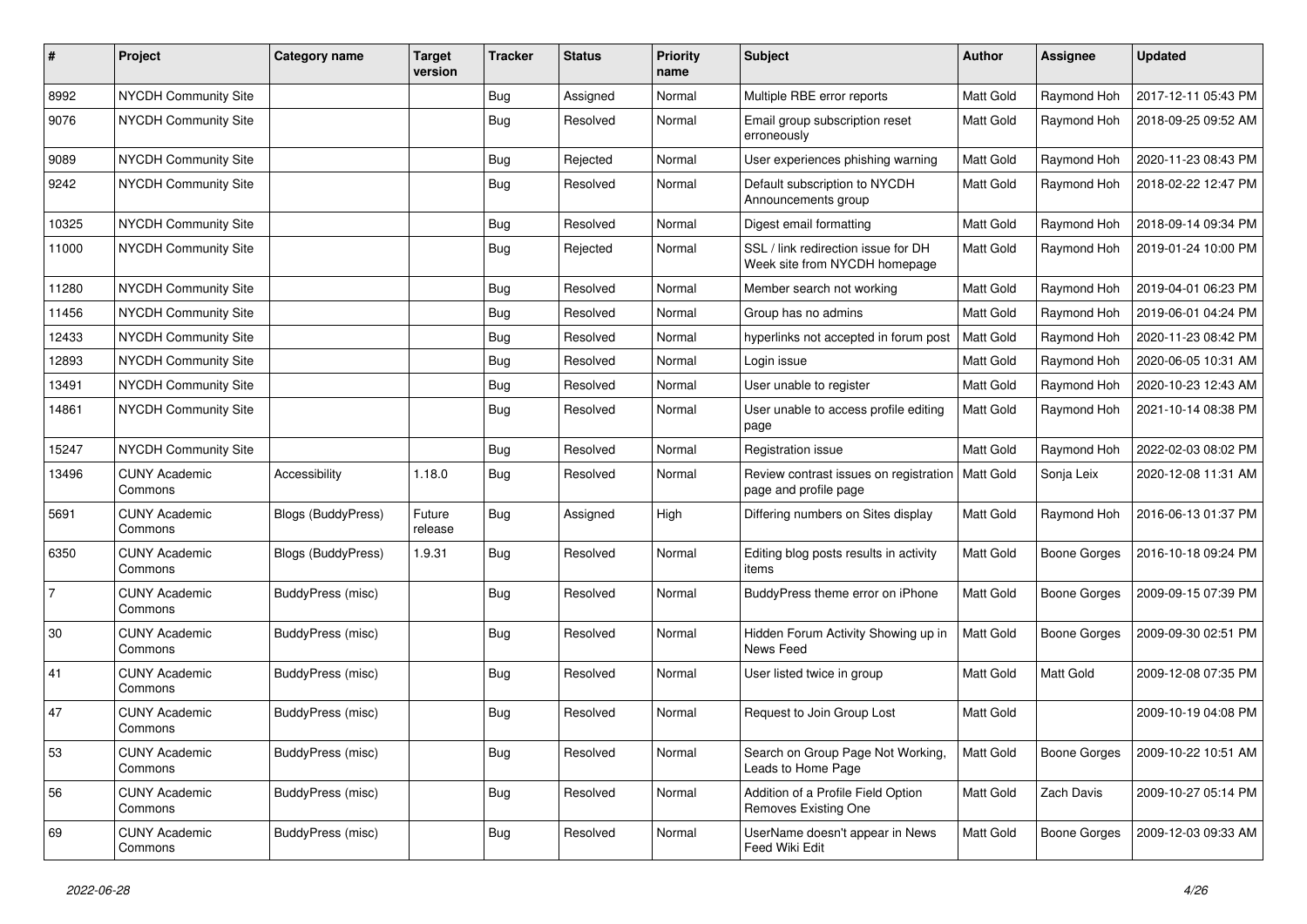| #   | Project                         | Category name            | Target<br>version | <b>Tracker</b> | <b>Status</b> | <b>Priority</b><br>name | <b>Subject</b>                                                | Author    | Assignee            | <b>Updated</b>      |
|-----|---------------------------------|--------------------------|-------------------|----------------|---------------|-------------------------|---------------------------------------------------------------|-----------|---------------------|---------------------|
| 130 | <b>CUNY Academic</b><br>Commons | BuddyPress (misc)        |                   | <b>Bug</b>     | Resolved      | Normal                  | Link to Blog on Group Pages leads<br>back to Group            | Matt Gold | Boone Gorges        | 2009-12-10 01:28 PM |
| 134 | <b>CUNY Academic</b><br>Commons | BuddyPress (misc)        |                   | Bug            | Resolved      | Low                     | Div Overflow Issue on Mail Interface                          | Matt Gold | Boone Gorges        | 2009-12-13 06:28 PM |
| 138 | <b>CUNY Academic</b><br>Commons | BuddyPress (misc)        |                   | Bug            | Resolved      | Normal                  | Broken Links in Forum Notification<br>Emails                  | Matt Gold | Boone Gorges        | 2010-03-02 07:59 PM |
| 143 | <b>CUNY Academic</b><br>Commons | BuddyPress (misc)        |                   | <b>Bug</b>     | Resolved      | Normal                  | Friendship Acceptance Error<br>Message                        | Matt Gold | Boone Gorges        | 2010-05-11 04:44 PM |
| 145 | <b>CUNY Academic</b><br>Commons | BuddyPress (misc)        |                   | Bug            | Resolved      | Normal                  | Trackbacks are being attributed to<br>'ungooglable'           | Matt Gold | <b>Boone Gorges</b> | 2010-05-20 03:07 PM |
| 148 | <b>CUNY Academic</b><br>Commons | BuddyPress (misc)        |                   | Bug            | Resolved      | Normal                  | TinyMCE Problem with URLs in Posts   Matt Gold                |           | Boone Gorges        | 2010-02-25 12:22 PM |
| 149 | <b>CUNY Academic</b><br>Commons | <b>BuddyPress (misc)</b> |                   | <b>Bug</b>     | Resolved      | Normal                  | <b>Email Notifications and TinyMCE</b>                        | Matt Gold | Boone Gorges        | 2010-01-08 09:33 PM |
| 152 | <b>CUNY Academic</b><br>Commons | BuddyPress (misc)        |                   | <b>Bug</b>     | Resolved      | Normal                  | HTML Tags Added to Email<br><b>Notifications</b>              | Matt Gold | Boone Gorges        | 2010-05-11 04:52 PM |
| 153 | <b>CUNY Academic</b><br>Commons | BuddyPress (misc)        |                   | Bug            | Resolved      | Normal                  | User Asked to login again while trying<br>to submit wire post | Matt Gold | Boone Gorges        | 2010-05-11 04:48 PM |
| 154 | <b>CUNY Academic</b><br>Commons | BuddyPress (misc)        |                   | <b>Bug</b>     | Resolved      | Low                     | Order of posts on Forum page                                  | Matt Gold | Boone Gorges        | 2010-05-11 04:53 PM |
| 155 | <b>CUNY Academic</b><br>Commons | BuddyPress (misc)        |                   | <b>Bug</b>     | Resolved      | Normal                  | Problem with Group Blog BuddyPress<br>Plugin                  | Matt Gold | Boone Gorges        | 2010-01-23 07:19 AM |
| 156 | <b>CUNY Academic</b><br>Commons | BuddyPress (misc)        |                   | <b>Bug</b>     | Resolved      | Low                     | Sticky Posts and Recently Active<br><b>Topics List</b>        | Matt Gold | Boone Gorges        | 2010-05-11 05:22 PM |
| 159 | <b>CUNY Academic</b><br>Commons | BuddyPress (misc)        |                   | Bug            | Resolved      | Normal                  | Member reports trouble with<br><b>Notification Settings</b>   | Matt Gold | Boone Gorges        | 2010-05-11 04:50 PM |
| 160 | <b>CUNY Academic</b><br>Commons | BuddyPress (misc)        |                   | <b>Bug</b>     | Resolved      | Low                     | Sticky Posts and Recently Active<br>Topics List               | Matt Gold | Boone Gorges        | 2010-01-21 02:02 PM |
| 172 | <b>CUNY Academic</b><br>Commons | BuddyPress (misc)        |                   | <b>Bug</b>     | Resolved      | Normal                  | Forum Notifications not working                               | Matt Gold |                     | 2010-03-04 07:28 AM |
| 173 | <b>CUNY Academic</b><br>Commons | BuddyPress (misc)        |                   | <b>Bug</b>     | Resolved      | Normal                  | Blockquote display cut off in mac<br>browsers                 | Matt Gold | Boone Gorges        | 2010-05-11 04:58 PM |
| 174 | <b>CUNY Academic</b><br>Commons | BuddyPress (misc)        |                   | <b>Bug</b>     | Resolved      | Normal                  | College names no longer active links<br>on profiles           | Matt Gold | Boone Gorges        | 2010-05-11 05:00 PM |
| 180 | <b>CUNY Academic</b><br>Commons | BuddyPress (misc)        |                   | <b>Bug</b>     | Resolved      | Normal                  | Incorrect Link on Friendship Request<br>Notification Issues   | Matt Gold | <b>Boone Gorges</b> | 2010-03-13 08:47 AM |
| 181 | CUNY Academic<br>Commons        | BuddyPress (misc)        |                   | Bug            | Resolved      | Low                     | spam comments showing up in<br>activity stream                | Matt Gold | Boone Gorges        | 2010-06-22 06:53 PM |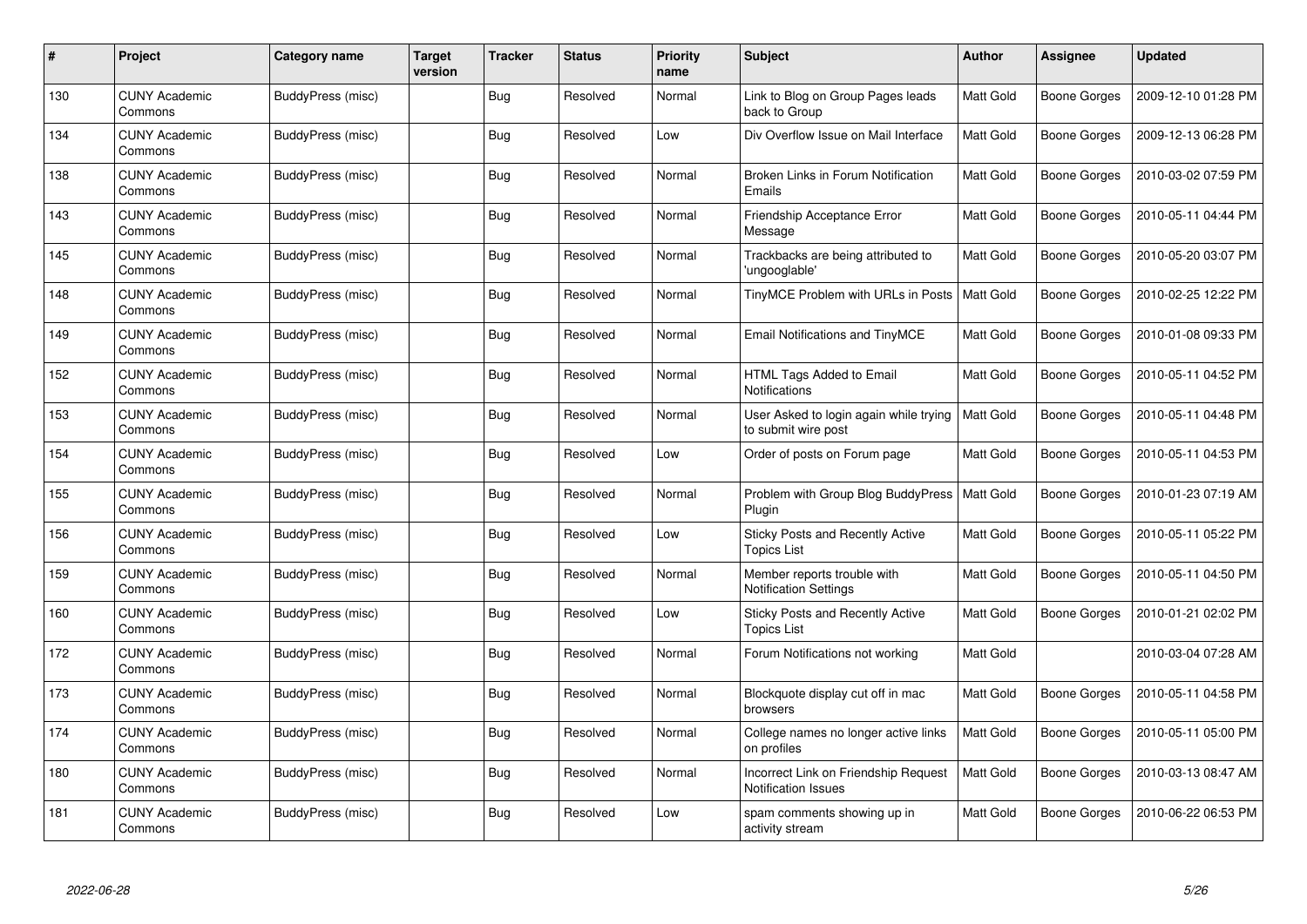| #   | Project                         | Category name            | <b>Target</b><br>version | <b>Tracker</b> | <b>Status</b> | <b>Priority</b><br>name | <b>Subject</b>                                                               | <b>Author</b> | Assignee            | <b>Updated</b>      |
|-----|---------------------------------|--------------------------|--------------------------|----------------|---------------|-------------------------|------------------------------------------------------------------------------|---------------|---------------------|---------------------|
| 185 | <b>CUNY Academic</b><br>Commons | BuddyPress (misc)        |                          | <b>Bug</b>     | Resolved      | Immediate               | Private Group Info/Documents on<br><b>Activity Stream</b>                    | Matt Gold     | Boone Gorges        | 2010-05-11 05:01 PM |
| 187 | <b>CUNY Academic</b><br>Commons | BuddyPress (misc)        |                          | <b>Bug</b>     | Resolved      | Normal                  | Group Member unable to be<br>promoted to admin status                        | Matt Gold     | Boone Gorges        | 2010-04-02 09:26 PM |
| 189 | <b>CUNY Academic</b><br>Commons | BuddyPress (misc)        |                          | Bug            | Resolved      | Normal                  | <b>Trouble Uploading Document</b>                                            | Matt Gold     | Boone Gorges        | 2010-05-11 04:31 PM |
| 204 | <b>CUNY Academic</b><br>Commons | BuddyPress (misc)        |                          | Bug            | Resolved      | Normal                  | Embiggen list of my groups                                                   | Matt Gold     | Boone Gorges        | 2010-05-11 05:13 PM |
| 205 | <b>CUNY Academic</b><br>Commons | BuddyPress (misc)        |                          | <b>Bug</b>     | Resolved      | High                    | <b>Cannot Create Account</b>                                                 | Matt Gold     | Boone Gorges        | 2010-05-20 03:18 PM |
| 209 | <b>CUNY Academic</b><br>Commons | BuddyPress (misc)        |                          | <b>Bug</b>     | Resolved      | High                    | Members Report that Forum<br>Attachments not working                         | Matt Gold     | Boone Gorges        | 2010-05-14 12:13 PM |
| 215 | <b>CUNY Academic</b><br>Commons | BuddyPress (misc)        |                          | <b>Bug</b>     | Resolved      | Low                     | Inaccurate dates on group page`                                              | Matt Gold     | Boone Gorges        | 2010-05-12 12:11 PM |
| 220 | <b>CUNY Academic</b><br>Commons | BuddyPress (misc)        |                          | Bug            | Resolved      | High                    | Hidden Groups showing up in<br>homepage group listing                        | Matt Gold     | Boone Gorges        | 2010-05-07 10:30 AM |
| 222 | <b>CUNY Academic</b><br>Commons | BuddyPress (misc)        |                          | Bug            | Resolved      | High                    | No way for group admins to invite<br>new members                             | Matt Gold     | Boone Gorges        | 2010-05-11 09:02 PM |
| 223 | <b>CUNY Academic</b><br>Commons | BuddyPress (misc)        |                          | <b>Bug</b>     | Resolved      | Normal                  | Uploaded Group Document Failed to<br><b>Create Email Notification</b>        | Matt Gold     | Boone Gorges        | 2010-05-11 10:12 PM |
| 235 | <b>CUNY Academic</b><br>Commons | BuddyPress (misc)        |                          | <b>Bug</b>     | Resolved      | Normal                  | BP Admin Bar Not Appearing on Help<br><b>Blog</b>                            | Matt Gold     | Boone Gorges        | 2010-05-20 06:15 PM |
| 239 | <b>CUNY Academic</b><br>Commons | BuddyPress (misc)        |                          | Bug            | Resolved      | Normal                  | Forum Post Error                                                             | Matt Gold     | Boone Gorges        | 2010-05-12 11:48 AM |
| 240 | <b>CUNY Academic</b><br>Commons | BuddyPress (misc)        |                          | <b>Bug</b>     | Resolved      | Normal                  | Invite Anyone - CUNY email domain<br>produces error                          | Matt Gold     | <b>Boone Gorges</b> | 2010-05-14 12:39 PM |
| 241 | <b>CUNY Academic</b><br>Commons | BuddyPress (misc)        |                          | <b>Bug</b>     | Resolved      | Normal                  | <b>Emailed Group Activity Updates</b><br><b>Contain Escape Characters</b>    | Matt Gold     | Boone Gorges        | 2010-08-25 01:30 PM |
| 244 | <b>CUNY Academic</b><br>Commons | BuddyPress (misc)        |                          | Bug            | Rejected      | Low                     | Some notifications persist after being<br>clicked                            | Matt Gold     | Boone Gorges        | 2014-05-01 09:20 AM |
| 247 | <b>CUNY Academic</b><br>Commons | BuddyPress (misc)        |                          | Bug            | Resolved      | Normal                  | Email problem on signup                                                      | Matt Gold     | Boone Gorges        | 2010-05-18 03:09 PM |
| 249 | <b>CUNY Academic</b><br>Commons | BuddyPress (misc)        |                          | <b>Bug</b>     | Resolved      | Normal                  | New group contains activity stream<br>post from older group                  | Matt Gold     | Boone Gorges        | 2010-05-20 03:00 PM |
| 256 | <b>CUNY Academic</b><br>Commons | <b>BuddyPress (misc)</b> | Not tracked              | <b>Bug</b>     | Resolved      | High                    | Security warnings on site                                                    | Matt Gold     | Boone Gorges        | 2014-05-01 09:23 AM |
| 264 | <b>CUNY Academic</b><br>Commons | BuddyPress (misc)        |                          | <b>Bug</b>     | Resolved      | Normal                  | user reports receiving two<br>notifications for each new group<br>forum post | Matt Gold     | Boone Gorges        | 2010-08-26 02:57 PM |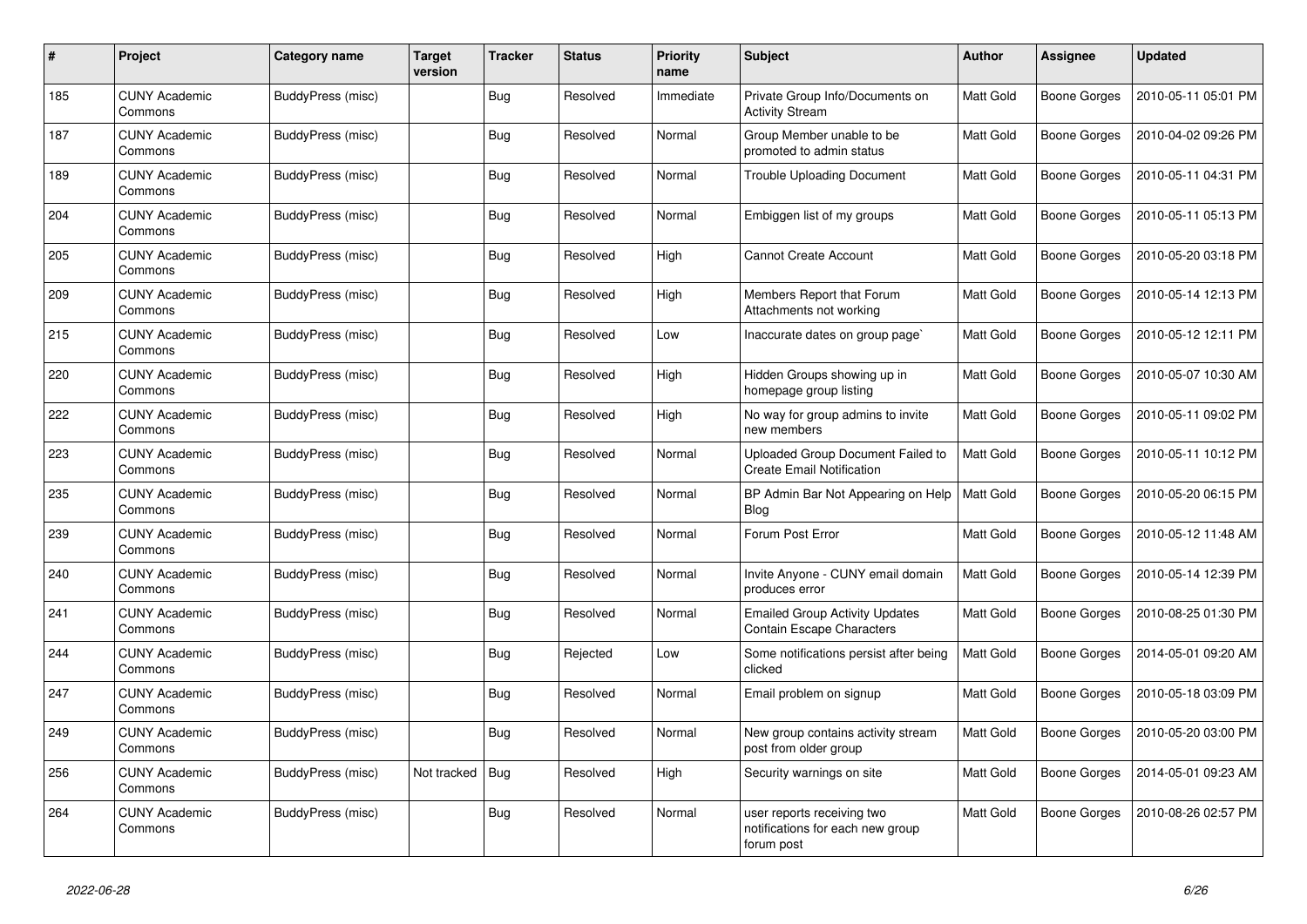| #   | <b>Project</b>                  | Category name     | <b>Target</b><br>version | Tracker    | <b>Status</b> | <b>Priority</b><br>name | <b>Subject</b>                                                       | <b>Author</b> | Assignee            | <b>Updated</b>      |
|-----|---------------------------------|-------------------|--------------------------|------------|---------------|-------------------------|----------------------------------------------------------------------|---------------|---------------------|---------------------|
| 266 | <b>CUNY Academic</b><br>Commons | BuddyPress (misc) | 1.0.1                    | <b>Bug</b> | Resolved      | Normal                  | <b>Account Deletion Process</b>                                      | Matt Gold     | <b>Boone Gorges</b> | 2010-07-19 11:07 AM |
| 278 | <b>CUNY Academic</b><br>Commons | BuddyPress (misc) | 1.0.1                    | <b>Bug</b> | Resolved      | Normal                  | Group Blog plugin creates<br>subdirectory, not subdomain blogs       | Matt Gold     | <b>Boone Gorges</b> | 2010-08-29 01:52 PM |
| 279 | <b>CUNY Academic</b><br>Commons | BuddyPress (misc) | 1.1                      | Bug        | Rejected      | Normal                  | Members Report Problems with<br><b>Notifications</b>                 | Matt Gold     | Boone Gorges        | 2010-11-16 04:37 PM |
| 301 | <b>CUNY Academic</b><br>Commons | BuddyPress (misc) |                          | <b>Bug</b> | Resolved      | High                    | User unable to upload documents                                      | Matt Gold     | <b>Boone Gorges</b> | 2010-08-25 12:06 PM |
| 306 | <b>CUNY Academic</b><br>Commons | BuddyPress (misc) | 1.0.1                    | Bug        | Rejected      | Low                     | Text on Group Page should be<br>darker                               | Matt Gold     | Boone Gorges        | 2010-08-26 04:23 PM |
| 314 | <b>CUNY Academic</b><br>Commons | BuddyPress (misc) | 1.0.2                    | Bug        | Resolved      | Normal                  | Changing Blog Title in BuddyPress<br>Menus                           | Matt Gold     | <b>Boone Gorges</b> | 2010-09-02 10:59 AM |
| 320 | <b>CUNY Academic</b><br>Commons | BuddyPress (misc) | Not tracked              | Bug        | Resolved      | Normal                  | Multiple listings of account in BP<br>group                          | Matt Gold     | Boone Gorges        | 2010-09-01 07:37 AM |
| 323 | <b>CUNY Academic</b><br>Commons | BuddyPress (misc) | 1.0.3                    | <b>Bug</b> | Resolved      | Normal                  | Multiple listings of member account in<br>BP group                   | Matt Gold     | Boone Gorges        | 2010-09-08 02:40 PM |
| 340 | <b>CUNY Academic</b><br>Commons | BuddyPress (misc) | 1.1                      | <b>Bug</b> | Resolved      | High                    | BP Admin Bar Menu Mouseover<br><b>Areas Too Sensitive</b>            | Matt Gold     | Boone Gorges        | 2010-12-01 09:48 AM |
| 346 | <b>CUNY Academic</b><br>Commons | BuddyPress (misc) | 1.0.3                    | Bug        | Resolved      | High                    | News Nav Bar Link on Wiki Pages<br>Points to Wrong Page              | Matt Gold     | <b>Boone Gorges</b> | 2010-09-20 05:28 PM |
| 351 | <b>CUNY Academic</b><br>Commons | BuddyPress (misc) | Not tracked              | Bug        | Rejected      | Normal                  | <b>Invited Group Members Aren't</b><br>Automatically Added to Groups | Matt Gold     | <b>Boone Gorges</b> | 2011-08-22 06:54 PM |
| 352 | <b>CUNY Academic</b><br>Commons | BuddyPress (misc) | 1.1                      | <b>Bug</b> | Resolved      | Normal                  | Member reports problems with avatar<br>cropping                      | Matt Gold     | Boone Gorges        | 2010-11-16 05:07 PM |
| 360 | <b>CUNY Academic</b><br>Commons | BuddyPress (misc) | 1.0.3                    | <b>Bug</b> | Resolved      | High                    | <b>Activity Feed Problems</b>                                        | Matt Gold     | Boone Gorges        | 2010-09-28 11:45 AM |
| 363 | <b>CUNY Academic</b><br>Commons | BuddyPress (misc) | Not tracked              | Bug        | Resolved      | Normal                  | Member listed twice in group                                         | Matt Gold     | Boone Gorges        | 2010-10-06 10:35 AM |
| 387 | <b>CUNY Academic</b><br>Commons | BuddyPress (misc) | 1.1                      | Bug        | Resolved      | Normal                  | Disable activity replies for group<br>announcements                  | Matt Gold     | Boone Gorges        | 2010-11-16 04:20 PM |
| 436 | <b>CUNY Academic</b><br>Commons | BuddyPress (misc) | 1.1.1                    | Bug        | Resolved      | Normal                  | Who's Online Widget                                                  | Matt Gold     | Boone Gorges        | 2010-12-07 08:14 AM |
| 450 | <b>CUNY Academic</b><br>Commons | BuddyPress (misc) |                          | <b>Bug</b> | Duplicate     | Normal                  | Email Notifications Summary vs. Full<br>Posts                        | Matt Gold     | <b>Boone Gorges</b> | 2010-12-08 07:30 AM |
| 451 | <b>CUNY Academic</b><br>Commons | BuddyPress (misc) | Not tracked              | <b>Bug</b> | Resolved      | High                    | Members Unable to Upload<br>Documents to Groups                      | Matt Gold     | Boone Gorges        | 2010-12-09 12:32 PM |
| 456 | <b>CUNY Academic</b><br>Commons | BuddyPress (misc) | Not tracked              | Bug        | Resolved      | Normal                  | <b>Check Sitewide Plugins</b>                                        | Matt Gold     | <b>Boone Gorges</b> | 2010-12-21 12:31 PM |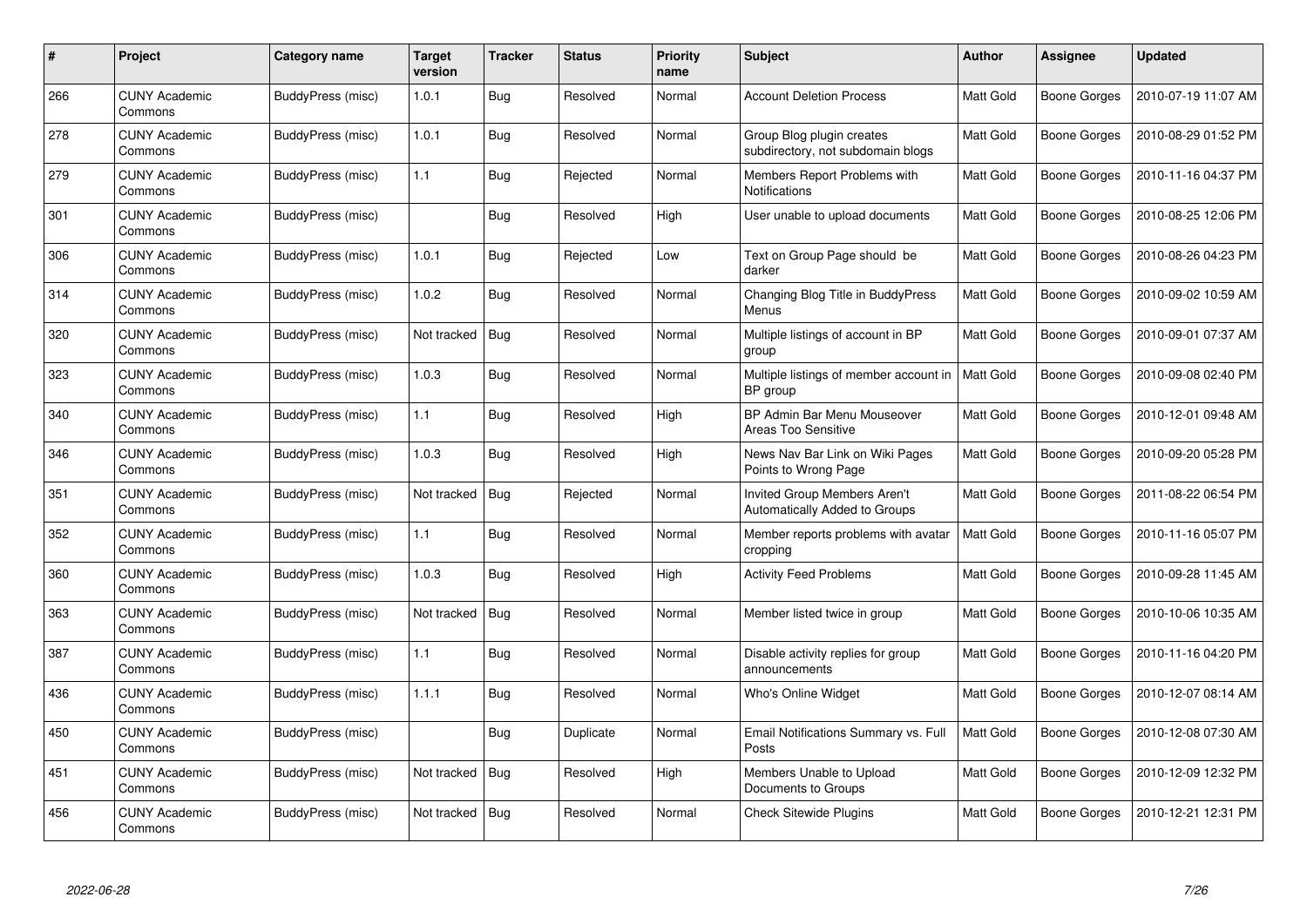| #   | Project                         | Category name            | <b>Target</b><br>version | <b>Tracker</b> | <b>Status</b> | <b>Priority</b><br>name | <b>Subject</b>                                                                           | <b>Author</b> | Assignee            | <b>Updated</b>      |
|-----|---------------------------------|--------------------------|--------------------------|----------------|---------------|-------------------------|------------------------------------------------------------------------------------------|---------------|---------------------|---------------------|
| 457 | <b>CUNY Academic</b><br>Commons | BuddyPress (misc)        | 1.1.2                    | <b>Bug</b>     | Resolved      | High                    | Unable to Upload Documents as<br>Forum Attachments                                       | Matt Gold     | Boone Gorges        | 2010-12-10 06:56 PM |
| 458 | <b>CUNY Academic</b><br>Commons | BuddyPress (misc)        | 1.1.3                    | <b>Bug</b>     | Resolved      | Normal                  | Notifications Not Received for Own<br>Messages                                           | Matt Gold     | <b>Boone Gorges</b> | 2010-12-13 08:28 PM |
| 466 | <b>CUNY Academic</b><br>Commons | BuddyPress (misc)        | Not tracked              | Bug            | Rejected      | Normal                  | Friendship Requests coming out of<br>nowhere                                             | Matt Gold     | Boone Gorges        | 2011-08-22 06:52 PM |
| 467 | CUNY Academic<br>Commons        | BuddyPress (misc)        | Not tracked              | Bug            | Resolved      | Low                     | CAC Blog no longer listed on<br>BP-Admin Bar "My Blogs" list                             | Matt Gold     | Boone Gorges        | 2010-12-21 12:38 PM |
| 507 | <b>CUNY Academic</b><br>Commons | BuddyPress (misc)        | 1.1.6                    | Bug            | Resolved      | High                    | Invite Anyone Rejects CUNY Email<br>Addresses                                            | Matt Gold     | Boone Gorges        | 2010-12-21 11:26 AM |
| 527 | <b>CUNY Academic</b><br>Commons | BuddyPress (misc)        | 1.1.7                    | <b>Bug</b>     | Resolved      | Low                     | BP Admin Bar Doesn't Show up on<br>Cityscape Theme                                       | Matt Gold     | Boone Gorges        | 2011-01-04 03:39 PM |
| 531 | <b>CUNY Academic</b><br>Commons | BuddyPress (misc)        | 1.1.7                    | Bug            | Resolved      | Low                     | Member reports problems with avatar<br>cropping                                          | Matt Gold     | Boone Gorges        | 2011-01-04 05:10 PM |
| 533 | <b>CUNY Academic</b><br>Commons | BuddyPress (misc)        | 1.1.8                    | <b>Bug</b>     | Resolved      | Normal                  | Minor CSS issue on group page                                                            | Matt Gold     | Boone Gorges        | 2011-02-02 09:44 AM |
| 538 | CUNY Academic<br>Commons        | BuddyPress (misc)        | 1.1.8                    | Bug            | Resolved      | Normal                  | News feed assigns incorrect<br>trackback origins                                         | Matt Gold     | <b>Boone Gorges</b> | 2011-02-02 11:22 AM |
| 540 | <b>CUNY Academic</b><br>Commons | BuddyPress (misc)        | 1.1.8                    | <b>Bug</b>     | Resolved      | Normal                  | Long BP Group Doc Names Hide<br>Edit/Delete Options                                      | Matt Gold     | Boone Gorges        | 2011-02-02 10:58 AM |
| 546 | CUNY Academic<br>Commons        | BuddyPress (misc)        | 1.1.8                    | Bug            | Resolved      | Normal                  | Add Group/Group Blog Author<br>Syncing on an Automated Basis to<br>the Group Blog Plugin | Matt Gold     | Boone Gorges        | 2011-02-03 08:44 AM |
| 561 | <b>CUNY Academic</b><br>Commons | BuddyPress (misc)        |                          | <b>Bug</b>     | Resolved      | Normal                  | <b>Copyright Violation</b>                                                               | Matt Gold     | Matt Gold           | 2011-02-05 03:10 PM |
| 568 | <b>CUNY Academic</b><br>Commons | BuddyPress (misc)        | 1.1.10                   | Bug            | Resolved      | High                    | Member reports trouble uploading<br>documents to groups                                  | Matt Gold     | Boone Gorges        | 2011-02-10 02:33 PM |
| 574 | <b>CUNY Academic</b><br>Commons | <b>BuddyPress (misc)</b> | 1.1.10                   | <b>Bug</b>     | Resolved      | High                    | Members unable to read documents<br>posted to groups                                     | Matt Gold     | Boone Gorges        | 2011-02-10 03:01 PM |
| 590 | <b>CUNY Academic</b><br>Commons | <b>BuddyPress (misc)</b> | Not tracked              | Bug            | Resolved      | Normal                  | Roadmap Discussion                                                                       | Matt Gold     | Boone Gorges        | 2011-08-22 06:51 PM |
| 605 | <b>CUNY Academic</b><br>Commons | <b>BuddyPress (misc)</b> | 1.1.10                   | <b>Bug</b>     | Rejected      | Normal                  | Member search on Group Invite Page<br>Not Working                                        | Matt Gold     | Boone Gorges        | 2011-02-24 11:41 PM |
| 606 | <b>CUNY Academic</b><br>Commons | <b>BuddyPress (misc)</b> | 1.1.10                   | Bug            | Rejected      | Low                     | Avatars don't show up in list of<br>members on group invite tool                         | Matt Gold     | Boone Gorges        | 2011-02-24 11:47 PM |
| 612 | <b>CUNY Academic</b><br>Commons | BuddyPress (misc)        | 1.1.10                   | Bug            | Resolved      | Normal                  | Member reports trouble uploading<br>documents to groups                                  | Matt Gold     | Boone Gorges        | 2011-03-07 10:12 PM |
| 613 | <b>CUNY Academic</b><br>Commons | <b>BuddyPress (misc)</b> | 1.1.10                   | Bug            | Resolved      | Normal                  | Member reports group blog / group<br>member syncing                                      | Matt Gold     | Boone Gorges        | 2011-03-03 09:26 AM |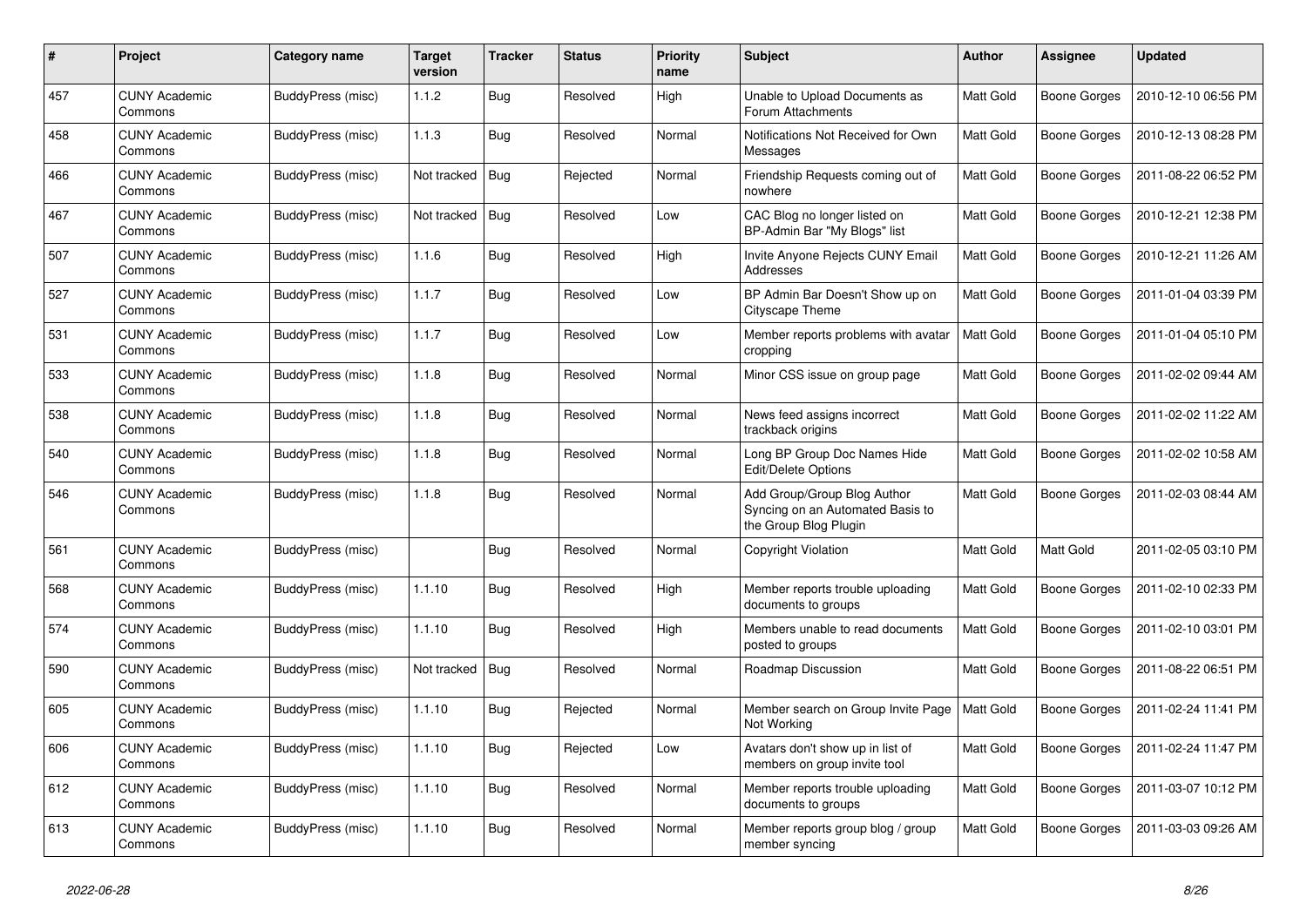| #   | <b>Project</b>                  | Category name     | <b>Target</b><br>version | <b>Tracker</b> | <b>Status</b> | <b>Priority</b><br>name | <b>Subject</b>                                                                                        | <b>Author</b> | <b>Assignee</b> | <b>Updated</b>                      |
|-----|---------------------------------|-------------------|--------------------------|----------------|---------------|-------------------------|-------------------------------------------------------------------------------------------------------|---------------|-----------------|-------------------------------------|
| 614 | <b>CUNY Academic</b><br>Commons | BuddyPress (misc) | 1.1.10                   | <b>Bug</b>     | Rejected      | Low                     | Log out button on BP Admin bar<br>covers logo                                                         | Matt Gold     | Boone Gorges    | 2011-03-04 05:58 PM                 |
| 626 | <b>CUNY Academic</b><br>Commons | BuddyPress (misc) | Not tracked              | Bug            | Resolved      | Normal                  | Edit Help Blog Post on Syncing<br>Group/Blog Authorship                                               | Matt Gold     |                 | Sarah Morgano   2011-10-13 11:29 AM |
| 638 | <b>CUNY Academic</b><br>Commons | BuddyPress (misc) | 1.1.11                   | Bug            | Resolved      | Normal                  | Email Notifications Include Odd<br>Characters                                                         | Matt Gold     | Boone Gorges    | 2011-03-16 11:06 AM                 |
| 646 | <b>CUNY Academic</b><br>Commons | BuddyPress (misc) | 1.2                      | Bug            | Resolved      | Low                     | Change Error Message Non<br>Logged-In Users See When<br>Authorized Page is Requested<br>Without Login | Matt Gold     | Boone Gorges    | 2011-03-22 10:28 AM                 |
| 656 | <b>CUNY Academic</b><br>Commons | BuddyPress (misc) | 1.2                      | <b>Bug</b>     | Resolved      | Low                     | <b>Conflicting Email Subscription</b><br>Messages                                                     | Matt Gold     | Boone Gorges    | 2011-04-10 10:10 PM                 |
| 660 | <b>CUNY Academic</b><br>Commons | BuddyPress (misc) | 1.2                      | <b>Bug</b>     | Resolved      | Low                     | HTML Markup appears in activity<br>comment                                                            | Matt Gold     | Boone Gorges    | 2011-04-04 02:39 PM                 |
| 661 | <b>CUNY Academic</b><br>Commons | BuddyPress (misc) | 1.2                      | <b>Bug</b>     | Resolved      | Low                     | HTML Special Characters Appear in<br><b>Email Notification Text</b>                                   | Matt Gold     | Raymond Hoh     | 2011-05-04 08:55 AM                 |
| 674 | <b>CUNY Academic</b><br>Commons | BuddyPress (misc) | Not tracked              | Bug            | Rejected      | Normal                  | <b>Errant Friend Request?</b>                                                                         | Matt Gold     | Boone Gorges    | 2011-04-06 11:28 PM                 |
| 724 | <b>CUNY Academic</b><br>Commons | BuddyPress (misc) | 1.2.1                    | <b>Bug</b>     | Rejected      | Normal                  | Word Limit on Email Notifications of<br>Forum Posts?                                                  | Matt Gold     | Boone Gorges    | 2011-05-11 12:04 PM                 |
| 731 | <b>CUNY Academic</b><br>Commons | BuddyPress (misc) | 1.2.1                    | <b>Bug</b>     | Resolved      | Normal                  | Member reports a problem posting to<br>a private group                                                | Matt Gold     | Boone Gorges    | 2011-05-03 07:10 PM                 |
| 746 | <b>CUNY Academic</b><br>Commons | BuddyPress (misc) | 1.3                      | Bug            | Resolved      | Normal                  | Create Pop-Up Login Overlay                                                                           | Matt Gold     | Raymond Hoh     | 2011-05-16 06:32 PM                 |
| 762 | <b>CUNY Academic</b><br>Commons | BuddyPress (misc) |                          | <b>Bug</b>     | Resolved      | Normal                  | Resolve Email Notification Problems<br>with Lehman addresses                                          | Matt Gold     |                 | 2012-02-28 10:52 AM                 |
| 763 | <b>CUNY Academic</b><br>Commons | BuddyPress (misc) | 1.2.3                    | Bug            | Resolved      | Low                     | Resaving BP Docs Preferences on<br>Same Setting Produces Unclear Error<br>Message                     | Matt Gold     | Boone Gorges    | 2011-06-02 09:19 AM                 |
| 778 | <b>CUNY Academic</b><br>Commons | BuddyPress (misc) | 1.2.2                    | <b>Bug</b>     | Resolved      | Normal                  | Private BP Docs Comment<br>Notification in RSS Feed                                                   | Matt Gold     | Boone Gorges    | 2011-06-02 09:29 AM                 |
| 783 | <b>CUNY Academic</b><br>Commons | BuddyPress (misc) | 1.2.4                    | <b>Bug</b>     | Resolved      | Normal                  | Broken Avatar Images                                                                                  | Matt Gold     | Boone Gorges    | 2011-06-06 02:49 PM                 |
| 806 | <b>CUNY Academic</b><br>Commons | BuddyPress (misc) | 1.2.4                    | <b>Bug</b>     | Resolved      | Normal                  | BP Docs Notification Throttling Issues                                                                | Matt Gold     | Boone Gorges    | 2011-06-08 12:17 PM                 |
| 810 | <b>CUNY Academic</b><br>Commons | BuddyPress (misc) | 1.2.4                    | <b>Bug</b>     | Resolved      | Normal                  | Can't see all blogs in "My Blogs"                                                                     | Matt Gold     | Boone Gorges    | 2011-07-12 10:51 PM                 |
| 856 | <b>CUNY Academic</b><br>Commons | BuddyPress (misc) | 1.2.4                    | <b>Bug</b>     | Resolved      | Low                     | Text-alignment issue on group                                                                         | Matt Gold     | Raymond Hoh     | 2011-06-22 10:02 PM                 |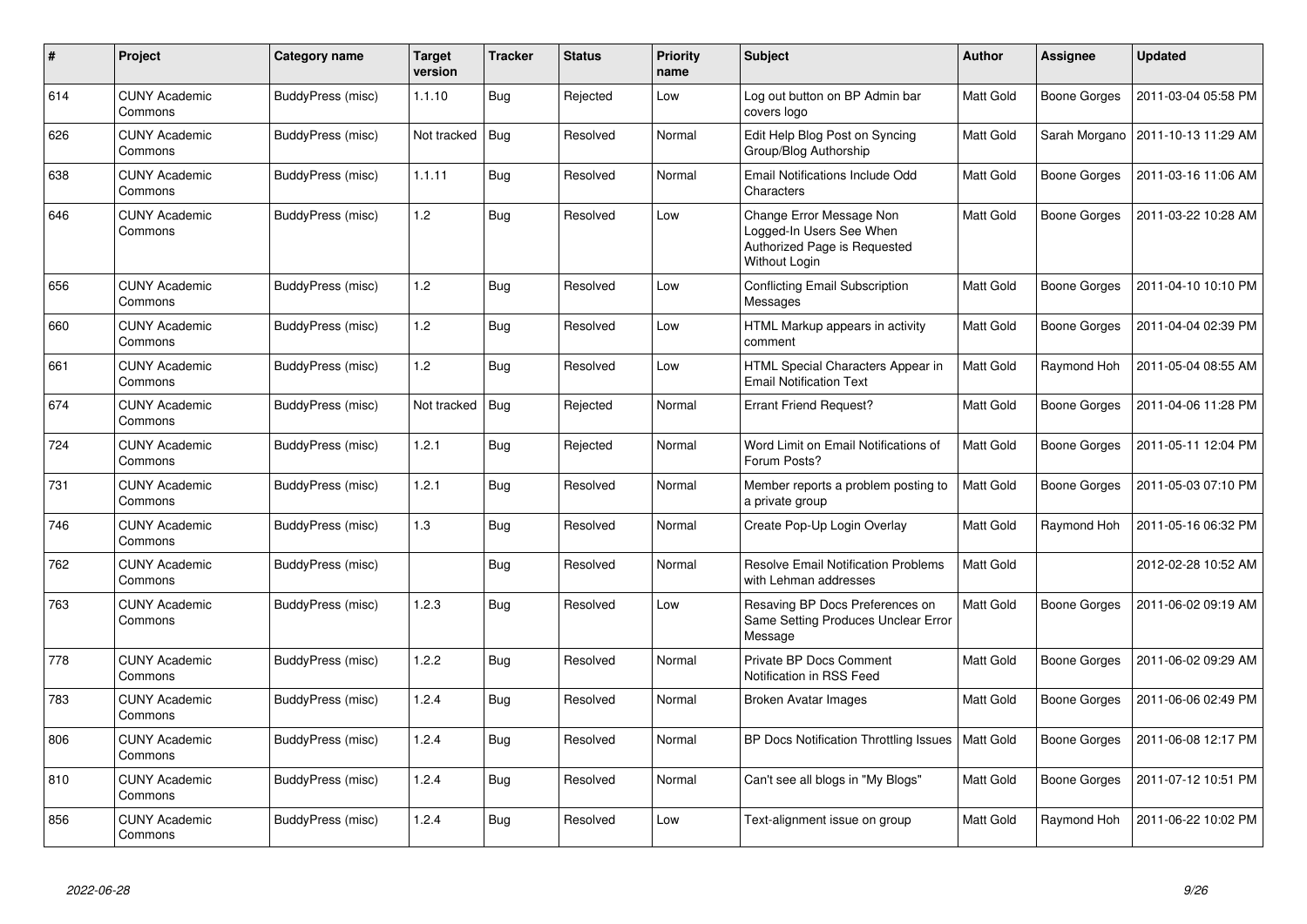| #    | Project                         | Category name     | <b>Target</b><br>version | <b>Tracker</b> | <b>Status</b> | <b>Priority</b><br>name | <b>Subject</b>                                                                     | Author           | Assignee            | <b>Updated</b>      |
|------|---------------------------------|-------------------|--------------------------|----------------|---------------|-------------------------|------------------------------------------------------------------------------------|------------------|---------------------|---------------------|
| 905  | <b>CUNY Academic</b><br>Commons | BuddyPress (misc) | 1.2.4                    | Bug            | Resolved      | Low                     | <b>BP Docs Authentication Issue</b>                                                | <b>Matt Gold</b> | <b>Boone Gorges</b> | 2011-07-12 01:39 PM |
| 908  | <b>CUNY Academic</b><br>Commons | BuddyPress (misc) | 1.2.4                    | Bug            | Resolved      | Normal                  | Free a BP Doc from Locked Status                                                   | <b>Matt Gold</b> | <b>Boone Gorges</b> | 2011-07-02 11:15 PM |
| 950  | CUNY Academic<br>Commons        | BuddyPress (misc) | 1.2.4                    | Bug            | Rejected      | Normal                  | Spam/Moderation Issue                                                              | Matt Gold        | <b>Boone Gorges</b> | 2011-07-11 09:15 AM |
| 992  | <b>CUNY Academic</b><br>Commons | BuddyPress (misc) | 1.2.5                    | Bug            | Resolved      | Normal                  | BP Docs comments show up on WP<br>Dashboard                                        | Matt Gold        | <b>Boone Gorges</b> | 2011-07-19 02:17 PM |
| 993  | CUNY Academic<br>Commons        | BuddyPress (misc) | 1.2.5                    | <b>Bug</b>     | Resolved      | Low                     | <b>BP Docs Notification Issue</b>                                                  | Matt Gold        | <b>Boone Gorges</b> | 2011-07-20 12:10 AM |
| 1117 | <b>CUNY Academic</b><br>Commons | BuddyPress (misc) | 1.2.5                    | Bug            | Resolved      | Normal                  | Character Display Error in Feed                                                    | Matt Gold        | <b>Boone Gorges</b> | 2011-09-12 06:29 PM |
| 1143 | <b>CUNY Academic</b><br>Commons | BuddyPress (misc) | 1.2.5                    | <b>Bug</b>     | Resolved      | Normal                  | Notifications of Old Posts                                                         | Matt Gold        |                     | 2011-08-30 09:56 PM |
| 1145 | <b>CUNY Academic</b><br>Commons | BuddyPress (misc) | 1.2.5                    | <b>Bug</b>     | Resolved      | Low                     | Alert Box on Group Join                                                            | Matt Gold        | <b>Boone Gorges</b> | 2011-09-12 05:56 PM |
| 1294 | <b>CUNY Academic</b><br>Commons | BuddyPress (misc) | Not tracked              | Bug            | Resolved      | Normal                  | Profile Field Search by College Not<br><b>Working Correctly</b>                    | <b>Matt Gold</b> | <b>Boone Gorges</b> | 2011-12-09 07:11 AM |
| 1321 | <b>CUNY Academic</b><br>Commons | BuddyPress (misc) | 1.2.5                    | Bug            | Duplicate     | Normal                  | BP Doc Comment Doesn't Show Up<br>on Doc (but does appear in group<br>stream)      | Matt Gold        | <b>Boone Gorges</b> | 2011-11-04 08:04 AM |
| 1344 | <b>CUNY Academic</b><br>Commons | BuddyPress (misc) | 1.3                      | Bug            | Resolved      | Normal                  | Activity Feed Items not Appearing in<br>Group                                      | Matt Gold        | <b>Boone Gorges</b> | 2011-11-14 11:26 AM |
| 1345 | <b>CUNY Academic</b><br>Commons | BuddyPress (misc) | 1.3                      | Bug            | Resolved      | Normal                  | <b>Consider Adding BuddyPress Group</b><br>for Community Admins and Mods<br>Plugin | Matt Gold        | <b>Boone Gorges</b> | 2011-11-28 03:17 PM |
| 1400 | <b>CUNY Academic</b><br>Commons | BuddyPress (misc) | 1.2.7                    | Bug            | Resolved      | Normal                  | Firefox Login Caching Issue                                                        | Matt Gold        | <b>Boone Gorges</b> | 2011-12-06 05:53 PM |
| 1401 | <b>CUNY Academic</b><br>Commons | BuddyPress (misc) | 1.4                      | Bug            | Resolved      | Low                     | Avoiding really long blog names                                                    | Matt Gold        | Dominic Giglio      | 2012-07-16 01:02 PM |
| 1412 | <b>CUNY Academic</b><br>Commons | BuddyPress (misc) | 1.3                      | Bug            | Resolved      | Normal                  | Alter text on pop-up message about<br>role field                                   | Matt Gold        | <b>Boone Gorges</b> | 2011-12-08 12:58 PM |
| 1451 | <b>CUNY Academic</b><br>Commons | BuddyPress (misc) | 1.3.1                    | Bug            | Resolved      | Normal                  | Social Media Profile Icons Not<br>Showing Up Automatically?                        | Matt Gold        | <b>Boone Gorges</b> | 2011-12-15 07:06 PM |
| 1453 | <b>CUNY Academic</b><br>Commons | BuddyPress (misc) |                          | <b>Bug</b>     | Rejected      | High                    | Multiple problems with featured image   Matt Gold<br>widget for blog posts         |                  | Dominic Giglio      | 2012-07-02 04:22 PM |
| 1455 | <b>CUNY Academic</b><br>Commons | BuddyPress (misc) | 1.3.1                    | <b>Bug</b>     | Resolved      | Normal                  | Errant error message on Groups<br>page                                             | Matt Gold        | Boone Gorges        | 2011-12-16 02:05 PM |
| 1488 | <b>CUNY Academic</b><br>Commons | BuddyPress (misc) | 1.3.3                    | <b>Bug</b>     | Resolved      | Normal                  | Unable to edit forum post                                                          | Matt Gold        | Boone Gorges        | 2012-01-10 07:20 PM |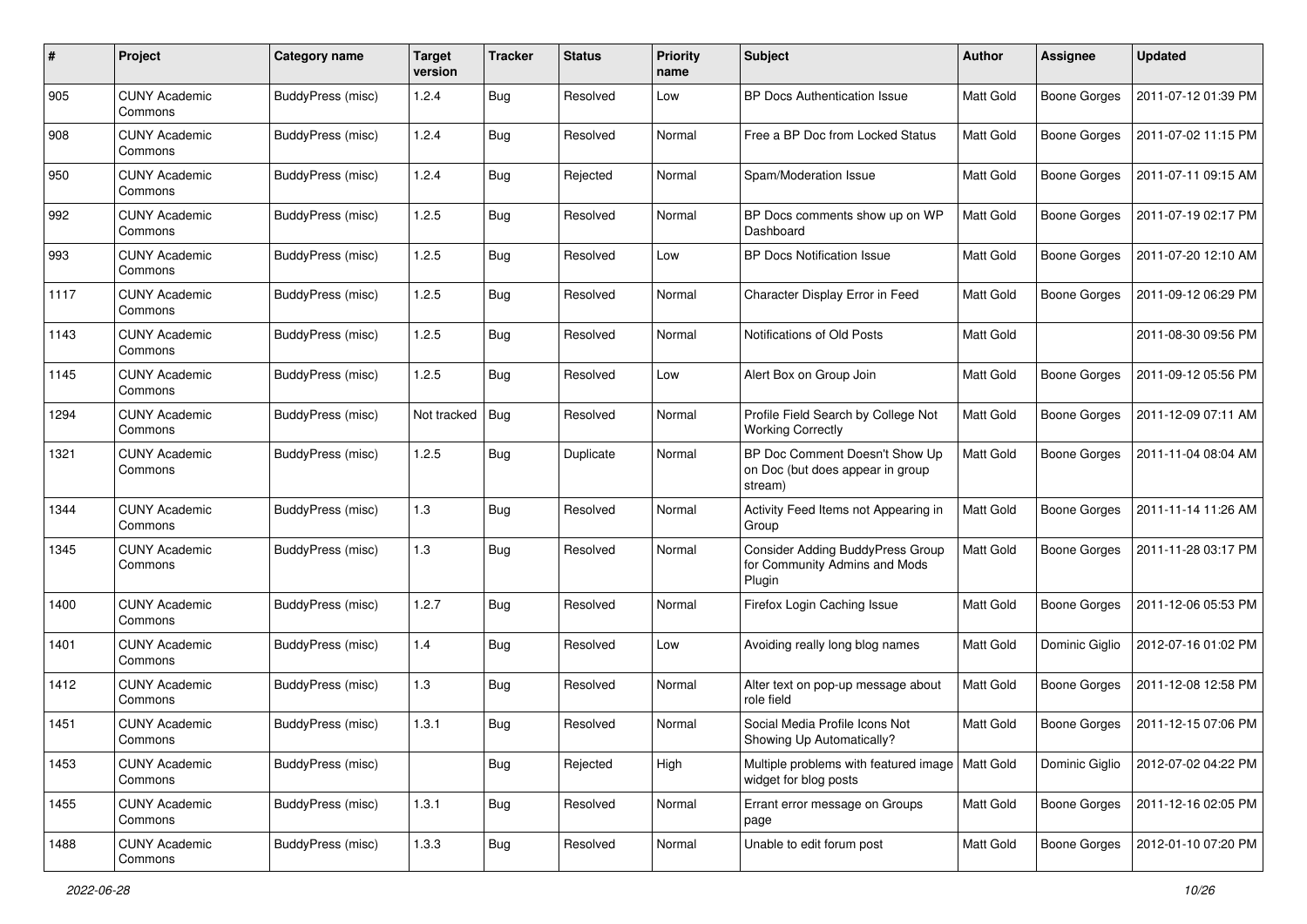| #    | <b>Project</b>                  | Category name            | <b>Target</b><br>version | <b>Tracker</b> | <b>Status</b> | <b>Priority</b><br>name | <b>Subject</b>                                            | <b>Author</b> | Assignee            | <b>Updated</b>      |
|------|---------------------------------|--------------------------|--------------------------|----------------|---------------|-------------------------|-----------------------------------------------------------|---------------|---------------------|---------------------|
| 1495 | <b>CUNY Academic</b><br>Commons | BuddyPress (misc)        | 1.3.3                    | <b>Bug</b>     | Rejected      | Low                     | Newest Member Filter on homepage<br>not working           | Matt Gold     | Boone Gorges        | 2011-12-22 11:29 AM |
| 1498 | <b>CUNY Academic</b><br>Commons | BuddyPress (misc)        | 1.3.3                    | <b>Bug</b>     | Resolved      | Normal                  | Non-Logged in User Redirect Feature<br>not working        | Matt Gold     | Boone Gorges        | 2012-01-11 04:57 PM |
| 1503 | <b>CUNY Academic</b><br>Commons | BuddyPress (misc)        | 1.3.3                    | Bug            | Resolved      | Normal                  | File list not showing file descriptions                   | Matt Gold     | <b>Boone Gorges</b> | 2012-01-10 07:28 PM |
| 1545 | <b>CUNY Academic</b><br>Commons | BuddyPress (misc)        | 1.3.5                    | Bug            | Resolved      | Normal                  | Problem with BP Doc Comment Edit<br>Icon in Forums        | Matt Gold     | Boone Gorges        | 2012-01-16 06:14 PM |
| 1546 | <b>CUNY Academic</b><br>Commons | BuddyPress (misc)        | 1.3.5                    | <b>Bug</b>     | Resolved      | Low                     | Unable to view comparative<br>document history in BP Docs | Matt Gold     | Boone Gorges        | 2012-01-17 06:13 PM |
| 1555 | <b>CUNY Academic</b><br>Commons | BuddyPress (misc)        | 1.3.6                    | Bug            | Resolved      | Low                     | Sticky forum post shows up twice in<br>post listings      | Matt Gold     | <b>Boone Gorges</b> | 2012-02-08 06:44 PM |
| 1558 | <b>CUNY Academic</b><br>Commons | BuddyPress (misc)        | 1.3.6                    | Bug            | Resolved      | Normal                  | Login Issues                                              | Matt Gold     | <b>Boone Gorges</b> | 2012-02-08 06:40 PM |
| 1568 | <b>CUNY Academic</b><br>Commons | <b>BuddyPress (misc)</b> | Not tracked              | Bug            | Resolved      | Normal                  | Member reports problem with email<br>notifications        | Matt Gold     |                     | 2012-02-28 10:51 AM |
| 1571 | <b>CUNY Academic</b><br>Commons | BuddyPress (misc)        | 1.3.6                    | <b>Bug</b>     | Resolved      | Low                     | Non-CUNY Sign-Up Code Pages<br>Published                  | Matt Gold     | <b>Boone Gorges</b> | 2012-02-08 04:46 PM |
| 1614 | <b>CUNY Academic</b><br>Commons | BuddyPress (misc)        | 1.3.11                   | Bug            | Resolved      | Normal                  | Non-CUNY Sign-Up Code<br>Disappears After Creation        | Matt Gold     | Boone Gorges        | 2012-04-05 01:50 AM |
| 1616 | <b>CUNY Academic</b><br>Commons | BuddyPress (misc)        | 1.3.7                    | Bug            | Resolved      | Low                     | BP Docs timeout issue                                     | Matt Gold     | <b>Boone Gorges</b> | 2012-02-21 03:23 PM |
| 1657 | <b>CUNY Academic</b><br>Commons | BuddyPress (misc)        | 1.3.10                   | Bug            | Resolved      | Normal                  | Caching Issues                                            | Matt Gold     |                     | 2012-04-04 10:17 AM |
| 1672 | <b>CUNY Academic</b><br>Commons | <b>BuddyPress (misc)</b> | 1.3.11                   | Bug            | Resolved      | Normal                  | Activity replies in groups                                | Matt Gold     | <b>Boone Gorges</b> | 2012-04-04 09:37 AM |
| 1784 | <b>CUNY Academic</b><br>Commons | BuddyPress (misc)        | 1.3.11                   | <b>Bug</b>     | Resolved      | Normal                  | Date/Content Problems on Forum<br>digest emails           | Matt Gold     | <b>Boone Gorges</b> | 2012-04-03 08:28 PM |
| 1794 | <b>CUNY Academic</b><br>Commons | BuddyPress (misc)        | 1.3.10                   | Bug            | Resolved      | Normal                  | Remove "Notice anything new"<br>notification              | Matt Gold     | <b>Boone Gorges</b> | 2012-03-29 09:45 PM |
| 1859 | <b>CUNY Academic</b><br>Commons | BuddyPress (misc)        | 1.3.13                   | Bug            | Resolved      | Low                     | Orthographical error on page in the<br>sign-up process    | Matt Gold     | <b>Boone Gorges</b> | 2012-05-02 11:43 AM |
| 1881 | <b>CUNY Academic</b><br>Commons | <b>BuddyPress (misc)</b> | 1.3.13                   | Bug            | Resolved      | Low                     | Double forum notification received                        | Matt Gold     | <b>Boone Gorges</b> | 2012-05-22 02:51 PM |
| 1953 | <b>CUNY Academic</b><br>Commons | BuddyPress (misc)        | 1.3.15                   | Bug            | Resolved      | Normal                  | Email forum notification formatting<br>issue              | Matt Gold     | <b>Boone Gorges</b> | 2012-06-21 03:32 PM |
| 1979 | <b>CUNY Academic</b><br>Commons | BuddyPress (misc)        | 1.4                      | Bug            | Rejected      | Normal                  | Received two notifications of an<br>activity update       | Matt Gold     | Boone Gorges        | 2012-07-12 10:43 AM |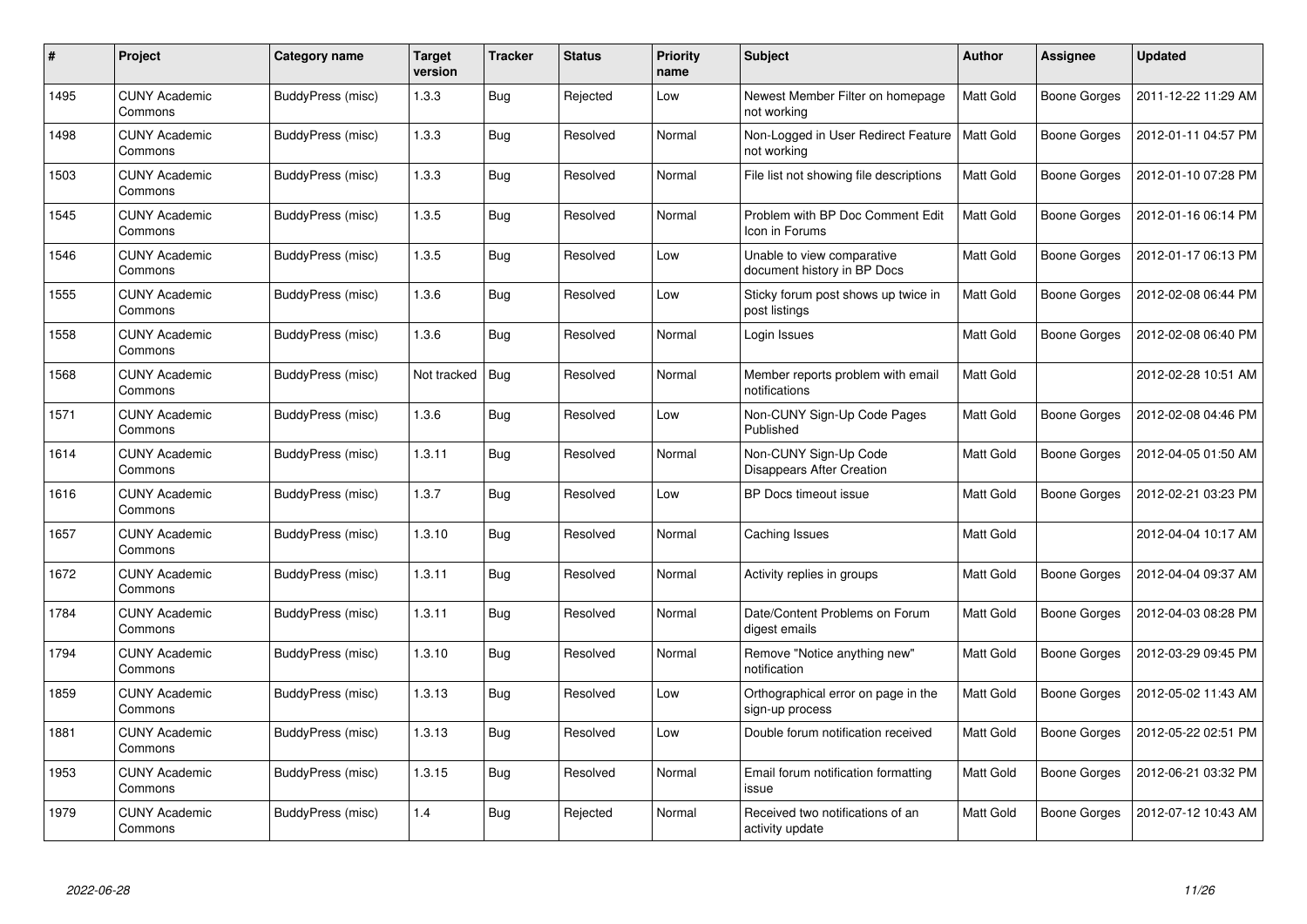| #    | Project                         | Category name            | <b>Target</b><br>version | <b>Tracker</b> | <b>Status</b> | <b>Priority</b><br>name | <b>Subject</b>                                                                             | <b>Author</b> | Assignee            | <b>Updated</b>      |
|------|---------------------------------|--------------------------|--------------------------|----------------|---------------|-------------------------|--------------------------------------------------------------------------------------------|---------------|---------------------|---------------------|
| 1990 | <b>CUNY Academic</b><br>Commons | BuddyPress (misc)        | 1.3.17                   | <b>Bug</b>     | Resolved      | Low                     | In Forum post list, member avatar<br>partially obscures member name                        | Matt Gold     | Boone Gorges        | 2012-07-29 08:42 PM |
| 1997 | <b>CUNY Academic</b><br>Commons | BuddyPress (misc)        | 1.4.6                    | <b>Bug</b>     | Resolved      | Normal                  | Forum post notification didn't indicate<br>image attachments                               | Matt Gold     | <b>Boone Gorges</b> | 2012-09-23 05:03 PM |
| 2014 | <b>CUNY Academic</b><br>Commons | <b>BuddyPress (misc)</b> | 1.5                      | Bug            | Resolved      | Normal                  | Improper margins on Members<br>Directory                                                   | Matt Gold     | Dominic Giglio      | 2012-12-18 10:37 AM |
| 2037 | <b>CUNY Academic</b><br>Commons | <b>BuddyPress (misc)</b> | 1.4.5                    | <b>Bug</b>     | Resolved      | Normal                  | Special Character shows up in RBE<br>post                                                  | Matt Gold     | Raymond Hoh         | 2012-09-17 07:12 PM |
| 2040 | <b>CUNY Academic</b><br>Commons | BuddyPress (misc)        | 1.4.2                    | Bug            | Resolved      | Normal                  | RBE on BP Docs Edits?                                                                      | Matt Gold     | Boone Gorges        | 2012-08-14 08:13 AM |
| 2041 | <b>CUNY Academic</b><br>Commons | BuddyPress (misc)        | 1.4.2                    | <b>Bug</b>     | Resolved      | Low                     | Vertical Alignment on BP Doc "delete"<br>hoverlink                                         | Matt Gold     | Boone Gorges        | 2012-08-13 10:54 PM |
| 2045 | <b>CUNY Academic</b><br>Commons | BuddyPress (misc)        |                          | Bug            | Duplicate     | Normal                  | Double Post/RBE Notification                                                               | Matt Gold     | Boone Gorges        | 2012-08-15 08:53 AM |
| 2046 | <b>CUNY Academic</b><br>Commons | BuddyPress (misc)        | 1.4.3                    | Bug            | Resolved      | High                    | <b>RBE Delayed Post</b>                                                                    | Matt Gold     | Raymond Hoh         | 2012-08-27 11:55 AM |
| 2052 | CUNY Academic<br>Commons        | BuddyPress (misc)        |                          | Bug            | Rejected      | Normal                  | <b>RBE Not Enabled?</b>                                                                    | Matt Gold     | Boone Gorges        | 2012-08-18 09:16 PM |
| 2057 | <b>CUNY Academic</b><br>Commons | <b>BuddyPress (misc)</b> | 1.4.3                    | Bug            | Resolved      | Normal                  | Newest/Active/Popular Filters Not<br>working on Homepage List of Groups,<br><b>Members</b> | Matt Gold     | Boone Gorges        | 2012-08-23 03:18 PM |
| 2091 | <b>CUNY Academic</b><br>Commons | BuddyPress (misc)        | Not tracked              | Bug            | Resolved      | Normal                  | <b>RBE Down</b>                                                                            | Matt Gold     | Raymond Hoh         | 2012-09-02 06:00 PM |
| 2105 | <b>CUNY Academic</b><br>Commons | BuddyPress (misc)        | 1.4.9                    | <b>Bug</b>     | Resolved      | Normal                  | File name in a file uploaded to group<br>contains escape characters                        | Matt Gold     | Dominic Giglio      | 2012-11-01 12:02 PM |
| 2116 | <b>CUNY Academic</b><br>Commons | BuddyPress (misc)        | 1.4.31                   | <b>Bug</b>     | Resolved      | Normal                  | Include failed message in RBE<br><b>Failure Notification</b>                               | Matt Gold     | Raymond Hoh         | 2013-07-08 11:01 PM |
| 2117 | <b>CUNY Academic</b><br>Commons | <b>BuddyPress (misc)</b> | 1.4.8                    | <b>Bug</b>     | Resolved      | Normal                  | User reports double notification of<br>announcements                                       | Matt Gold     | Dominic Giglio      | 2012-10-22 09:37 AM |
| 2121 | <b>CUNY Academic</b><br>Commons | BuddyPress (misc)        | 1.4.6                    | <b>Bug</b>     | Resolved      | Low                     | Email notification of forum post omits<br>hyperlinked word                                 | Matt Gold     | Boone Gorges        | 2012-09-30 09:05 AM |
| 2129 | <b>CUNY Academic</b><br>Commons | BuddyPress (misc)        | 1.4.6                    | <b>Bug</b>     | Resolved      | Low                     | […]                                                                                        | Matt Gold     | Boone Gorges        | 2012-09-30 09:53 AM |
| 2159 | <b>CUNY Academic</b><br>Commons | <b>BuddyPress (misc)</b> | 1.4.24                   | <b>Bug</b>     | Resolved      | Normal                  | Page redirection after accepting<br>group invite                                           | Matt Gold     | Dominic Giglio      | 2013-04-11 08:00 PM |
| 2176 | <b>CUNY Academic</b><br>Commons | BuddyPress (misc)        | 1.4.9                    | Bug            | Rejected      | Normal                  | Page error upon accepting group<br>membership request                                      | Matt Gold     | Dominic Giglio      | 2012-11-01 09:48 PM |
| 2188 | <b>CUNY Academic</b><br>Commons | BuddyPress (misc)        | 1.4.9                    | Bug            | Resolved      | Normal                  | Line Spacing/Breaks on BP Docs                                                             | Matt Gold     | Chris Stein         | 2012-11-01 03:15 PM |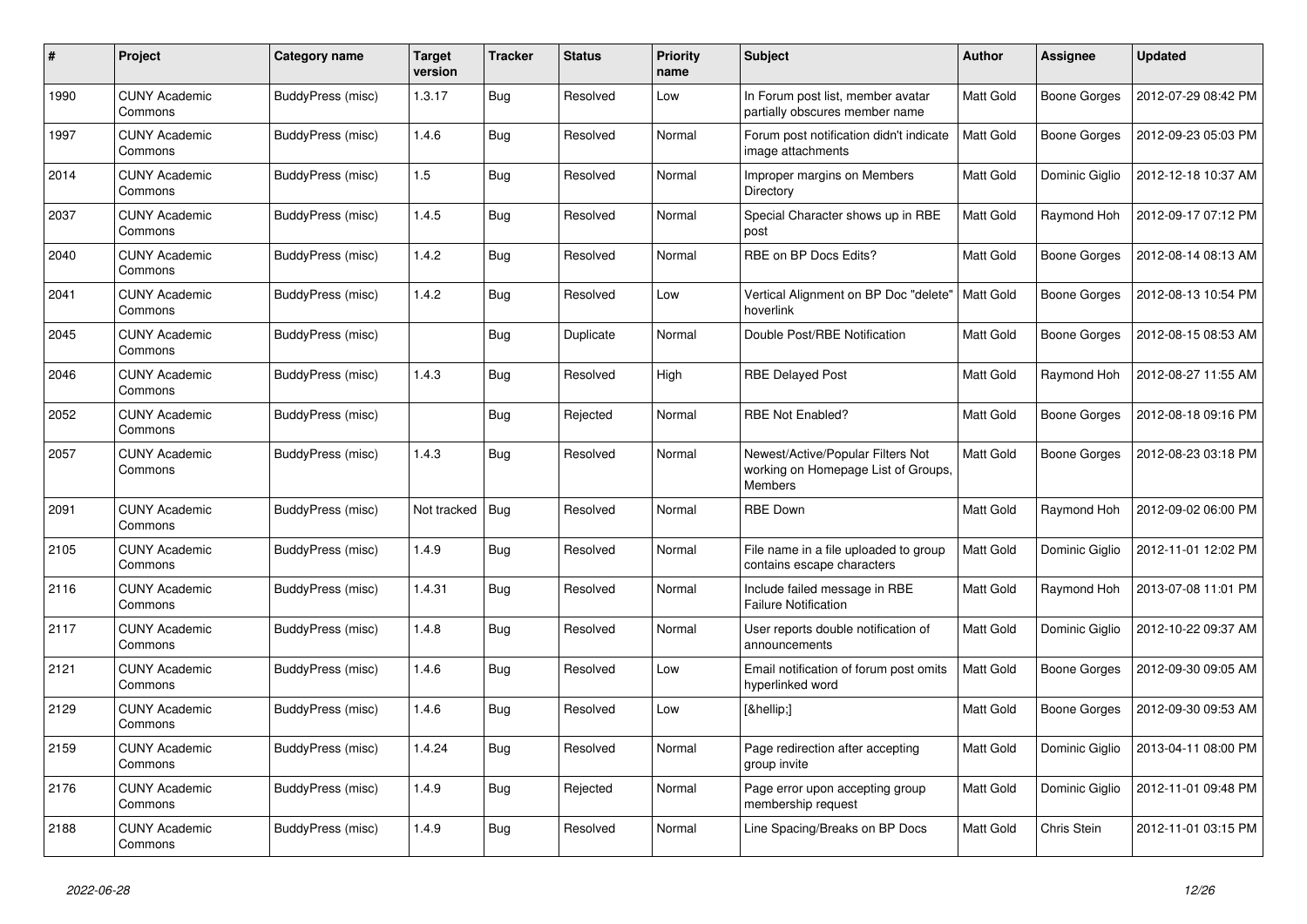| #    | Project                         | Category name            | <b>Target</b><br>version | <b>Tracker</b> | <b>Status</b> | <b>Priority</b><br>name | <b>Subject</b>                                                   | Author    | Assignee       | <b>Updated</b>      |
|------|---------------------------------|--------------------------|--------------------------|----------------|---------------|-------------------------|------------------------------------------------------------------|-----------|----------------|---------------------|
| 2191 | <b>CUNY Academic</b><br>Commons | BuddyPress (misc)        | 1.4.10                   | <b>Bug</b>     | Resolved      | Low                     | File upload to group doesn't register<br>as activity?            | Matt Gold | Dominic Giglio | 2012-11-11 09:28 PM |
| 2220 | <b>CUNY Academic</b><br>Commons | BuddyPress (misc)        | 1.4.11                   | Bug            | Resolved      | Low                     | Spacing error on BP Doc comments                                 | Matt Gold | Dominic Giglio | 2012-11-20 03:47 PM |
| 2221 | <b>CUNY Academic</b><br>Commons | BuddyPress (misc)        |                          | <b>Bug</b>     | Duplicate     | Low                     | Spacing error on BP Doc comments                                 | Matt Gold | Boone Gorges   | 2012-10-30 10:03 AM |
| 2251 | <b>CUNY Academic</b><br>Commons | <b>BuddyPress (misc)</b> | 1.4.13                   | <b>Bug</b>     | Resolved      | Low                     | From address of forum notifications                              | Matt Gold | Boone Gorges   | 2013-02-03 01:56 PM |
| 2385 | <b>CUNY Academic</b><br>Commons | BuddyPress (misc)        | 1.4.18                   | Bug            | Resolved      | Normal                  | Sitewide nav bar not appearing                                   | Matt Gold | Boone Gorges   | 2013-01-24 10:21 AM |
| 2387 | <b>CUNY Academic</b><br>Commons | <b>BuddyPress (misc)</b> | 1.4.19                   | Bug            | Resolved      | Low                     | File upload notifications contain<br>escape characters           | Matt Gold | Boone Gorges   | 2013-02-11 02:21 PM |
| 2415 | <b>CUNY Academic</b><br>Commons | BuddyPress (misc)        | 1.4.19                   | <b>Bug</b>     | Resolved      | Normal                  | Remove "Popular" link on homepage<br>members widget              | Matt Gold | Boone Gorges   | 2013-02-12 10:05 PM |
| 2479 | <b>CUNY Academic</b><br>Commons | BuddyPress (misc)        | 1.4.21                   | <b>Bug</b>     | Resolved      | Urgent                  | Double posting, double notification of<br>message posted via RBE | Matt Gold | Raymond Hoh    | 2013-04-09 02:04 AM |
| 2519 | <b>CUNY Academic</b><br>Commons | BuddyPress (misc)        |                          | Bug            | Rejected      | Low                     | User doesn't show up in site search                              | Matt Gold | Boone Gorges   | 2014-05-01 08:33 PM |
| 2595 | <b>CUNY Academic</b><br>Commons | BuddyPress (misc)        | 1.4.29                   | Bug            | Resolved      | Low                     | Group invitation script                                          | Matt Gold | Boone Gorges   | 2013-06-02 04:06 PM |
| 2596 | <b>CUNY Academic</b><br>Commons | BuddyPress (misc)        |                          | <b>Bug</b>     | Rejected      | Normal                  | Homepage Recent blog posts widget<br>display                     | Matt Gold | Boone Gorges   | 2013-05-23 10:50 PM |
| 2691 | <b>CUNY Academic</b><br>Commons | BuddyPress (misc)        |                          | <b>Bug</b>     | Rejected      | Normal                  | Problems inviting members to a group                             | Matt Gold | Dominic Giglio | 2015-01-02 03:12 PM |
| 2706 | <b>CUNY Academic</b><br>Commons | BuddyPress (misc)        | 1.6.4                    | Bug            | Resolved      | Normal                  | Problem sending group invitations                                | Matt Gold | Boone Gorges   | 2014-05-18 11:36 AM |
| 2712 | <b>CUNY Academic</b><br>Commons | BuddyPress (misc)        | 1.5.0.1                  | <b>Bug</b>     | Resolved      | Normal                  | Font Size in BP Profile Menu Should<br>be Larger                 | Matt Gold | Boone Gorges   | 2013-08-23 04:36 PM |
| 2714 | <b>CUNY Academic</b><br>Commons | BuddyPress (misc)        | 1.5.0.1                  | <b>Bug</b>     | Resolved      | Normal                  | Font and Font Size Inconsistent in<br><b>Commons Profile</b>     | Matt Gold | Boone Gorges   | 2013-08-23 04:17 PM |
| 2729 | <b>CUNY Academic</b><br>Commons | BuddyPress (misc)        | 1.5.0.2                  | <b>Bug</b>     | Resolved      | Urgent                  | <b>Update Positions to Include Missing</b><br>Colleges           | Matt Gold | Boone Gorges   | 2013-08-26 09:54 AM |
| 2730 | <b>CUNY Academic</b><br>Commons | BuddyPress (misc)        |                          | <b>Bug</b>     | Duplicate     | Normal                  | Limits on Publications Entry Field                               | Matt Gold | Boone Gorges   | 2013-08-29 09:36 AM |
| 2735 | <b>CUNY Academic</b><br>Commons | BuddyPress (misc)        | 1.5.1                    | <b>Bug</b>     | Resolved      | Normal                  | Profile Incorrectly Shortens About<br>You Field                  | Matt Gold | Boone Gorges   | 2013-08-28 11:36 AM |
| 2737 | <b>CUNY Academic</b><br>Commons | BuddyPress (misc)        | 1.5.0.2                  | <b>Bug</b>     | Resolved      | Urgent                  | <b>CAC Not allowing CUNY Addresses</b><br>to Register            | Matt Gold | Boone Gorges   | 2013-08-26 05:43 PM |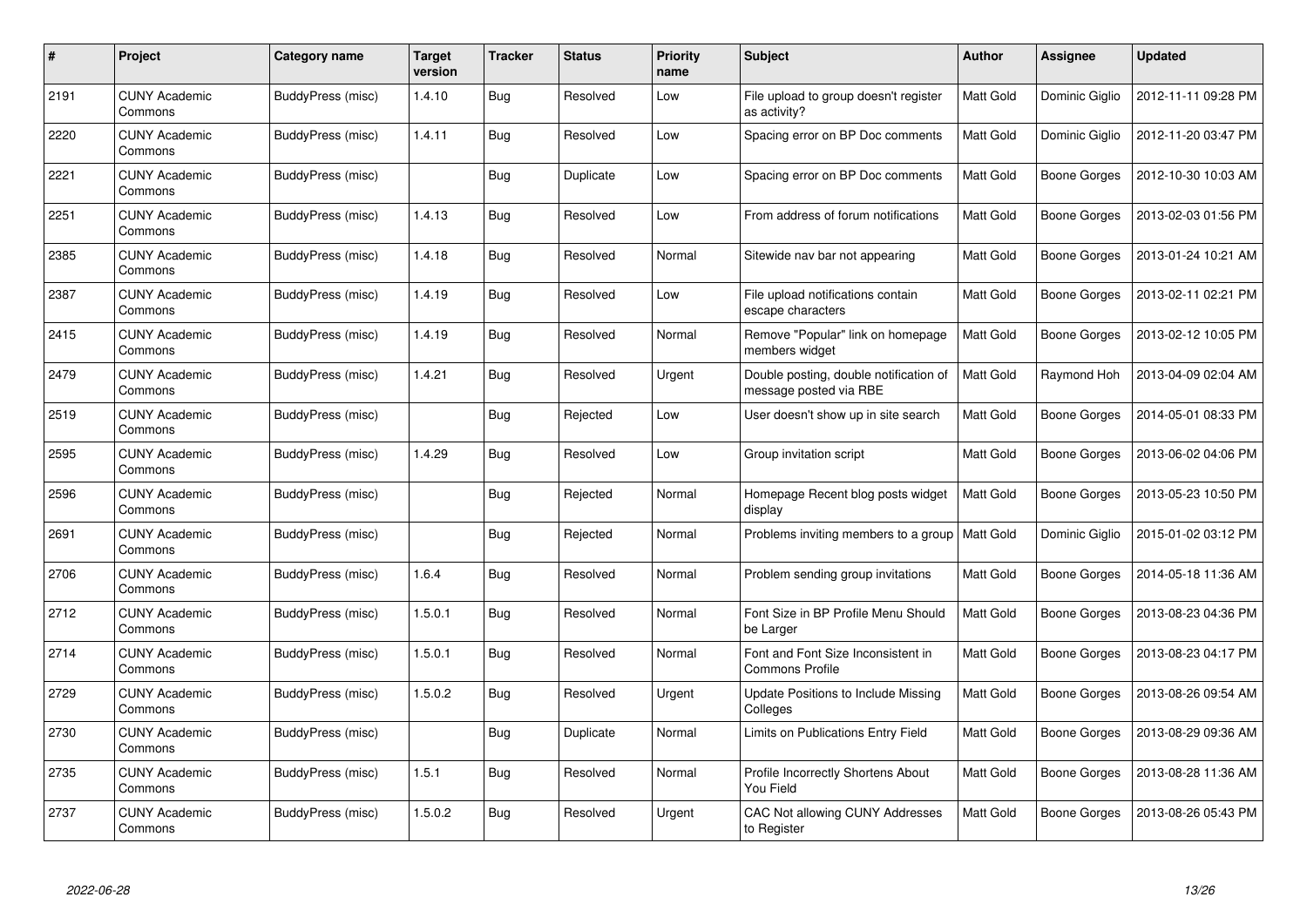| #    | Project                         | Category name     | <b>Target</b><br>version | <b>Tracker</b> | <b>Status</b> | <b>Priority</b><br>name | <b>Subject</b>                                                                | Author    | Assignee     | <b>Updated</b>      |
|------|---------------------------------|-------------------|--------------------------|----------------|---------------|-------------------------|-------------------------------------------------------------------------------|-----------|--------------|---------------------|
| 2738 | <b>CUNY Academic</b><br>Commons | BuddyPress (misc) | 1.5.0.2                  | <b>Bug</b>     | Resolved      | High                    | <b>Users Unable to Change Email</b><br><b>Address in Settings</b>             | Matt Gold | Boone Gorges | 2013-08-28 09:05 PM |
| 2755 | <b>CUNY Academic</b><br>Commons | BuddyPress (misc) | 1.5.1                    | Bug            | Resolved      | Normal                  | Alphabetize list of colleges in<br>positions drop-down                        | Matt Gold | Boone Gorges | 2013-08-29 09:30 AM |
| 2763 | <b>CUNY Academic</b><br>Commons | BuddyPress (misc) |                          | <b>Bug</b>     | Rejected      | Normal                  | Send Invites Page Hang                                                        | Matt Gold | Boone Gorges | 2013-08-29 09:33 AM |
| 2775 | <b>CUNY Academic</b><br>Commons | BuddyPress (misc) | 1.5.1.1                  | <b>Bug</b>     | Resolved      | High                    | Add Lehman College to List of<br><b>Colleges in Profiles</b>                  | Matt Gold | Boone Gorges | 2013-09-06 04:40 PM |
| 2776 | <b>CUNY Academic</b><br>Commons | BuddyPress (misc) | 1.5.2                    | Bug            | Resolved      | Normal                  | Change Name of SPS in College list                                            | Matt Gold | Boone Gorges | 2013-09-11 08:19 PM |
| 2785 | <b>CUNY Academic</b><br>Commons | BuddyPress (misc) | Not tracked              | Bug            | Resolved      | Normal                  | Don't see cuny.is shortlink for myself                                        | Matt Gold | Boone Gorges | 2013-09-12 10:56 AM |
| 2786 | <b>CUNY Academic</b><br>Commons | BuddyPress (misc) | 1.5.3                    | <b>Bug</b>     | Resolved      | Normal                  | Move position of close window<br>checkbox on overlay                          | Matt Gold | Boone Gorges | 2013-09-19 12:07 PM |
| 2791 | <b>CUNY Academic</b><br>Commons | BuddyPress (misc) | 1.5.19                   | <b>Bug</b>     | Rejected      | Normal                  | Modify yellow profile bar alert                                               | Matt Gold | Chris Stein  | 2014-02-21 03:52 PM |
| 2795 | <b>CUNY Academic</b><br>Commons | BuddyPress (misc) | 1.6                      | Bug            | Resolved      | Normal                  | <b>Friendship Request Acceptance</b><br>interface                             | Matt Gold | Chris Stein  | 2014-03-27 03:07 PM |
| 2798 | <b>CUNY Academic</b><br>Commons | BuddyPress (misc) | 1.5.4                    | <b>Bug</b>     | Resolved      | Normal                  | <b>IE10 Profile Display Errors</b>                                            | Matt Gold | Raymond Hoh  | 2013-09-25 03:33 PM |
| 2816 | <b>CUNY Academic</b><br>Commons | BuddyPress (misc) | Future<br>release        | <b>Bug</b>     | Resolved      | Normal                  | Double posting/email notification                                             | Matt Gold | Raymond Hoh  | 2013-11-01 08:04 PM |
| 2821 | <b>CUNY Academic</b><br>Commons | BuddyPress (misc) |                          | <b>Bug</b>     | Duplicate     | Normal                  | RBE attempted double posts                                                    | Matt Gold | Raymond Hoh  | 2013-10-11 01:53 PM |
| 2827 | <b>CUNY Academic</b><br>Commons | BuddyPress (misc) |                          | Bug            | Duplicate     | Normal                  | Double email notification                                                     | Matt Gold | Raymond Hoh  | 2013-10-11 01:53 PM |
| 2845 | <b>CUNY Academic</b><br>Commons | BuddyPress (misc) | 1.5.7                    | <b>Bug</b>     | Resolved      | Normal                  | Anchor errors with bp activity items<br>created from associated blog postings | Matt Gold | Boone Gorges | 2013-11-01 08:15 PM |
| 2857 | <b>CUNY Academic</b><br>Commons | BuddyPress (misc) | Not tracked              | <b>Bug</b>     | Resolved      | Normal                  | Double posting via RBE                                                        | Matt Gold | Boone Gorges | 2013-11-01 02:55 PM |
| 2858 | <b>CUNY Academic</b><br>Commons | BuddyPress (misc) | 1.5.7                    | <b>Bug</b>     | Resolved      | Normal                  | […] redux                                                                     | Matt Gold | Boone Gorges | 2013-10-30 10:08 PM |
| 2892 | <b>CUNY Academic</b><br>Commons | BuddyPress (misc) |                          | <b>Bug</b>     | Rejected      | High                    | Commons homepage - blog column                                                | Matt Gold | Boone Gorges | 2013-11-14 01:00 PM |
| 2906 | <b>CUNY Academic</b><br>Commons | BuddyPress (misc) | 1.5.10                   | <b>Bug</b>     | Resolved      | Normal                  | Unable to delete file attachment from<br>forum post                           | Matt Gold | Boone Gorges | 2013-12-01 09:35 PM |
| 2922 | CUNY Academic<br>Commons        | BuddyPress (misc) |                          | <b>Bug</b>     | Rejected      | Normal                  | Unconfirmed Plugin error - user could<br>not be activated                     | Matt Gold | Boone Gorges | 2013-12-10 04:47 PM |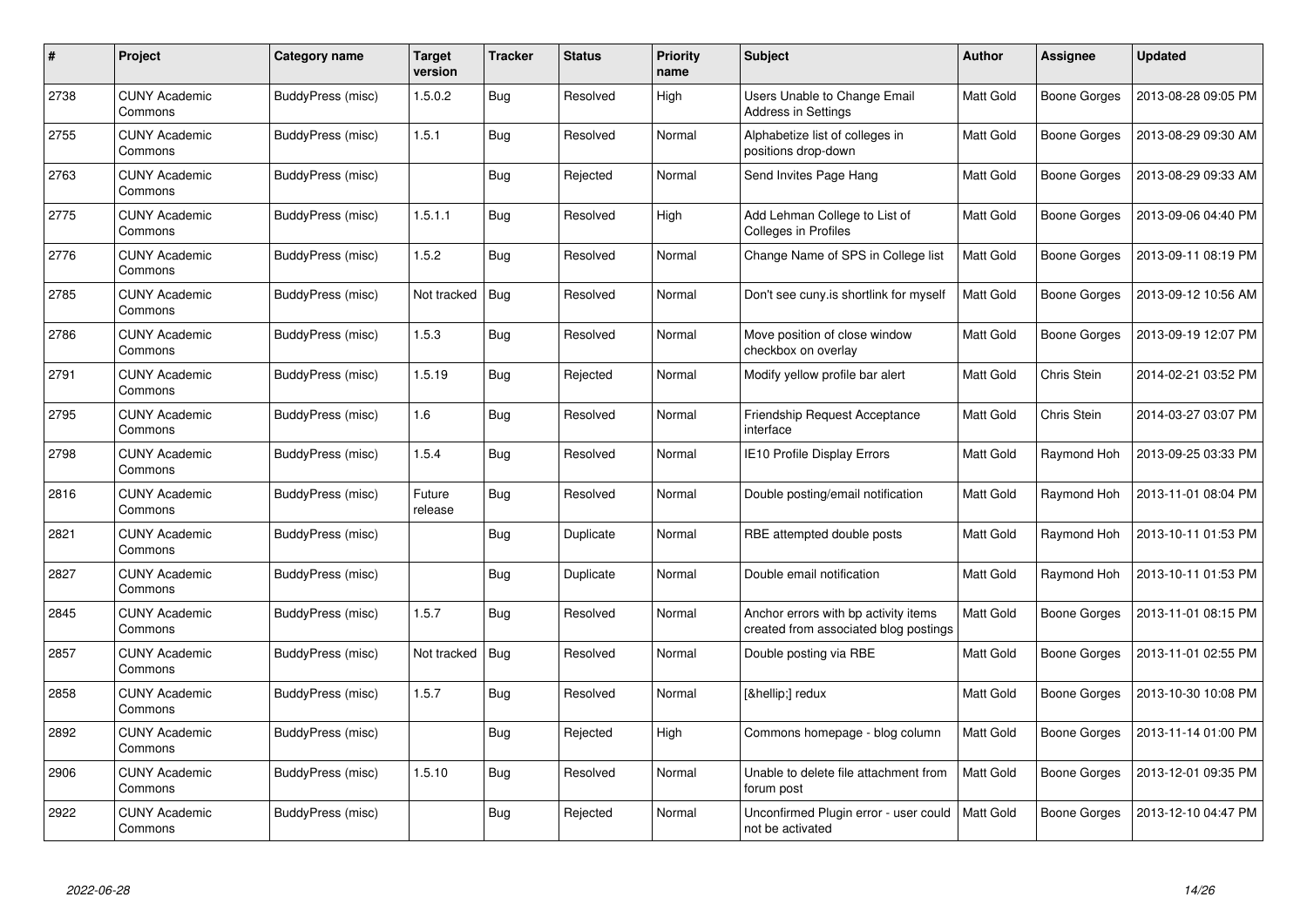| #     | Project                         | Category name          | <b>Target</b><br>version | <b>Tracker</b> | <b>Status</b> | <b>Priority</b><br>name | <b>Subject</b>                                                                                         | <b>Author</b>    | Assignee     | <b>Updated</b>      |
|-------|---------------------------------|------------------------|--------------------------|----------------|---------------|-------------------------|--------------------------------------------------------------------------------------------------------|------------------|--------------|---------------------|
| 2944  | <b>CUNY Academic</b><br>Commons | BuddyPress (misc)      | 1.5.13                   | <b>Bug</b>     | Resolved      | Normal                  | Long load time on send invites group<br>pages                                                          | Matt Gold        | Boone Gorges | 2014-01-02 02:50 PM |
| 2979  | <b>CUNY Academic</b><br>Commons | BuddyPress (misc)      |                          | <b>Bug</b>     | Resolved      | Normal                  | Frame error in Invite Anyone                                                                           | Matt Gold        | Boone Gorges | 2014-01-29 03:53 PM |
| 3058  | <b>CUNY Academic</b><br>Commons | BuddyPress (misc)      | 1.5.18.1                 | <b>Bug</b>     | Resolved      | Urgent                  | Main navigation bar not working                                                                        | Matt Gold        | Boone Gorges | 2014-02-21 09:28 AM |
| 3190  | <b>CUNY Academic</b><br>Commons | BuddyPress (misc)      | 1.6.3                    | <b>Bug</b>     | Resolved      | Normal                  | Mention link on Member Profile Leads<br>to SiteWide activity stream                                    | Matt Gold        | Boone Gorges | 2014-05-12 02:53 PM |
| 3219  | <b>CUNY Academic</b><br>Commons | BuddyPress (misc)      | 1.6.7                    | Bug            | Resolved      | Normal                  | new_groupblog_post emails not being<br>sent as HTML                                                    | <b>Matt Gold</b> | Raymond Hoh  | 2014-06-23 08:36 AM |
| 3293  | <b>CUNY Academic</b><br>Commons | BuddyPress (misc)      |                          | Bug            | Rejected      | Normal                  | 'Page Not Found' Message Received<br>After Clicking on View/Reply Link in<br><b>Email Notification</b> | Matt Gold        | Boone Gorges | 2014-07-02 08:47 PM |
| 3343  | <b>CUNY Academic</b><br>Commons | BuddyPress (misc)      | 1.6.11                   | <b>Bug</b>     | Resolved      | Low                     | Minor Email display error                                                                              | Matt Gold        | Boone Gorges | 2014-08-01 10:01 AM |
| 3809  | <b>CUNY Academic</b><br>Commons | BuddyPress (misc)      | 1.7.17                   | Bug            | Resolved      | Normal                  | BuddyPress member filters not<br>working correctly                                                     | Matt Gold        | Matt Gold    | 2015-03-22 01:03 AM |
| 3853  | <b>CUNY Academic</b><br>Commons | BuddyPress (misc)      | 1.7.16                   | <b>Bug</b>     | Resolved      | High                    | Post erroneously ascribed to wrong<br>author in activity feed                                          | Matt Gold        | Raymond Hoh  | 2015-03-21 01:13 PM |
| 3995  | <b>CUNY Academic</b><br>Commons | BuddyPress (misc)      | Not tracked              | <b>Bug</b>     | Resolved      | Normal                  | Possible People Page filter error                                                                      | Matt Gold        | Boone Gorges | 2015-04-16 07:51 AM |
| 10209 | <b>CUNY Academic</b><br>Commons | BuddyPress (misc)      | 1.13.8                   | Bug            | Resolved      | Normal                  | Additional login prompt                                                                                | Matt Gold        | Raymond Hoh  | 2018-08-29 03:23 PM |
| 11209 | <b>CUNY Academic</b><br>Commons | BuddyPress (misc)      | 1.14.11                  | <b>Bug</b>     | Resolved      | Normal                  | Activity timestamp errors                                                                              | Matt Gold        | Raymond Hoh  | 2019-04-23 12:27 PM |
| 12353 | <b>CUNY Academic</b><br>Commons | BuddyPress (misc)      | Not tracked              | <b>Bug</b>     | Abandoned     | Normal                  | Member filtering not working                                                                           | Matt Gold        | Boone Gorges | 2020-03-10 11:14 AM |
| 15228 | <b>CUNY Academic</b><br>Commons | BuddyPress (misc)      | 1.19.3                   | <b>Bug</b>     | Resolved      | Normal                  | Broken site icon in "Sites Across"<br><b>CUNY Listing</b>                                              | Matt Gold        | Raymond Hoh  | 2022-01-26 07:48 PM |
| 1542  | <b>CUNY Academic</b><br>Commons | <b>BuddyPress Docs</b> | 1.6                      | <b>Bug</b>     | Resolved      | Normal                  | Group Docs Locked                                                                                      | Matt Gold        | Boone Gorges | 2014-03-21 03:38 PM |
| 3581  | <b>CUNY Academic</b><br>Commons | <b>BuddyPress Docs</b> | 1.7.1                    | <b>Bug</b>     | Resolved      | Normal                  | <b>BuddyPress Docs Line Break issue</b>                                                                | Matt Gold        | Boone Gorges | 2014-10-20 02:56 PM |
| 3599  | <b>CUNY Academic</b><br>Commons | <b>BuddyPress Docs</b> | 1.7.2                    | <b>Bug</b>     | Resolved      | Normal                  | Silent BP Docs edits                                                                                   | Matt Gold        | Boone Gorges | 2014-11-01 02:20 PM |
| 3688  | <b>CUNY Academic</b><br>Commons | <b>BuddyPress Docs</b> | 1.7.6                    | <b>Bug</b>     | Resolved      | Normal                  | Doc creation didn't create email<br>notification                                                       | Matt Gold        | Boone Gorges | 2014-12-12 08:57 AM |
| 4057  | <b>CUNY Academic</b><br>Commons | <b>BuddyPress Docs</b> | 1.8.1                    | <b>Bug</b>     | Resolved      | Normal                  | Canceling edit mode of BP Doc<br>reloads editing screen                                                | Matt Gold        | Boone Gorges | 2015-06-01 03:08 PM |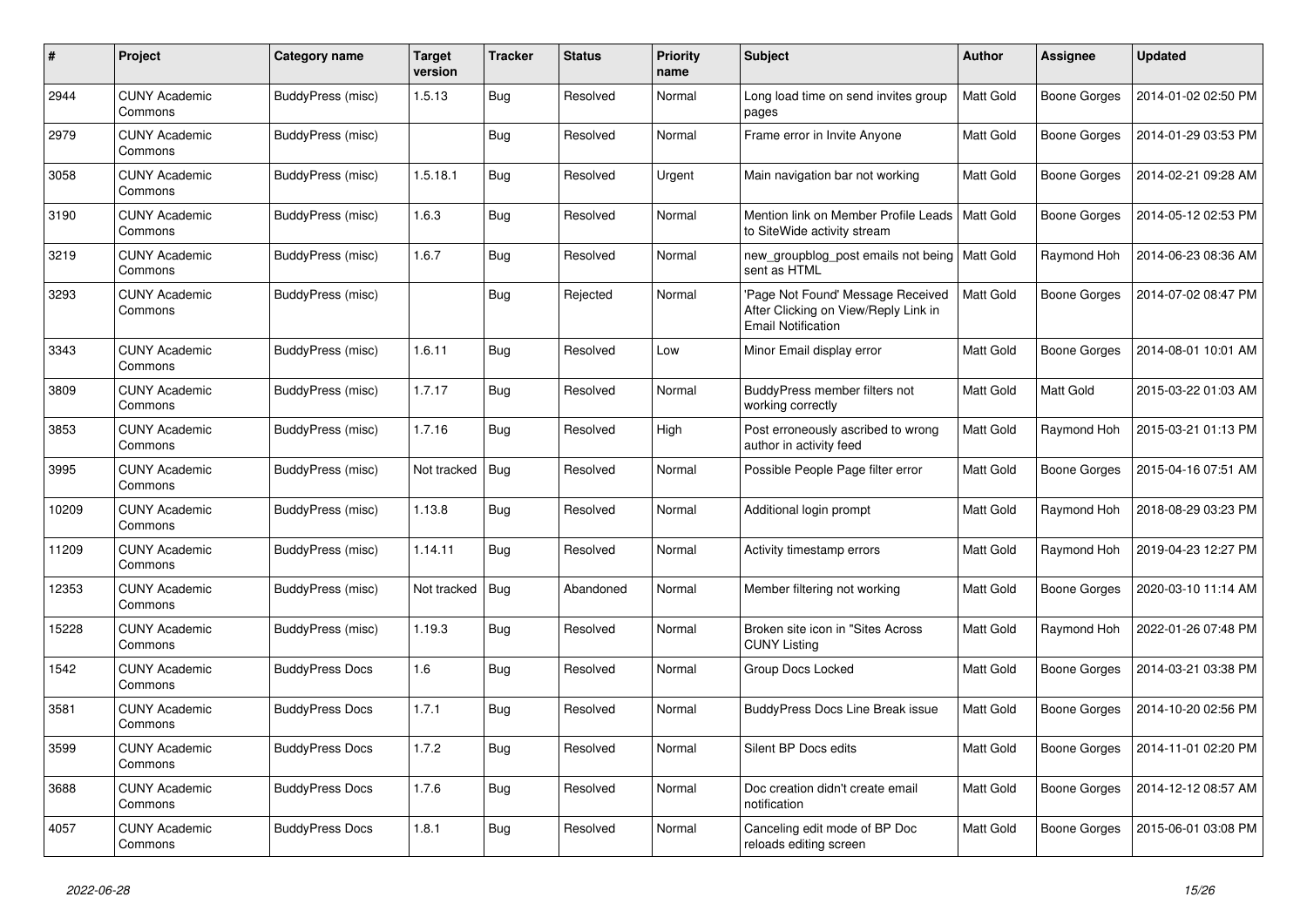| #    | Project                         | <b>Category name</b>   | <b>Target</b><br>version | <b>Tracker</b> | <b>Status</b> | <b>Priority</b><br>name | <b>Subject</b>                                                                         | <b>Author</b> | <b>Assignee</b>     | <b>Updated</b>      |
|------|---------------------------------|------------------------|--------------------------|----------------|---------------|-------------------------|----------------------------------------------------------------------------------------|---------------|---------------------|---------------------|
| 4722 | <b>CUNY Academic</b><br>Commons | <b>BuddyPress Docs</b> | Not tracked              | Bug            | Rejected      | Normal                  | Doc listing overflow issue                                                             | Matt Gold     | <b>Boone Gorges</b> | 2015-10-11 10:09 PM |
| 5486 | <b>CUNY Academic</b><br>Commons | <b>BuddyPress Docs</b> | 1.9.15                   | Bug            | Resolved      | Low                     | Doc history not showing up                                                             | Matt Gold     | <b>Boone Gorges</b> | 2016-04-24 11:50 AM |
| 9105 | <b>CUNY Academic</b><br>Commons | <b>BuddyPress Docs</b> | 1.12.7                   | Bug            | Resolved      | Urgent                  | BP doc titles/dates messed up                                                          | Matt Gold     | Boone Gorges        | 2018-01-23 11:00 AM |
| 9149 | <b>CUNY Academic</b><br>Commons | <b>BuddyPress Docs</b> | 1.12.8                   | <b>Bug</b>     | Resolved      | Normal                  | Doc listing layout issue                                                               | Matt Gold     | Boone Gorges        | 2018-02-13 10:36 AM |
| 3205 | <b>CUNY Academic</b><br>Commons | <b>Commons Profile</b> | 1.6.3                    | Bug            | Resolved      | High                    | Email profile field not showing up                                                     | Matt Gold     | Boone Gorges        | 2014-05-12 02:18 PM |
| 5890 | <b>CUNY Academic</b><br>Commons | Commons Profile        | 1.9.24                   | Bug            | Resolved      | Normal                  | Commons user profile erroneously<br>indicates a group for a member                     | Matt Gold     | <b>Boone Gorges</b> | 2016-08-11 11:53 PM |
| 2231 | <b>CUNY Academic</b><br>Commons | commonsinabox.org      | Not tracked              | Bug            | Resolved      | Normal                  | Fix Header issue on<br>Commonsinabox.org                                               | Matt Gold     | Boone Gorges        | 2014-05-01 07:51 PM |
| 2264 | <b>CUNY Academic</b><br>Commons | commonsinabox.org      |                          | Bug            | Rejected      | Normal                  | Update CBOX logo on welcome<br>message                                                 | Matt Gold     | Boone Gorges        | 2012-11-19 02:46 AM |
| 2266 | <b>CUNY Academic</b><br>Commons | commonsinabox.org      |                          | Bug            | Resolved      | Normal                  | Demo slider                                                                            | Matt Gold     | Boone Gorges        | 2012-11-18 11:26 PM |
| 2269 | <b>CUNY Academic</b><br>Commons | commonsinabox.org      | Not tracked              | Bug            | Rejected      | Normal                  | Replace Default CBOX Icon for<br>Groups                                                | Matt Gold     | <b>Boone Gorges</b> | 2012-11-20 01:53 PM |
| 2270 | <b>CUNY Academic</b><br>Commons | commonsinabox.org      | Not tracked              | Bug            | Rejected      | Normal                  | CBOX group sign up - default email<br>setting                                          | Matt Gold     | Boone Gorges        | 2012-11-20 03:51 PM |
| 2273 | <b>CUNY Academic</b><br>Commons | commonsinabox.org      | Not tracked              | Bug            | Resolved      | Normal                  | <b>Add Hosting</b><br>recommendations/minimum<br>requirements to CBOX<br>documentation | Matt Gold     | scott voth          | 2014-02-09 11:37 AM |
| 2274 | <b>CUNY Academic</b><br>Commons | commonsinabox.org      | Not tracked              | Bug            | Rejected      | Normal                  | CBOX - group names on group pages                                                      | Matt Gold     | Boone Gorges        | 2012-11-20 02:05 PM |
| 2275 | <b>CUNY Academic</b><br>Commons | commonsinabox.org      | Not tracked              | Bug            | Resolved      | Normal                  | <b>CBOX</b> support requests                                                           | Matt Gold     | Boone Gorges        | 2012-11-20 02:05 PM |
| 2279 | <b>CUNY Academic</b><br>Commons | commonsinabox.org      | Not tracked              | Bug            | Resolved      | Low                     | CBOX mention system rewrites twitter<br>links                                          | Matt Gold     | Boone Gorges        | 2012-11-20 07:41 PM |
| 2280 | <b>CUNY Academic</b><br>Commons | commonsinabox.org      | Not tracked              | Bug            | Resolved      | High                    | Forum links not working                                                                | Matt Gold     | Boone Gorges        | 2012-11-20 12:33 PM |
| 2284 | <b>CUNY Academic</b><br>Commons | commonsinabox.org      |                          | Bug            | Rejected      | Normal                  | cbox.org forum link error from profile<br>page                                         | Matt Gold     | Boone Gorges        | 2012-11-20 08:02 PM |
| 2288 | <b>CUNY Academic</b><br>Commons | commonsinabox.org      |                          | Bug            | Rejected      | Normal                  | […] issue occurring on<br>commonsinabox.org                                            | Matt Gold     | <b>Boone Gorges</b> | 2012-12-11 01:17 AM |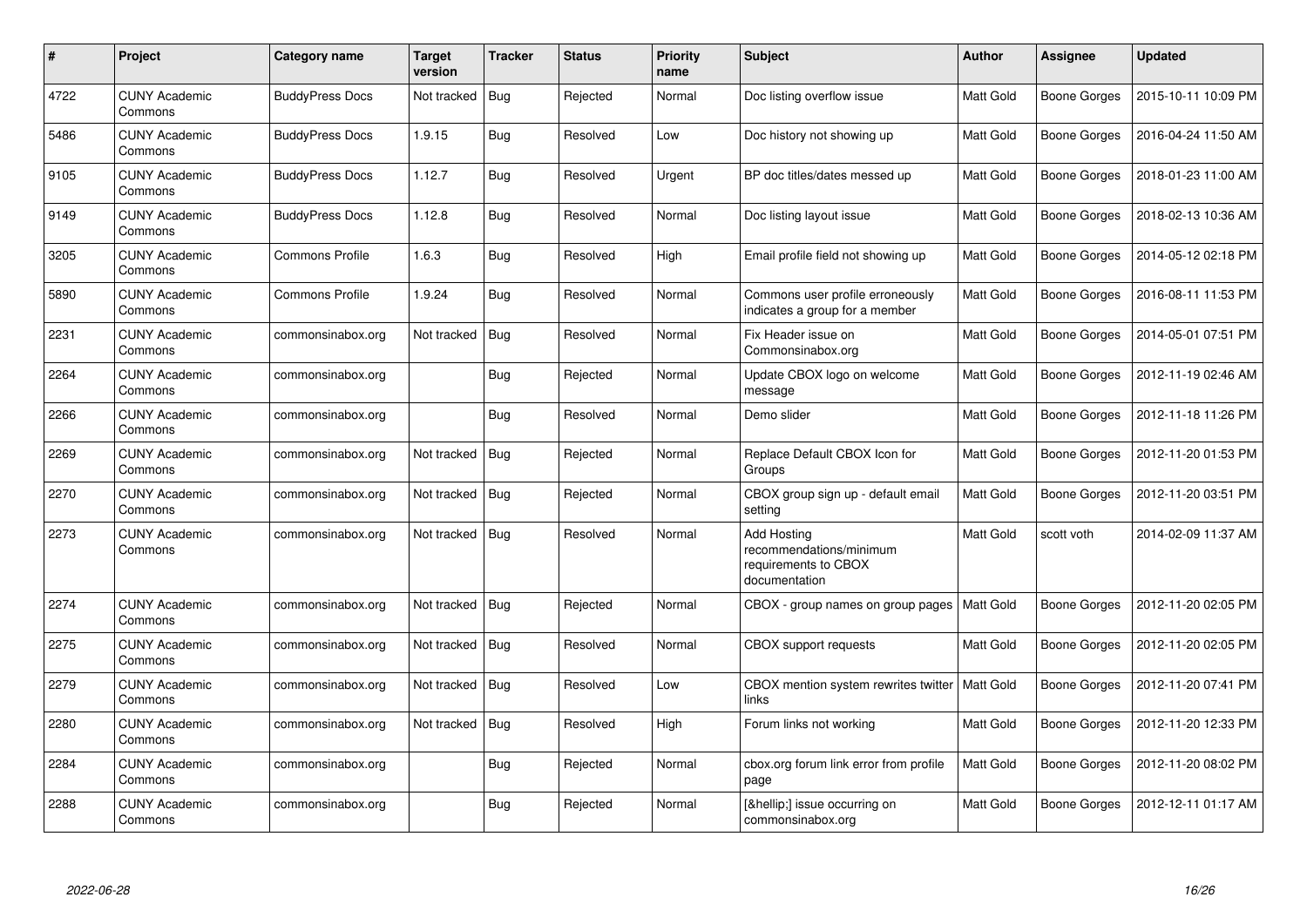| $\#$  | Project                         | Category name     | <b>Target</b><br>version | <b>Tracker</b> | <b>Status</b> | <b>Priority</b><br>name | <b>Subject</b>                                                   | <b>Author</b> | Assignee                | <b>Updated</b>      |
|-------|---------------------------------|-------------------|--------------------------|----------------|---------------|-------------------------|------------------------------------------------------------------|---------------|-------------------------|---------------------|
| 2293  | <b>CUNY Academic</b><br>Commons | commonsinabox.org |                          | Bug            | Resolved      | Normal                  | Building community on<br>commonsinabox.org - add members<br>page | Matt Gold     | Chris Stein             | 2012-11-25 03:43 PM |
| 2295  | <b>CUNY Academic</b><br>Commons | commonsinabox.org |                          | Bug            | Rejected      | Normal                  | Glitch in CBOX Logo                                              | Matt Gold     | Boone Gorges            | 2012-12-11 01:08 AM |
| 2339  | <b>CUNY Academic</b><br>Commons | commonsinabox.org | Not tracked              | Bug            | Resolved      | Normal                  | Email forum notification includes<br>relative link to post       | Matt Gold     | Raymond Hoh             | 2013-01-08 04:24 PM |
| 2343  | <b>CUNY Academic</b><br>Commons | commonsinabox.org | Not tracked              | Bug            | Rejected      | Normal                  | Double Notifications from<br>commonsinabox.org                   | Matt Gold     | <b>Boone Gorges</b>     | 2013-03-20 01:45 PM |
| 2349  | <b>CUNY Academic</b><br>Commons | commonsinabox.org |                          | <b>Bug</b>     | Resolved      | High                    | CBOX header image position off                                   | Matt Gold     | Boone Gorges            | 2012-12-15 10:21 PM |
| 2354  | <b>CUNY Academic</b><br>Commons | commonsinabox.org |                          | <b>Bug</b>     | Rejected      | Low                     | CBOX header mouseover issue                                      | Matt Gold     | <b>Bowe</b><br>Frankema | 2014-05-01 08:02 PM |
| 2356  | <b>CUNY Academic</b><br>Commons | commonsinabox.org | Not tracked              | Bug            | Resolved      | Low                     | Responsive header on<br>cbox/commonsinabox.org                   | Matt Gold     | Dominic Giglio          | 2013-08-11 12:20 PM |
| 2380  | <b>CUNY Academic</b><br>Commons | commonsinabox.org |                          | <b>Bug</b>     | Resolved      | High                    | Add search to Commonsinabox.org                                  | Matt Gold     | <b>Boone Gorges</b>     | 2013-03-20 11:41 AM |
| 2551  | <b>CUNY Academic</b><br>Commons | commonsinabox.org | Not tracked              | Bug            | Resolved      | Normal                  | RBE on CBOX.org not working?                                     | Matt Gold     | Raymond Hoh             | 2013-08-15 07:58 AM |
| 2645  | <b>CUNY Academic</b><br>Commons | commonsinabox.org | Not tracked              | Bug            | Resolved      | Normal                  | Add CASCI site to Showcase                                       | Matt Gold     | scott voth              | 2014-02-08 11:07 AM |
| 2654  | <b>CUNY Academic</b><br>Commons | commonsinabox.org | Not tracked              | Bug            | Resolved      | Normal                  | Forum creation step in group setup<br>doesn't stick              | Matt Gold     | Boone Gorges            | 2013-08-11 11:51 AM |
| 2660  | <b>CUNY Academic</b><br>Commons | commonsinabox.org | Not tracked              | <b>Bug</b>     | Resolved      | Normal                  | Forum Role Display errors                                        | Matt Gold     | Raymond Hoh             | 2013-08-11 11:48 AM |
| 2903  | <b>CUNY Academic</b><br>Commons | commonsinabox.org | Not tracked              | Bug            | Resolved      | Normal                  | Turning off activity commenting on<br>commonsinabox.org?         | Matt Gold     | Boone Gorges            | 2013-11-29 03:43 PM |
| 2950  | <b>CUNY Academic</b><br>Commons | commonsinabox.org | Not tracked              | <b>Bug</b>     | Resolved      | Normal                  | Layout broken on<br>commonsinabox.org forum 404                  | Matt Gold     | <b>Boone Gorges</b>     | 2014-05-06 02:59 PM |
| 3201  | <b>CUNY Academic</b><br>Commons | commonsinabox.org | Not tracked              | <b>Bug</b>     | Resolved      | Normal                  | Add MuseCommons to the Showcase                                  | Matt Gold     | scott voth              | 2014-07-12 01:29 PM |
| 3823  | <b>CUNY Academic</b><br>Commons | commonsinabox.org | Not tracked              | Bug            | Resolved      | Normal                  | CBOX styling issue                                               | Matt Gold     | <b>Boone Gorges</b>     | 2015-02-23 03:33 PM |
| 4111  | <b>CUNY Academic</b><br>Commons | commonsinabox.org | Not tracked              | Bug            | Resolved      | Normal                  | Add Virginia DH site to CBOX<br>showcase                         | Matt Gold     | scott voth              | 2015-06-08 10:01 PM |
| 14450 | <b>CUNY Academic</b><br>Commons | Courses           | Not tracked              | Bug            | Rejected      | Low                     | Misclassified site                                               | Matt Gold     | Boone Gorges            | 2021-09-15 10:53 PM |
| 3046  | <b>CUNY Academic</b><br>Commons | cuny.is           | Not tracked              | Bug            | Resolved      | Urgent                  | Create CUNY.IS                                                   | Matt Gold     | Boone Gorges            | 2014-02-18 06:55 PM |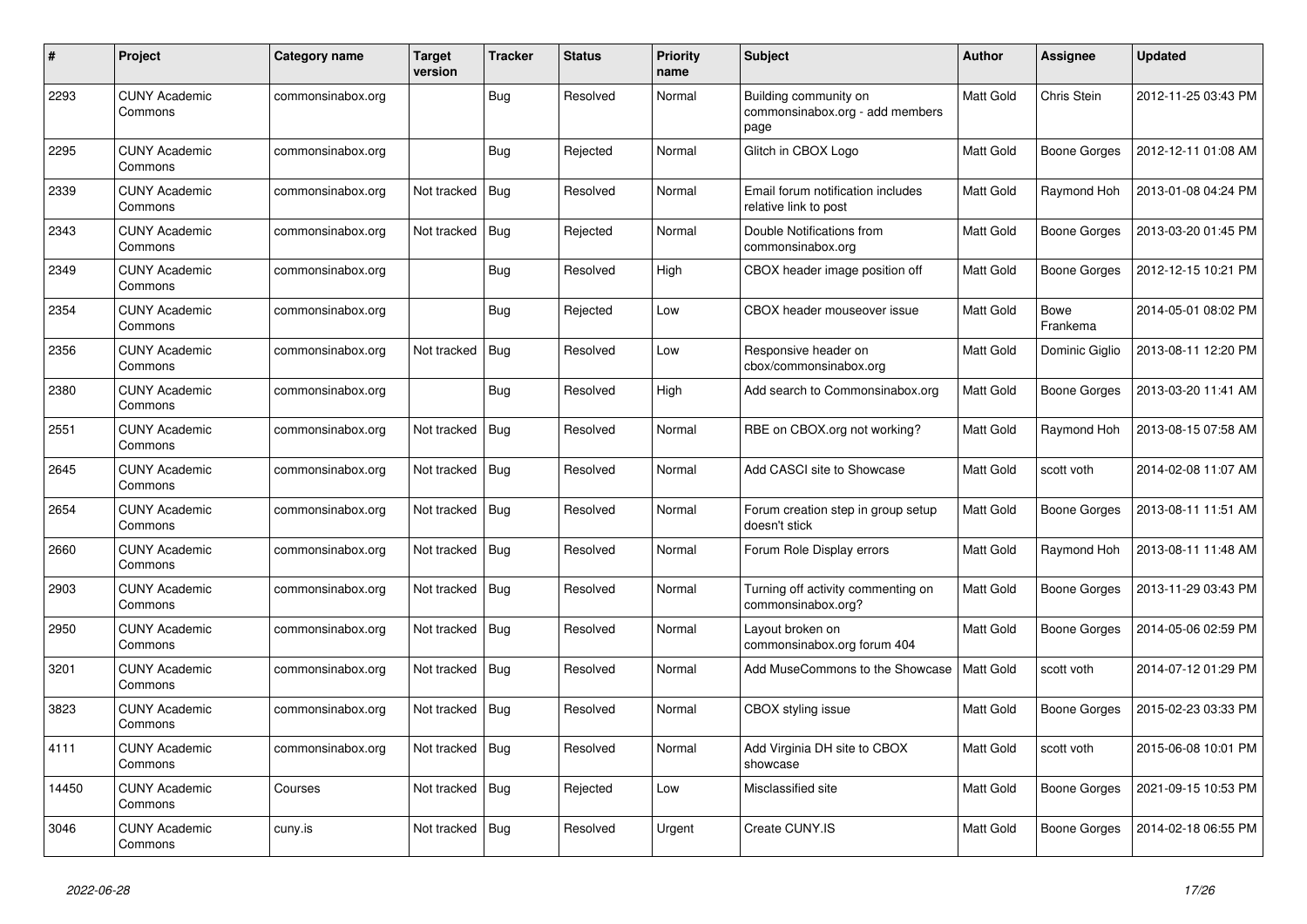| $\pmb{\#}$ | Project                         | <b>Category name</b> | <b>Target</b><br>version | <b>Tracker</b> | <b>Status</b> | <b>Priority</b><br>name | <b>Subject</b>                                                             | <b>Author</b> | <b>Assignee</b>     | <b>Updated</b>      |
|------------|---------------------------------|----------------------|--------------------------|----------------|---------------|-------------------------|----------------------------------------------------------------------------|---------------|---------------------|---------------------|
| 3079       | <b>CUNY Academic</b><br>Commons | cuny.is              | Not tracked              | Bug            | Resolved      | Urgent                  | cuny.is request                                                            | Matt Gold     | Boone Gorges        | 2014-02-26 07:47 PM |
| 3648       | <b>CUNY Academic</b><br>Commons | cuny.is              | Not tracked              | <b>Bug</b>     | Resolved      | High                    | cuny.is request                                                            | Matt Gold     | Boone Gorges        | 2014-11-11 06:54 PM |
| 3788       | <b>CUNY Academic</b><br>Commons | cuny.is              | 1.8.11                   | <b>Bug</b>     | Resolved      | Normal                  | CUNY.is default links?                                                     | Matt Gold     | <b>Boone Gorges</b> | 2015-09-25 12:53 AM |
| 3799       | <b>CUNY Academic</b><br>Commons | cuny.is              | 1.7.12                   | Bug            | Resolved      | Normal                  | cuny.is issue                                                              | Matt Gold     | Boone Gorges        | 2015-02-10 09:07 PM |
| 5442       | <b>CUNY Academic</b><br>Commons | cuny.is              | 1.9.14                   | <b>Bug</b>     | Resolved      | Normal                  | Shortlink creation problem                                                 | Matt Gold     | <b>Boone Gorges</b> | 2016-04-12 11:03 PM |
| 10597      | <b>CUNY Academic</b><br>Commons | cuny.is              | Not tracked              | <b>Bug</b>     | Resolved      | Normal                  | cuny.is admin unavailable                                                  | Matt Gold     | <b>Boone Gorges</b> | 2018-10-25 01:44 PM |
| 12335      | <b>CUNY Academic</b><br>Commons | cuny.is              |                          | Bug            | Rejected      | Normal                  | cuny.is issue                                                              | Matt Gold     | <b>Boone Gorges</b> | 2020-01-30 12:47 AM |
| 12581      | <b>CUNY Academic</b><br>Commons | cuny.is              | Not tracked              | <b>Bug</b>     | Rejected      | High                    | YOURLS shortlinks not working                                              | Matt Gold     | Boone Gorges        | 2020-03-27 10:25 AM |
| 13242      | <b>CUNY Academic</b><br>Commons | cuny.is              |                          | <b>Bug</b>     | Rejected      | Normal                  | Unable to edit a cuny is shortlink                                         | Matt Gold     | Boone Gorges        | 2020-08-26 01:30 AM |
| 13934      | <b>CUNY Academic</b><br>Commons | cuny.is              | 1.18.4                   | Bug            | Resolved      | Low                     | Error message on group settings<br>change                                  | Matt Gold     | Boone Gorges        | 2021-02-09 11:05 AM |
| 3124       | <b>CUNY Academic</b><br>Commons | Design               | 1.6                      | Bug            | Resolved      | Normal                  | Create small version of horizontal<br>logo image to include in HTML Emails | Matt Gold     | Boone Gorges        | 2014-04-01 03:40 PM |
| 3865       | <b>CUNY Academic</b><br>Commons | Design               | 1.7.15                   | Bug            | Resolved      | Normal                  | DiRT Tools listing in Group > Manage                                       | Matt Gold     | Boone Gorges        | 2015-03-12 10:35 AM |
| 11121      | <b>CUNY Academic</b><br>Commons | Design               | 1.15                     | Bug            | Resolved      | Low                     | Overlapping elements on mobile view<br>of CAC                              | Matt Gold     | <b>Boone Gorges</b> | 2019-04-23 03:55 PM |
| 13739      | <b>CUNY Academic</b><br>Commons | <b>Directories</b>   | 2.0.0                    | Bug            | Resolved      | Normal                  | My Sites and My Groups take user to<br>the profile page                    | Matt Gold     | Boone Gorges        | 2022-05-26 11:36 AM |
| 3864       | <b>CUNY Academic</b><br>Commons | DiRT Integration     | 1.7.15                   | Bug            | Resolved      | Normal                  | DiRT Tools Group sidebar label<br>display                                  | Matt Gold     | Boone Gorges        | 2015-03-11 09:30 PM |
| 3933       | <b>CUNY Academic</b><br>Commons | DiRT Integration     | Not tracked              | <b>Bug</b>     | Rejected      | Normal                  | DiRT Directory 'tool' directory shows<br>blank page                        | Matt Gold     | Boone Gorges        | 2015-03-20 08:47 AM |
| 4367       | <b>CUNY Academic</b><br>Commons | DiRT Integration     | 1.8.6                    | <b>Bug</b>     | Resolved      | Normal                  | Thumbnail images broken on DiRT<br>tool listing                            | Matt Gold     | <b>Boone Gorges</b> | 2015-08-02 12:55 AM |
| 4798       | <b>CUNY Academic</b><br>Commons | DiRT Integration     | Not tracked              | <b>Bug</b>     | Resolved      | Normal                  | DiRT plugin seems to have<br>disappeared                                   | Matt Gold     | Boone Gorges        | 2015-10-20 10:05 PM |
| 13669      | <b>CUNY Academic</b><br>Commons | DiRT Integration     | 1.18.1                   | <b>Bug</b>     | Resolved      | Normal                  | Digital Research Tools showing up in<br>top nav for logged out users       | Matt Gold     | <b>Boone Gorges</b> | 2020-12-08 05:11 PM |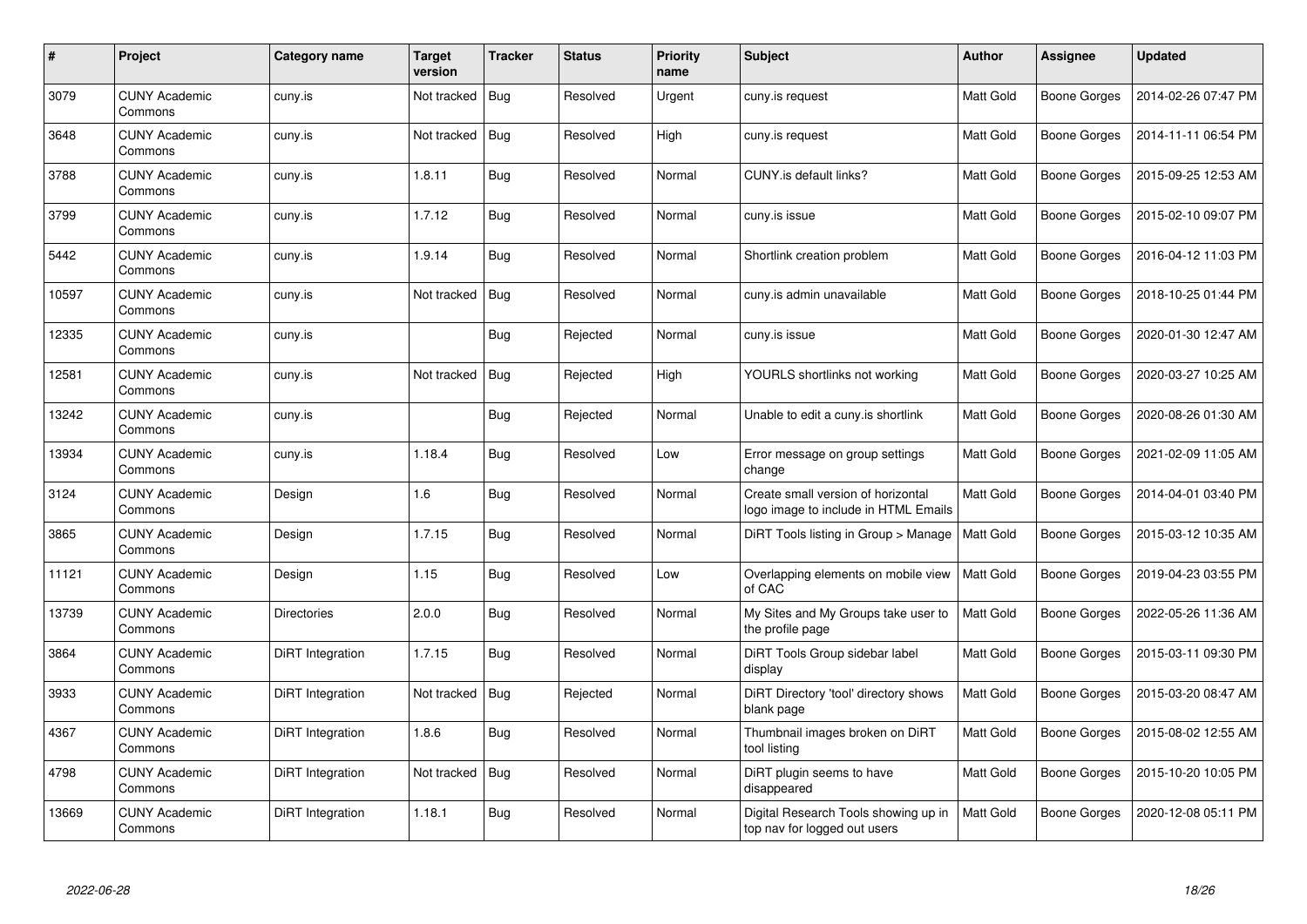| $\pmb{\#}$ | Project                         | Category name              | <b>Target</b><br>version | <b>Tracker</b> | <b>Status</b> | <b>Priority</b><br>name | <b>Subject</b>                                                                                  | <b>Author</b> | <b>Assignee</b>     | <b>Updated</b>      |
|------------|---------------------------------|----------------------------|--------------------------|----------------|---------------|-------------------------|-------------------------------------------------------------------------------------------------|---------------|---------------------|---------------------|
| 2059       | <b>CUNY Academic</b><br>Commons | Domain Mapping             | 1.9.6                    | Bug            | Resolved      | Low                     | Domain Mapping Issue                                                                            | Matt Gold     | <b>Boone Gorges</b> | 2016-01-25 11:54 PM |
| 2239       | <b>CUNY Academic</b><br>Commons | <b>Email Notifications</b> | 1.7                      | <b>Bug</b>     | Resolved      | Normal                  | Login redirects when clicking on<br>private group addresses not working                         | Matt Gold     | Raymond Hoh         | 2014-11-01 11:41 AM |
| 3165       | <b>CUNY Academic</b><br>Commons | <b>Email Notifications</b> |                          | Bug            | Rejected      | Normal                  | HTML notification of post with<br>attachments didn't include mention<br>of/links to attachments | Matt Gold     | Boone Gorges        | 2015-03-21 09:05 PM |
| 3342       | <b>CUNY Academic</b><br>Commons | <b>Email Notifications</b> |                          | Bug            | Duplicate     | Normal                  | Group Invitation Email Links<br>Incorrect/Non-Working                                           | Matt Gold     | Boone Gorges        | 2015-04-01 09:04 PM |
| 3420       | <b>CUNY Academic</b><br>Commons | <b>Email Notifications</b> | 1.6.14                   | Bug            | Resolved      | Normal                  | Membership approval link in email<br>notifications                                              | Matt Gold     | Boone Gorges        | 2014-09-01 09:31 PM |
| 3427       | <b>CUNY Academic</b><br>Commons | <b>Email Notifications</b> |                          | Bug            | Rejected      | Normal                  | Multiple email notifications received                                                           | Matt Gold     | Boone Gorges        | 2014-08-30 05:02 PM |
| 3547       | <b>CUNY Academic</b><br>Commons | <b>Email Notifications</b> | Not tracked              | Bug            | Resolved      | Urgent                  | Email notifications not working                                                                 | Matt Gold     | Matt Gold           | 2016-01-26 05:11 PM |
| 3601       | <b>CUNY Academic</b><br>Commons | <b>Email Notifications</b> | 1.7.3                    | Bug            | Resolved      | High                    | Forum replies do not show up on the<br>group homepage                                           | Matt Gold     | Raymond Hoh         | 2014-11-10 01:24 PM |
| 3608       | <b>CUNY Academic</b><br>Commons | <b>Email Notifications</b> | 1.7.3                    | Bug            | Resolved      | High                    | Group email plain-text formatting<br>problem                                                    | Matt Gold     | Raymond Hoh         | 2014-11-11 12:19 PM |
| 3866       | <b>CUNY Academic</b><br>Commons | <b>Email Notifications</b> | 1.7.15                   | Bug            | Resolved      | Normal                  | Email notification does not indicate<br>presence of an attachment                               | Matt Gold     | <b>Boone Gorges</b> | 2015-03-12 10:35 AM |
| 3954       | <b>CUNY Academic</b><br>Commons | <b>Email Notifications</b> | 1.7.18                   | Bug            | Resolved      | Normal                  | Issues with Email notifications for<br>Groups w/RSS Feeds attached                              | Matt Gold     | Raymond Hoh         | 2015-04-08 05:04 PM |
| 4072       | <b>CUNY Academic</b><br>Commons | <b>Email Notifications</b> | 1.8.1                    | <b>Bug</b>     | Resolved      | Normal                  | Double email notification                                                                       | Matt Gold     | Raymond Hoh         | 2015-05-26 03:05 AM |
| 4760       | <b>CUNY Academic</b><br>Commons | <b>Email Notifications</b> | Not tracked              | Bug            | Rejected      | Normal                  | email notification contains broken<br>image                                                     | Matt Gold     | Boone Gorges        | 2015-10-11 10:24 PM |
| 5127       | <b>CUNY Academic</b><br>Commons | <b>Email Notifications</b> | 1.9.7                    | Bug            | Resolved      | Normal                  | Forum posts to multiple groups -- no<br>notice in attachment                                    | Matt Gold     | Daniel Jones        | 2016-02-07 10:08 PM |
| 6623       | <b>CUNY Academic</b><br>Commons | <b>Email Notifications</b> | 1.10.1                   | Bug            | Resolved      | Normal                  | Add blank line in cross-posted email<br>notifications                                           | Matt Gold     | Daniel Jones        | 2016-11-08 01:07 PM |
| 6629       | <b>CUNY Academic</b><br>Commons | <b>Email Notifications</b> | 1.10.2                   | Bug            | Resolved      | Normal                  | email footer demphasizes RBE                                                                    | Matt Gold     | Raymond Hoh         | 2016-11-20 09:23 AM |
| 6869       | <b>CUNY Academic</b><br>Commons | <b>Email Notifications</b> |                          | Bug            | Resolved      | Urgent                  | Report: Email notifications not going<br>out                                                    | Matt Gold     | Raymond Hoh         | 2016-11-29 09:44 PM |
| 8692       | <b>CUNY Academic</b><br>Commons | <b>Email Notifications</b> | 1.11.15                  | <b>Bug</b>     | Resolved      | Normal                  | HTML not rendering in email<br>notifications                                                    | Matt Gold     | Raymond Hoh         | 2017-10-11 11:08 AM |
| 9085       | <b>CUNY Academic</b><br>Commons | <b>Email Notifications</b> | 1.12.7                   | Bug            | Resolved      | Normal                  | Email notification for group doc<br>creation                                                    | Matt Gold     | Raymond Hoh         | 2018-01-23 11:11 AM |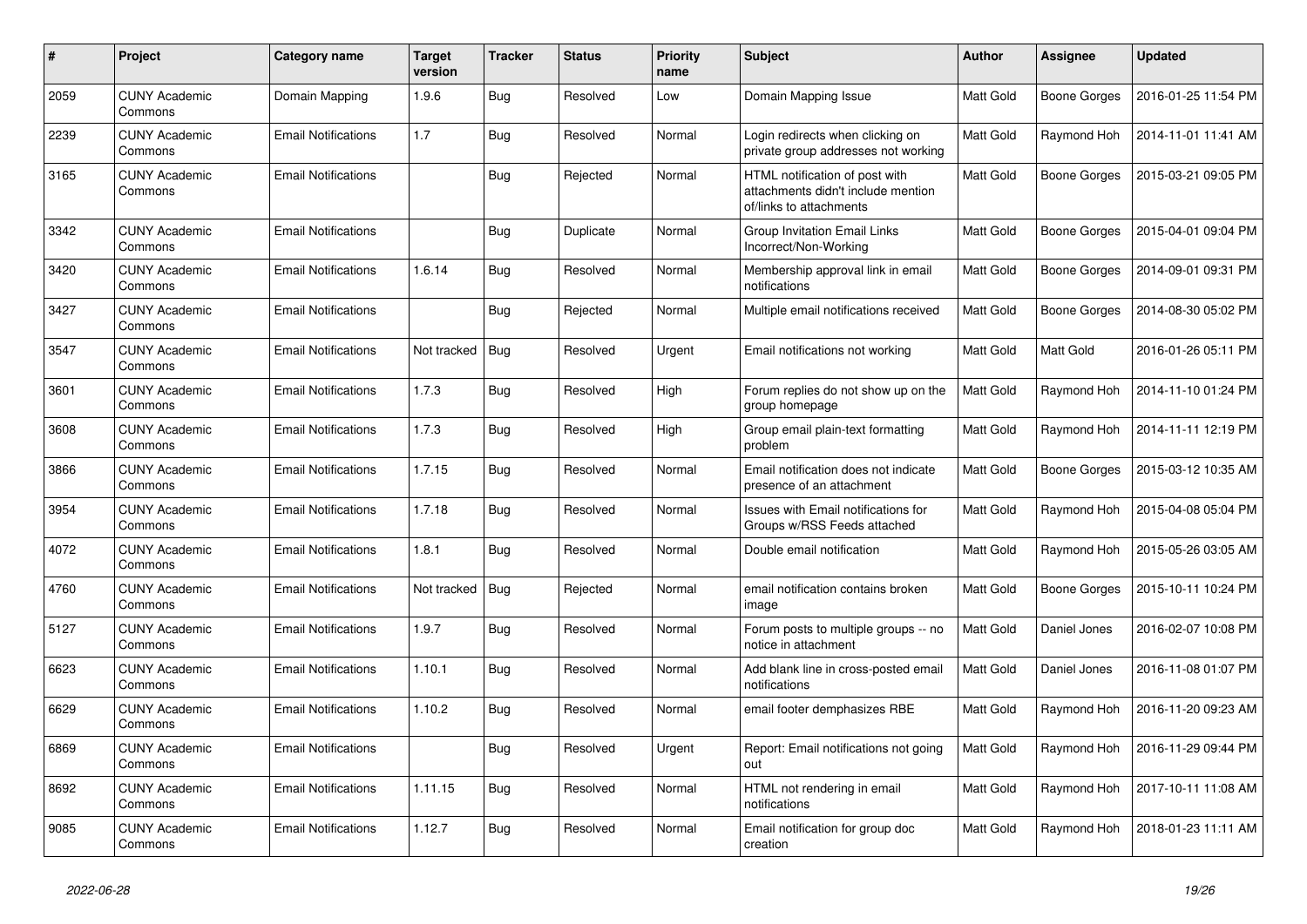| #     | Project                         | <b>Category name</b>       | <b>Target</b><br>version | <b>Tracker</b> | <b>Status</b>        | <b>Priority</b><br>name | Subject                                                                                                          | <b>Author</b> | Assignee            | <b>Updated</b>      |
|-------|---------------------------------|----------------------------|--------------------------|----------------|----------------------|-------------------------|------------------------------------------------------------------------------------------------------------------|---------------|---------------------|---------------------|
| 9095  | <b>CUNY Academic</b><br>Commons | <b>Email Notifications</b> |                          | <b>Bug</b>     | Rejected             | Normal                  | Email notifications of events may not<br>be going out                                                            | Matt Gold     | Raymond Hoh         | 2018-01-19 04:58 PM |
| 9979  | <b>CUNY Academic</b><br>Commons | <b>Email Notifications</b> | Not tracked              | <b>Bug</b>     | Reporter<br>Feedback | Normal                  | Reports of slow email activation<br>emails                                                                       | Matt Gold     | <b>Boone Gorges</b> | 2018-08-29 09:40 PM |
| 10381 | <b>CUNY Academic</b><br>Commons | <b>Email Notifications</b> | 1.13.11                  | Bug            | Resolved             | Normal                  | Group Blog Comment notification<br>doesn't include username                                                      | Matt Gold     | Raymond Hoh         | 2018-10-09 10:36 AM |
| 10789 | <b>CUNY Academic</b><br>Commons | <b>Email Notifications</b> | 1.14.2                   | <b>Bug</b>     | Resolved             | High                    | Forum Posts not generating email<br>notifications                                                                | Matt Gold     | <b>Boone Gorges</b> | 2018-12-10 07:19 PM |
| 11086 | <b>CUNY Academic</b><br>Commons | <b>Email Notifications</b> | 1.15                     | <b>Bug</b>     | Resolved             | Normal                  | Users clicking "unsubscribe" on a<br>forwarded CAC group email can<br>unsubscribe a another user from a<br>group | Matt Gold     | Raymond Hoh         | 2019-04-16 12:40 PM |
| 11174 | <b>CUNY Academic</b><br>Commons | <b>Email Notifications</b> | 1.14.8                   | Bug            | Resolved             | High                    | Email notifications of spammed<br>comment on groupblog                                                           | Matt Gold     | Raymond Hoh         | 2019-03-11 11:42 PM |
| 12351 | <b>CUNY Academic</b><br>Commons | <b>Email Notifications</b> | 1.16.5                   | <b>Bug</b>     | Resolved             | Normal                  | No email notification for forum post                                                                             | Matt Gold     | <b>Boone Gorges</b> | 2020-02-03 02:33 PM |
| 12471 | <b>CUNY Academic</b><br>Commons | <b>Email Notifications</b> | 1.16.7                   | Bug            | Resolved             | Normal                  | forum notificaiton not sent                                                                                      | Matt Gold     | Raymond Hoh         | 2020-03-10 10:59 AM |
| 12499 | <b>CUNY Academic</b><br>Commons | <b>Email Notifications</b> | 1.16.7                   | <b>Bug</b>     | Resolved             | Normal                  | no email notification                                                                                            | Matt Gold     | Raymond Hoh         | 2020-03-03 09:31 PM |
| 12545 | <b>CUNY Academic</b><br>Commons | <b>Email Notifications</b> | Not tracked              | Bug            | Resolved             | Normal                  | Notifications of replies by email not<br>able to be posted                                                       | Matt Gold     | Raymond Hoh         | 2020-03-24 10:27 AM |
| 13274 | <b>CUNY Academic</b><br>Commons | <b>Email Notifications</b> | 1.17.8                   | <b>Bug</b>     | Resolved             | Normal                  | Messy links in CAC email notifications                                                                           | Matt Gold     | Raymond Hoh         | 2020-11-17 12:31 PM |
| 13429 | <b>CUNY Academic</b><br>Commons | <b>Email Notifications</b> | Not tracked              | <b>Bug</b>     | Resolved             | Normal                  | Multiple forum notifications                                                                                     | Matt Gold     | Raymond Hoh         | 2020-10-13 05:24 PM |
| 13500 | <b>CUNY Academic</b><br>Commons | <b>Email Notifications</b> |                          | Bug            | Rejected             | High                    | Received multiple notifications for a<br>single post                                                             | Matt Gold     | Raymond Hoh         | 2022-04-27 04:29 PM |
| 13890 | <b>CUNY Academic</b><br>Commons | <b>Email Notifications</b> | Not tracked              | <b>Bug</b>     | Resolved             | Low                     | Not sure email notification went out                                                                             | Matt Gold     | Raymond Hoh         | 2021-09-14 10:42 AM |
| 14199 | <b>CUNY Academic</b><br>Commons | <b>Email Notifications</b> |                          | <b>Bug</b>     | Resolved             | Normal                  | Email replies delayed                                                                                            | Matt Gold     | Raymond Hoh         | 2021-03-24 12:17 PM |
| 4079  | <b>CUNY Academic</b><br>Commons | Events                     | 1.8.6                    | Bug            | Resolved             | Normal                  | Change ical label for Events Calendar                                                                            | Matt Gold     | Raymond Hoh         | 2015-07-22 04:16 PM |
| 4080  | <b>CUNY Academic</b><br>Commons | Events                     | 1.9                      | Bug            | Resolved             | Normal                  | Events Calendar: Allow sites to<br>embed calendars from groups<br>(perhaps via BP group blog)                    | Matt Gold     | Raymond Hoh         | 2015-12-03 06:24 PM |
| 4081  | <b>CUNY Academic</b><br>Commons | Events                     | 1.9                      | <b>Bug</b>     | Duplicate            | Normal                  | Events Calendar: Allow restriction of<br>event creation ability to admins on<br>groups                           | Matt Gold     | Samantha<br>Raddatz | 2015-11-09 12:37 PM |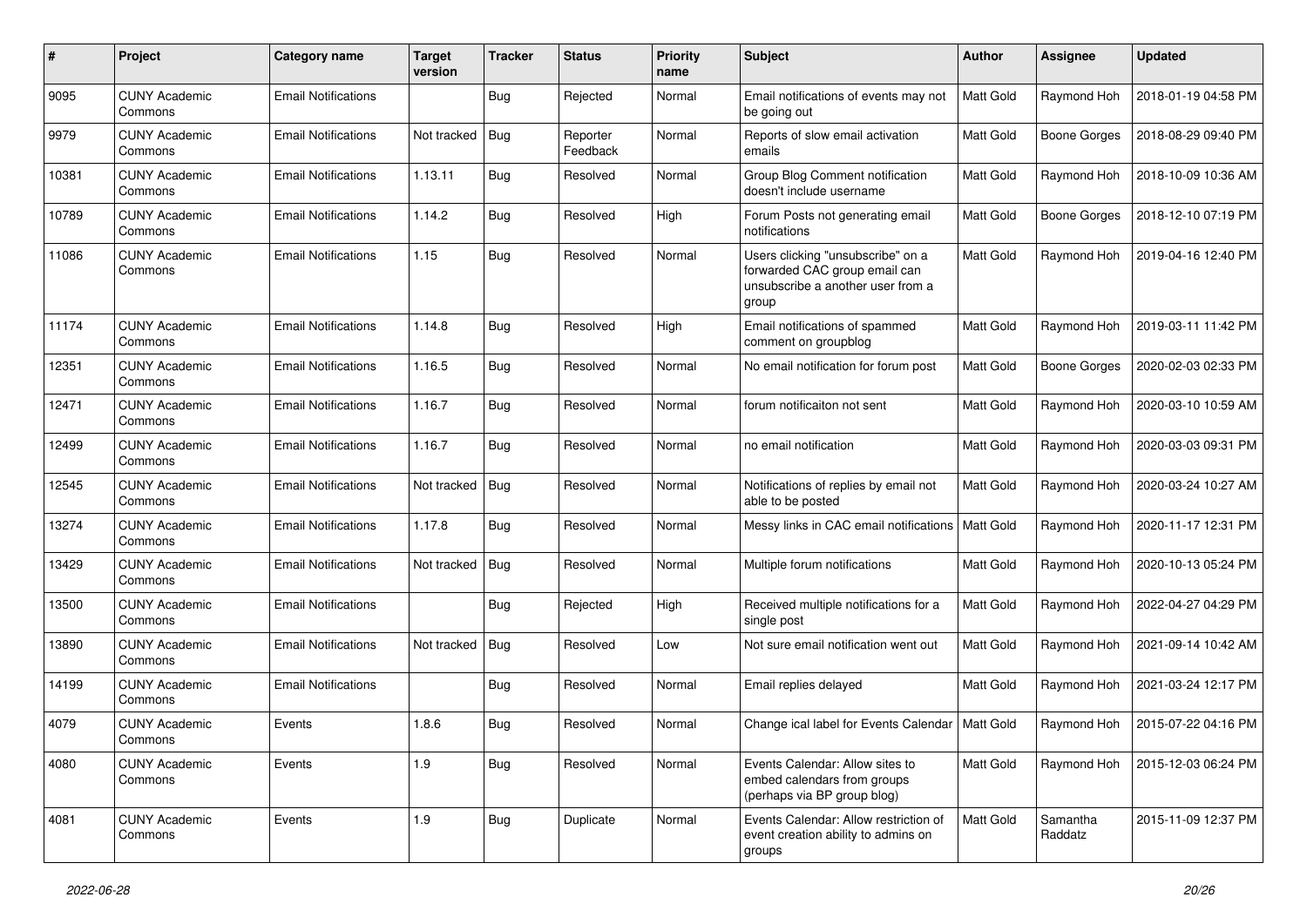| $\#$  | <b>Project</b>                  | Category name      | <b>Target</b><br>version | <b>Tracker</b> | <b>Status</b> | <b>Priority</b><br>name | <b>Subject</b>                                                  | Author    | Assignee            | <b>Updated</b>      |
|-------|---------------------------------|--------------------|--------------------------|----------------|---------------|-------------------------|-----------------------------------------------------------------|-----------|---------------------|---------------------|
| 4660  | <b>CUNY Academic</b><br>Commons | Events             | Not tracked              | Bug            | Resolved      | High                    | Creating new event leads to<br>whitescreen                      | Matt Gold | <b>Boone Gorges</b> | 2015-09-22 05:56 PM |
| 4662  | <b>CUNY Academic</b><br>Commons | Events             |                          | Bug            | Resolved      | Normal                  | Events ICS download not working                                 | Matt Gold | Raymond Hoh         | 2015-09-23 05:37 PM |
| 5717  | <b>CUNY Academic</b><br>Commons | Events             | 1.10                     | <b>Bug</b>     | Resolved      | Normal                  | Events not showing up on sitewide<br>events calendar            | Matt Gold | Raymond Hoh         | 2016-10-27 11:49 AM |
| 12847 | <b>CUNY Academic</b><br>Commons | Events             | 1.16.12                  | Bug            | Resolved      | Normal                  | Error message in event description                              | Matt Gold | Raymond Hoh         | 2020-05-26 11:54 AM |
| 6695  | <b>CUNY Academic</b><br>Commons | Group Announcments | 1.10.3                   | Bug            | Duplicate     | Normal                  | Member reply to announcement goes<br>to Commons address         | Matt Gold | Raymond Hoh         | 2016-11-22 01:46 AM |
| 5878  | <b>CUNY Academic</b><br>Commons | Group Blogs        | 1.10                     | <b>Bug</b>     | Resolved      | Normal                  | Group Blog creation improvements                                | Matt Gold | Boone Gorges        | 2016-08-10 09:36 PM |
| 8183  | <b>CUNY Academic</b><br>Commons | Group Blogs        | 1.11.2                   | Bug            | Resolved      | Normal                  | Edit of Post creates notification<br>emails                     | Matt Gold | Boone Gorges        | 2017-08-15 05:14 PM |
| 8225  | <b>CUNY Academic</b><br>Commons | Group Blogs        | 1.13                     | Bug            | Resolved      | Normal                  | replies to a blog post activity item                            | Matt Gold | Raymond Hoh         | 2018-05-07 12:32 PM |
| 9319  | <b>CUNY Academic</b><br>Commons | Group Blogs        |                          | Bug            | Duplicate     | Normal                  | Question about group/site<br>connections                        | Matt Gold | <b>Boone Gorges</b> | 2018-02-28 01:45 PM |
| 14017 | <b>CUNY Academic</b><br>Commons | Group Blogs        | 1.18.8                   | Bug            | Resolved      | Normal                  | Editing of blog post leads to group<br>notification             | Matt Gold | Raymond Hoh         | 2021-04-13 11:21 AM |
| 14738 | <b>CUNY Academic</b><br>Commons | Group cloning      | 1.18.18                  | Bug            | Resolved      | Normal                  | unclear language during group/site<br>clone                     | Matt Gold | Jeremy Felt         | 2021-09-14 11:22 AM |
| 726   | <b>CUNY Academic</b><br>Commons | Group Files        |                          | <b>Bug</b>     | Rejected      | Normal                  | Group Docs - New Doc Deletion<br>Notifications?                 | Matt Gold | Matt Gold           | 2014-05-01 09:42 AM |
| 2833  | <b>CUNY Academic</b><br>Commons | <b>Group Files</b> | 1.6                      | Bug            | Resolved      | Normal                  | Allow silent file deletions                                     | Matt Gold | Boone Gorges        | 2014-03-21 03:50 PM |
| 3180  | <b>CUNY Academic</b><br>Commons | Group Files        | 1.6.2                    | Bug            | Resolved      | Normal                  | Silent Edit of File Title Produces<br><b>Email Notification</b> | Matt Gold | Boone Gorges        | 2014-05-01 11:19 PM |
| 3544  | <b>CUNY Academic</b><br>Commons | Group Files        | 1.7                      | <b>Bug</b>     | Resolved      | Normal                  | Files list upload button placement<br>after upload              | Matt Gold | Boone Gorges        | 2014-10-10 09:09 AM |
| 6872  | <b>CUNY Academic</b><br>Commons | <b>Group Files</b> | Not tracked              | Bug            | Resolved      | Normal                  | Seeing a red PHP warning                                        | Matt Gold | Boone Gorges        | 2016-11-29 02:39 PM |
| 10553 | <b>CUNY Academic</b><br>Commons | Group Files        | 1.13.12                  | Bug            | Resolved      | Normal                  | File category view persists after<br>clicking away              | Matt Gold | Boone Gorges        | 2018-10-23 11:47 AM |
| 12136 | <b>CUNY Academic</b><br>Commons | <b>Group Files</b> | 1.18.0                   | Bug            | Resolved      | Normal                  | "You must login" group file warning<br>shows after log in       | Matt Gold | Boone Gorges        | 2020-12-08 11:31 AM |
| 22    | <b>CUNY Academic</b><br>Commons | Group Forums       |                          | <b>Bug</b>     | Resolved      | Low                     | New BP Groups Created under the<br>Help Category in BBPress     | Matt Gold | Boone Gorges        | 2009-09-19 01:09 PM |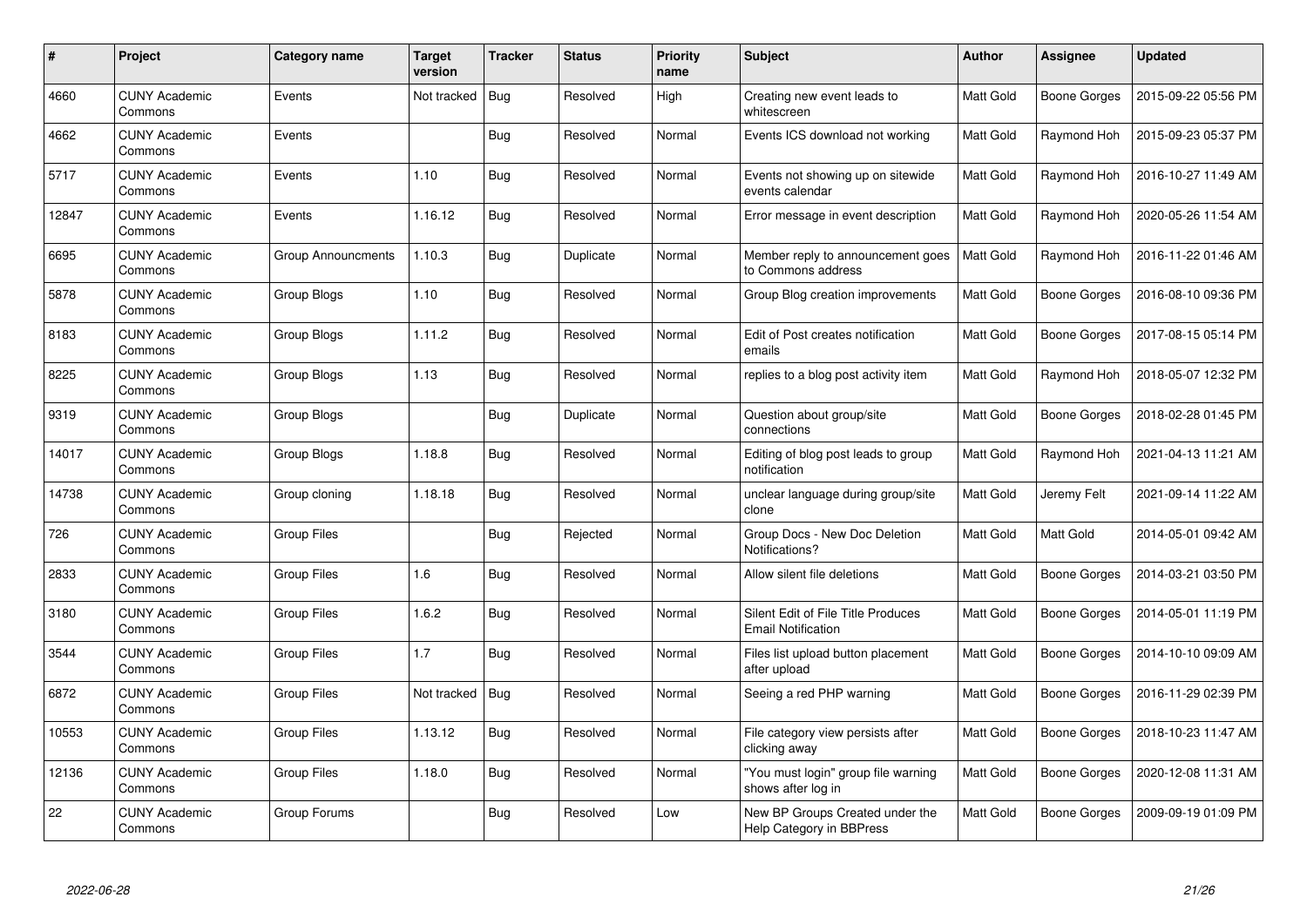| #    | Project                         | Category name | <b>Target</b><br>version | <b>Tracker</b> | <b>Status</b> | <b>Priority</b><br>name | Subject                                                                              | Author    | <b>Assignee</b>     | <b>Updated</b>      |
|------|---------------------------------|---------------|--------------------------|----------------|---------------|-------------------------|--------------------------------------------------------------------------------------|-----------|---------------------|---------------------|
| 25   | <b>CUNY Academic</b><br>Commons | Group Forums  |                          | Bug            | Resolved      | Low                     | Group Page "Active Forum Topics"<br>not displaying                                   | Matt Gold | <b>Boone Gorges</b> | 2009-09-28 05:25 PM |
| 29   | <b>CUNY Academic</b><br>Commons | Group Forums  |                          | <b>Bug</b>     | Resolved      | Low                     | Change user name display on<br><b>BbPress</b>                                        | Matt Gold | <b>Boone Gorges</b> | 2009-10-19 03:27 PM |
| 33   | <b>CUNY Academic</b><br>Commons | Group Forums  |                          | Bug            | Resolved      | Low                     | New Groups Added to Help Category                                                    | Matt Gold | <b>Boone Gorges</b> | 2009-10-19 04:06 PM |
| 35   | <b>CUNY Academic</b><br>Commons | Group Forums  |                          | Bug            | Resolved      | Normal                  | 404 Email Notification Settings Links                                                | Matt Gold | <b>Boone Gorges</b> | 2009-12-10 09:24 PM |
| 44   | <b>CUNY Academic</b><br>Commons | Group Forums  |                          | Bug            | Resolved      | Normal                  | WPMu avatars don't show up on<br><b>BbPress</b>                                      | Matt Gold | Lucas Thurston      | 2009-12-13 10:45 AM |
| 48   | <b>CUNY Academic</b><br>Commons | Group Forums  |                          | Bug            | Resolved      | High                    | Unsubscribed Users Receiving<br>Commons Forum Posts via Email                        | Matt Gold | <b>Boone Gorges</b> | 2009-10-17 07:01 PM |
| 71   | <b>CUNY Academic</b><br>Commons | Group Forums  |                          | Bug            | Resolved      | Urgent                  | Forum of Private Group Not Hidden                                                    | Matt Gold | <b>Boone Gorges</b> | 2009-11-24 10:15 PM |
| 147  | <b>CUNY Academic</b><br>Commons | Group Forums  |                          | Bug            | Resolved      | Normal                  | <b>Character Limit on Forum Post Titles</b>                                          | Matt Gold | <b>Boone Gorges</b> | 2009-12-22 10:38 PM |
| 3150 | <b>CUNY Academic</b><br>Commons | Group Forums  | 1.6.1                    | Bug            | Resolved      | Low                     | "Post New Topic" Button Shows Up<br>for Non-Logged in Users on Group<br>Forum Pages  | Matt Gold | <b>Boone Gorges</b> | 2014-04-21 04:49 PM |
| 3652 | <b>CUNY Academic</b><br>Commons | Group Forums  | 1.8                      | Bug            | Resolved      | Low                     | Forum preview doesn't show live link                                                 | Matt Gold | Raymond Hoh         | 2015-04-21 06:46 PM |
| 3654 | <b>CUNY Academic</b><br>Commons | Group Forums  | 1.7.4                    | <b>Bug</b>     | Resolved      | Normal                  | can only attached one file to a forum<br>post                                        | Matt Gold | <b>Boone Gorges</b> | 2014-11-21 10:42 AM |
| 3655 | <b>CUNY Academic</b><br>Commons | Group Forums  | Not tracked              | Bug            | Resolved      | High                    | xlsx attachments not allowed in<br>forums                                            | Matt Gold | <b>Boone Gorges</b> | 2014-11-21 10:41 AM |
| 3859 | <b>CUNY Academic</b><br>Commons | Group Forums  | 1.7.14                   | Bug            | Resolved      | Normal                  | Group Forum Button Layout                                                            | Matt Gold | <b>Boone Gorges</b> | 2015-03-05 10:57 AM |
| 4155 | <b>CUNY Academic</b><br>Commons | Group Forums  |                          | <b>Bug</b>     | Duplicate     | Normal                  | Don't see forum search                                                               | Matt Gold | <b>Boone Gorges</b> | 2015-06-16 12:32 PM |
| 4602 | <b>CUNY Academic</b><br>Commons | Group Forums  | Future<br>release        | <b>Bug</b>     | Duplicate     | Normal                  | "Home" button in forum search leads<br>to CAC homepage rather than group<br>homepage | Matt Gold | Raymond Hoh         | 2015-11-09 06:43 PM |
| 4636 | <b>CUNY Academic</b><br>Commons | Group Forums  | 1.8.18                   | Bug            | Resolved      | Normal                  | Silent edit option for editing forum<br>posts                                        | Matt Gold | Raymond Hoh         | 2015-11-29 04:20 PM |
| 4765 | <b>CUNY Academic</b><br>Commons | Group Forums  | 1.8.13                   | <b>Bug</b>     | Resolved      | Normal                  | Forum preview not showing HTML<br>tags                                               | Matt Gold | Boone Gorges        | 2015-10-11 10:30 PM |
| 4979 | <b>CUNY Academic</b><br>Commons | Group Forums  | Not tracked              | Bug            | Resolved      | Normal                  | File size limit exceeded?                                                            | Matt Gold | Matt Gold           | 2016-01-26 05:16 PM |
| 5128 | <b>CUNY Academic</b><br>Commons | Group Forums  | 1.9.5                    | <b>Bug</b>     | Resolved      | Normal                  | Botched forum display of posting to<br>multiple groups info                          | Matt Gold | Daniel Jones        | 2016-01-19 03:13 PM |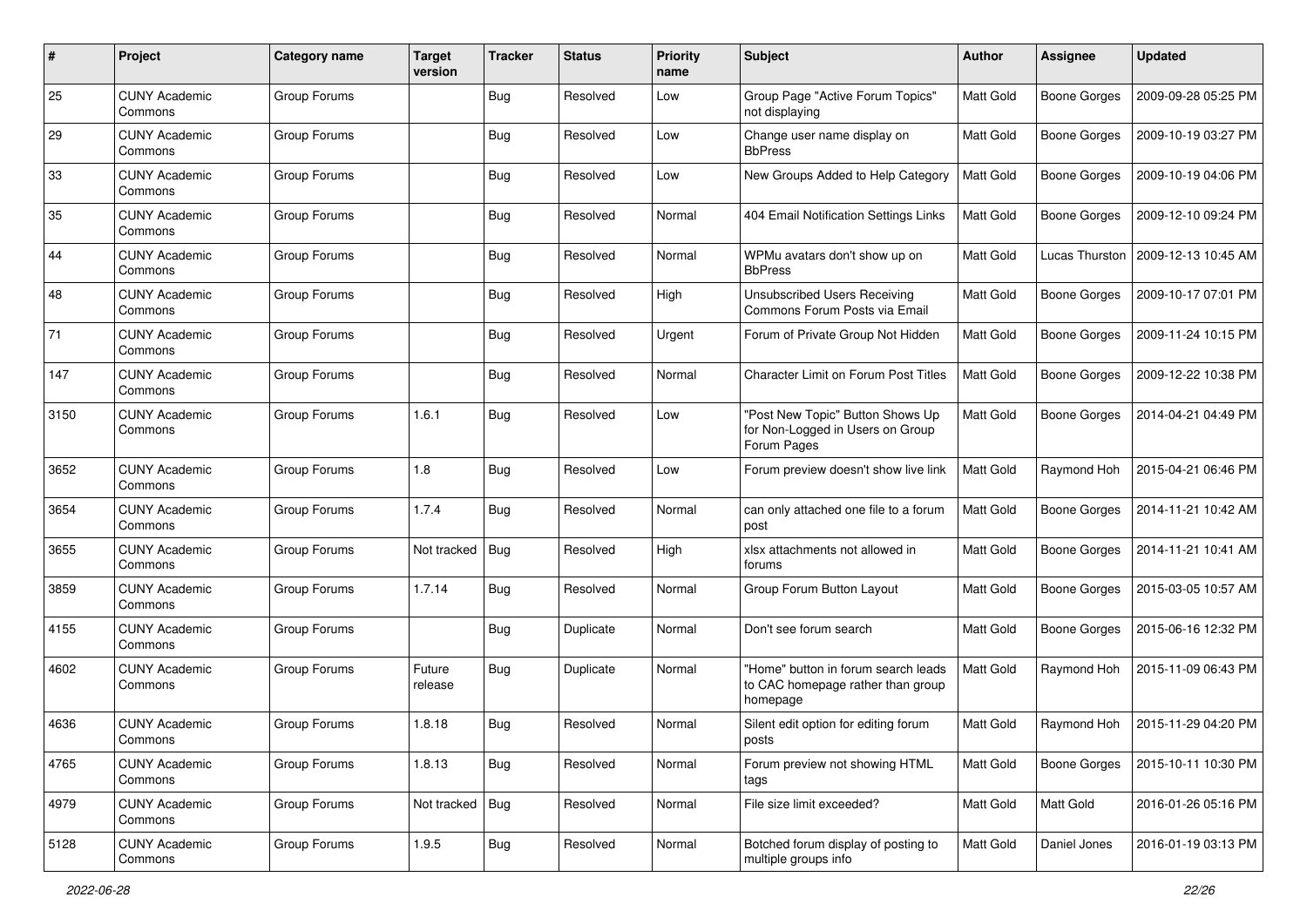| #     | Project                         | Category name     | <b>Target</b><br>version | <b>Tracker</b> | <b>Status</b>       | <b>Priority</b><br>name | <b>Subject</b>                                                                                     | <b>Author</b>    | Assignee            | <b>Updated</b>      |
|-------|---------------------------------|-------------------|--------------------------|----------------|---------------------|-------------------------|----------------------------------------------------------------------------------------------------|------------------|---------------------|---------------------|
| 5738  | <b>CUNY Academic</b><br>Commons | Group Forums      |                          | Bug            | Rejected            | Normal                  | Forum post list formatting didn't come<br>through                                                  | <b>Matt Gold</b> | <b>Boone Gorges</b> | 2016-07-02 01:09 PM |
| 8025  | <b>CUNY Academic</b><br>Commons | Group Forums      | 1.11.11                  | Bug            | Resolved            | Normal                  | HTML markup in group forum<br>notification                                                         | Matt Gold        | Daniel Jones        | 2017-08-25 11:38 AM |
| 8121  | <b>CUNY Academic</b><br>Commons | Group Forums      |                          | Bug            | Rejected            | Normal                  | Forum reply oddities -- RBE/Hidden<br>replies                                                      | Matt Gold        | Raymond Hoh         | 2017-05-10 01:39 PM |
| 10144 | <b>CUNY Academic</b><br>Commons | Group Forums      | 1.13.10                  | <b>Bug</b>     | Resolved            | Normal                  | Subscription set to "no email"                                                                     | Matt Gold        | Raymond Hoh         | 2018-09-25 10:26 AM |
| 10164 | <b>CUNY Academic</b><br>Commons | Group Forums      | 1.13.8                   | <b>Bug</b>     | Resolved            | Normal                  | A few oddities related to a<br>cross-posted forum post                                             | Matt Gold        | Boone Gorges        | 2018-08-17 10:12 AM |
| 15087 | <b>CUNY Academic</b><br>Commons | Group Forums      | 1.18.24                  | <b>Bug</b>     | Resolved            | Normal                  | Forum file limit                                                                                   | Matt Gold        | <b>Boone Gorges</b> | 2021-12-14 11:39 AM |
| 15239 | <b>CUNY Academic</b><br>Commons | Group Forums      | 1.19.3                   | Bug            | Resolved            | High                    | multiple notifications of forum post                                                               | Matt Gold        | Raymond Hoh         | 2022-02-01 10:10 PM |
| 1295  | <b>CUNY Academic</b><br>Commons | Group Invitations |                          | Bug            | Rejected            | Normal                  | Invite to Group Ajax Search Buggy                                                                  | Matt Gold        | Matt Gold           | 2014-05-01 10:31 AM |
| 3307  | <b>CUNY Academic</b><br>Commons | Group Invitations |                          | Bug            | Rejected            | Normal                  | Group Invites Sent before clicking<br>"send invites"                                               | Matt Gold        | Boone Gorges        | 2014-07-14 11:09 AM |
| 3419  | <b>CUNY Academic</b><br>Commons | Group Invitations | 1.6.14                   | <b>Bug</b>     | Testing<br>Required | Normal                  | Neatening the display of messages<br>on group requests                                             | Matt Gold        | <b>Boone Gorges</b> | 2014-09-01 09:29 PM |
| 3589  | <b>CUNY Academic</b><br>Commons | Group Invitations | 1.7.2                    | Bug            | Resolved            | Normal                  | User not appearing in group invitation<br>autocomplete                                             | Matt Gold        | <b>Boone Gorges</b> | 2014-11-01 02:58 PM |
| 4816  | <b>CUNY Academic</b><br>Commons | Group Invitations | 1.8.15                   | Bug            | Resolved            | High                    | Group invite email notifications not<br>received                                                   | Matt Gold        | <b>Boone Gorges</b> | 2015-10-26 11:56 AM |
| 6686  | CUNY Academic<br>Commons        | Group Invitations | 1.10.3                   | Bug            | Resolved            | Normal                  | Problems with auto-complete on<br>Send Invites tab                                                 | Matt Gold        | <b>Boone Gorges</b> | 2016-12-01 03:14 PM |
| 10410 | <b>CUNY Academic</b><br>Commons | Group Invitations | 1.13.11                  | Bug            | Resolved            | Normal                  | Navigating to another user's 'invites'<br>page leads to portfolio page without<br>redirect message | Matt Gold        | Raymond Hoh         | 2018-10-09 10:43 AM |
| 13581 | <b>CUNY Academic</b><br>Commons | Group Library     |                          | <b>Bug</b>     | Rejected            | Normal                  | Adding link to library didn't generate<br>notification email                                       | Matt Gold        | Raymond Hoh         | 2020-11-17 12:33 PM |
| 3097  | <b>CUNY Academic</b><br>Commons | Groups (misc)     | Future<br>release        | Bug            | Rejected            | Normal                  | Page not found error encountered<br>after requesting membership in a<br>group                      | Matt Gold        | <b>Boone Gorges</b> | 2014-03-19 03:03 PM |
| 3226  | <b>CUNY Academic</b><br>Commons | Groups (misc)     | 1.6.4.1                  | Bug            | Resolved            | Normal                  | Group home: content pushed below<br>sidebar                                                        | Matt Gold        | <b>Boone Gorges</b> | 2014-05-23 09:55 AM |
| 3448  | <b>CUNY Academic</b><br>Commons | Groups (misc)     | 1.7                      | Bug            | Resolved            | Normal                  | Group changes email slug/link issue                                                                | Matt Gold        | Raymond Hoh         | 2014-09-15 08:29 PM |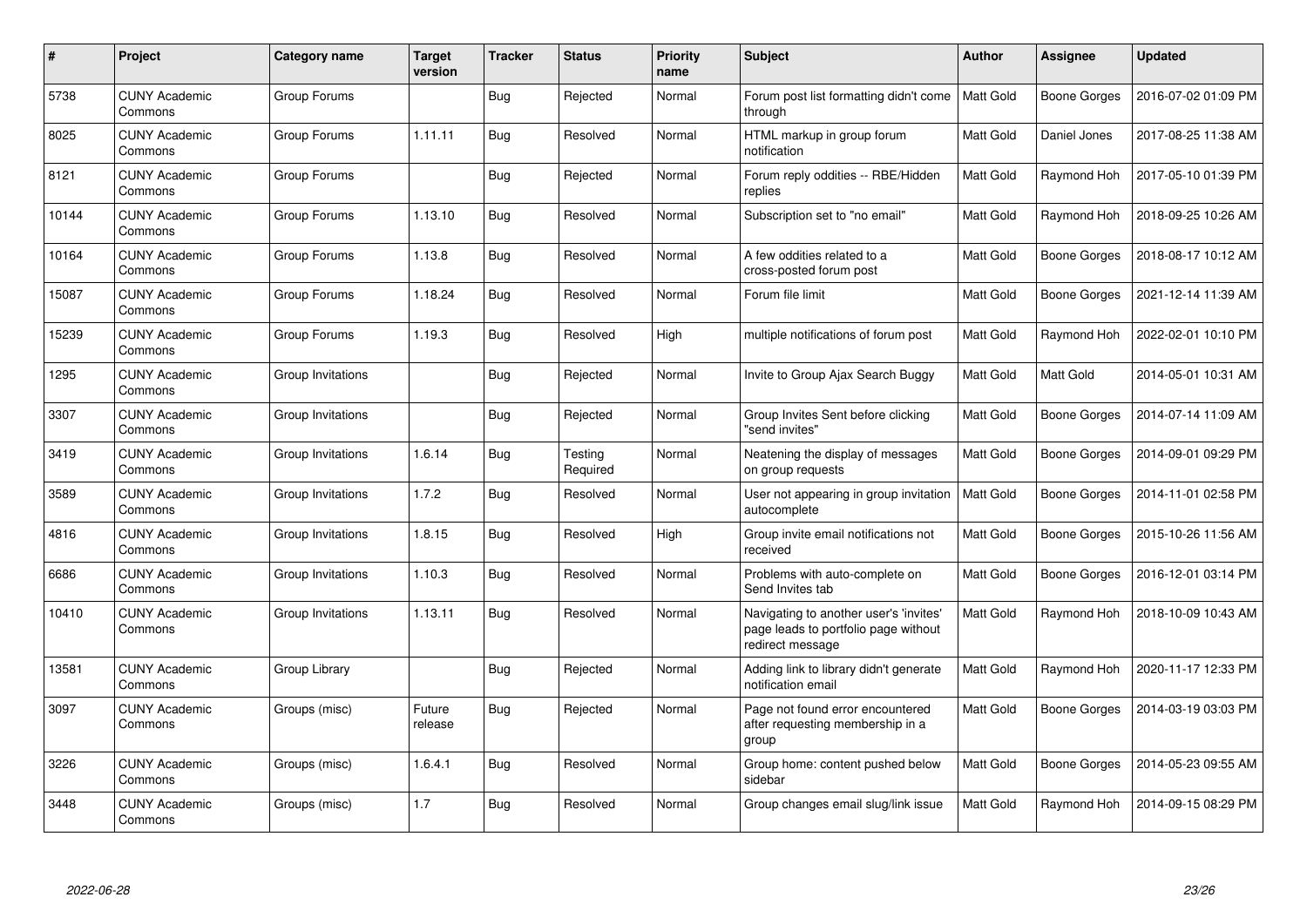| #     | Project                         | Category name | <b>Target</b><br>version | <b>Tracker</b> | <b>Status</b> | <b>Priority</b><br>name | <b>Subject</b>                                                                                           | <b>Author</b>    | Assignee     | Updated             |
|-------|---------------------------------|---------------|--------------------------|----------------|---------------|-------------------------|----------------------------------------------------------------------------------------------------------|------------------|--------------|---------------------|
| 3449  | <b>CUNY Academic</b><br>Commons | Groups (misc) | 1.7                      | Bug            | Resolved      | Normal                  | Make Default Option for "Create<br>Forum" in Group Creation Process<br>"Yes"                             | <b>Matt Gold</b> | Boone Gorges | 2014-09-22 08:39 PM |
| 3588  | <b>CUNY Academic</b><br>Commons | Groups (misc) | 1.7.2                    | Bug            | Resolved      | Normal                  | Hidden group not appearing in search<br>results                                                          | <b>Matt Gold</b> | Boone Gorges | 2014-11-01 02:57 PM |
| 3717  | <b>CUNY Academic</b><br>Commons | Groups (misc) | 1.7.7                    | Bug            | Resolved      | Normal                  | Member invitations to Group<br>Members error alert                                                       | <b>Matt Gold</b> | Boone Gorges | 2014-12-22 02:25 PM |
| 5880  | <b>CUNY Academic</b><br>Commons | Groups (misc) | 1.10                     | <b>Bug</b>     | Resolved      | Normal                  | Option to send invites to group shown<br>in group creation process even when<br>no invitees are selected | Matt Gold        | Paige Dupont | 2016-08-11 11:55 AM |
| 5881  | <b>CUNY Academic</b><br>Commons | Groups (misc) | 1.9.24                   | Bug            | Resolved      | Normal                  | shown "Request membership" button<br>when admin/creator of group                                         | <b>Matt Gold</b> | Boone Gorges | 2016-08-11 10:56 PM |
| 9051  | <b>CUNY Academic</b><br>Commons | Groups (misc) | 1.13                     | Bug            | Duplicate     | Normal                  | Difficult to know how to change group<br>email address                                                   | <b>Matt Gold</b> | Raymond Hoh  | 2018-04-13 05:01 PM |
| 9782  | <b>CUNY Academic</b><br>Commons | Groups (misc) | 1.13.2                   | Bug            | Resolved      | Normal                  | Site loads/skips last step of group<br>creation                                                          | <b>Matt Gold</b> | Boone Gorges | 2018-05-22 10:45 AM |
| 9814  | <b>CUNY Academic</b><br>Commons | Groups (misc) | Not tracked              | Bug            | Resolved      | Normal                  | Group email settings "No Email" issue   Matt Gold                                                        |                  | Raymond Hoh  | 2018-05-22 11:45 AM |
| 10854 | <b>CUNY Academic</b><br>Commons | Groups (misc) | 1.14.3                   | <b>Bug</b>     | Resolved      | Normal                  | Group membership request not<br>appearing on Requests admin tab                                          | Matt Gold        |              | 2018-12-21 04:12 PM |
| 11800 | <b>CUNY Academic</b><br>Commons | Groups (misc) | 1.15.9                   | <b>Bug</b>     | Resolved      | Normal                  | 'CUNY-wide' Campus option not<br>saving on groups/sites                                                  | <b>Matt Gold</b> | Boone Gorges | 2019-08-27 04:17 PM |
| 11801 | <b>CUNY Academic</b><br>Commons | Groups (misc) | 1.16                     | Bug            | Resolved      | Normal                  | Selecting 'CUNY-wide' when creating<br>group/site forbids selection of other<br>campuses                 | Matt Gold        | Sonja Leix   | 2019-11-14 11:14 AM |
| 13913 | <b>CUNY Academic</b><br>Commons | Groups (misc) |                          | Bug            | Rejected      | Normal                  | Group Avatar lost after group creation<br>process                                                        | <b>Matt Gold</b> | Boone Gorges | 2021-02-23 10:45 AM |
| 7755  | <b>CUNY Academic</b><br>Commons | Help/Codex    | Not tracked              | <b>Bug</b>     | Resolved      | Normal                  | help page not loading                                                                                    | <b>Matt Gold</b> | scott voth   | 2017-03-25 11:10 AM |
| 8659  | <b>CUNY Academic</b><br>Commons | Help/Codex    | 1.11.16                  | Bug            | Resolved      | Normal                  | Help email us link not working                                                                           | Matt Gold        | Raymond Hoh  | 2017-10-11 03:51 PM |
| 8793  | <b>CUNY Academic</b><br>Commons | Help/Codex    | 1.12.3                   | <b>Bug</b>     | Resolved      | Normal                  | Bold email address on help page                                                                          | Matt Gold        | Paige Dupont | 2017-11-28 11:21 AM |
| 3614  | <b>CUNY Academic</b><br>Commons | Home Page     | 1.7.2                    | Bug            | Resolved      | Normal                  | Homepage member widget filter<br>feature not working                                                     | <b>Matt Gold</b> | Boone Gorges | 2014-11-01 02:24 PM |
| 3802  | <b>CUNY Academic</b><br>Commons | Home Page     | 1.7.14                   | <b>Bug</b>     | Resolved      | Normal                  | Long user name causes problems<br>with Who's Online homepage display                                     | Matt Gold        | Daniel Jones | 2015-02-23 03:39 PM |
| 3910  | <b>CUNY Academic</b><br>Commons | Home Page     | 1.7.15.2                 | <b>Bug</b>     | Resolved      | High                    | Home Page Display Errors                                                                                 | <b>Matt Gold</b> | Boone Gorges | 2015-03-17 10:21 AM |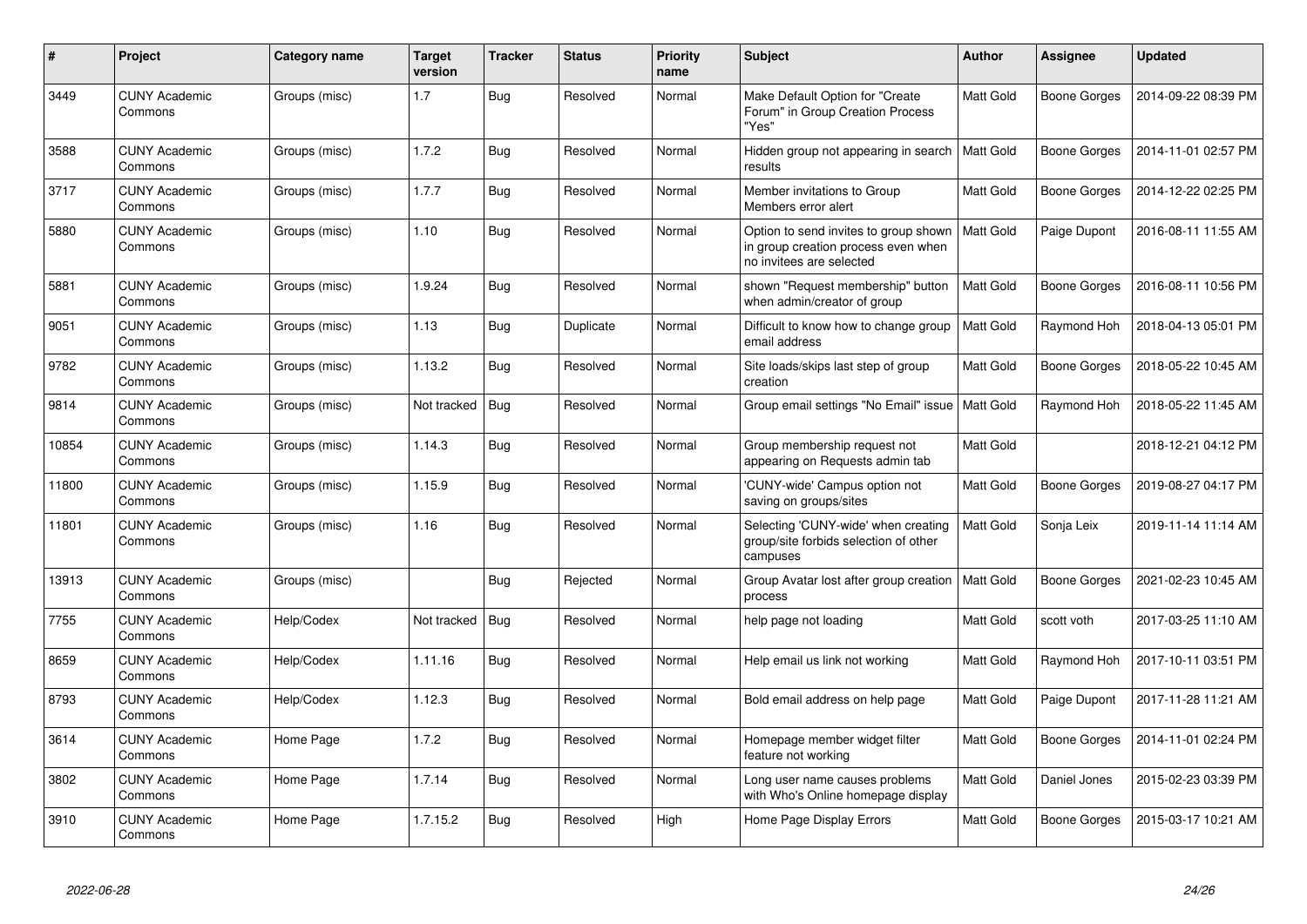| $\#$  | Project                         | Category name   | <b>Target</b><br>version | <b>Tracker</b> | <b>Status</b> | <b>Priority</b><br>name | <b>Subject</b>                                                                     | <b>Author</b> | Assignee            | <b>Updated</b>      |
|-------|---------------------------------|-----------------|--------------------------|----------------|---------------|-------------------------|------------------------------------------------------------------------------------|---------------|---------------------|---------------------|
| 3917  | <b>CUNY Academic</b><br>Commons | Home Page       | 1.7.16                   | Bug            | Resolved      | Normal                  | New homepage display errors                                                        | Matt Gold     | Raymond Hoh         | 2015-03-18 11:15 AM |
| 4639  | <b>CUNY Academic</b><br>Commons | Home Page       | Not tracked              | <b>Bug</b>     | Resolved      | Urgent                  | Front page slider stopped working                                                  | Matt Gold     | <b>Boone Gorges</b> | 2015-09-21 03:44 PM |
| 6995  | <b>CUNY Academic</b><br>Commons | Home Page       | Not tracked              | Bug            | Assigned      | Normal                  | member filter on homepage not<br>working                                           | Matt Gold     | Raymond Hoh         | 2016-12-11 09:46 PM |
| 9114  | <b>CUNY Academic</b><br>Commons | Home Page       | 1.12.8                   | <b>Bug</b>     | Resolved      | Normal                  | group with long name messes up<br>homepage layout                                  | Matt Gold     | Boone Gorges        | 2018-01-24 05:17 PM |
| 11016 | <b>CUNY Academic</b><br>Commons | Home Page       | 1.14.7                   | Bug            | Resolved      | Normal                  | Activity timestamps on homepage are<br>borked                                      | Matt Gold     | Raymond Hoh         | 2019-02-26 02:04 PM |
| 5179  | <b>CUNY Academic</b><br>Commons | Homepage Slides | 1.9.6                    | <b>Bug</b>     | Resolved      | High                    | homepage slider image broken                                                       | Matt Gold     | Raymond Hoh         | 2016-02-01 11:26 PM |
| 8702  | <b>CUNY Academic</b><br>Commons | Homepage Slides | 1.11.13                  | Bug            | Resolved      | Normal                  | Homepage slider doesn't offer option<br>to move through slides                     | Matt Gold     | Boone Gorges        | 2017-09-14 11:37 PM |
| 3344  | <b>CUNY Academic</b><br>Commons | Layout          | 1.6.11                   | Bug            | Resolved      | Normal                  | Double display of menu on profile<br>settings                                      | Matt Gold     | Boone Gorges        | 2014-08-01 09:58 AM |
| 3345  | <b>CUNY Academic</b><br>Commons | Layout          | 1.6.11                   | <b>Bug</b>     | Resolved      | Normal                  | Text/Icon Styling Error/Overlap on<br>Profile pages                                | Matt Gold     | <b>Boone Gorges</b> | 2014-08-01 09:05 AM |
| 9148  | <b>CUNY Academic</b><br>Commons | Layout          | 1.12.11                  | Bug            | Resolved      | Normal                  | CAC on Microsoft Edge                                                              | Matt Gold     | Matt Gold           | 2018-03-27 11:34 AM |
| 13230 | <b>CUNY Academic</b><br>Commons | Layout          | 1.17.2                   | <b>Bug</b>     | Resolved      | Normal                  | Overlapping notifications on group<br>management member acceptance                 | Matt Gold     | Raymond Hoh         | 2020-08-25 11:27 AM |
| 13459 | <b>CUNY Academic</b><br>Commons | Layout          | 1.17.6                   | Bug            | Resolved      | Normal                  | Line spacing on forum post title is too<br>small                                   | Matt Gold     | Raymond Hoh         | 2020-10-27 11:00 AM |
| 15196 | <b>CUNY Academic</b><br>Commons | Layout          | 1.19.2                   | <b>Bug</b>     | Resolved      | Normal                  | footer positioning on GCDI site                                                    | Matt Gold     | Raymond Hoh         | 2022-01-25 11:33 AM |
| 9875  | <b>CUNY Academic</b><br>Commons | Messages        | 1.13.3                   | Bug            | Resolved      | Low                     | Can't mark message as read                                                         | Matt Gold     | <b>Boone Gorges</b> | 2018-06-01 07:54 PM |
| 9876  | <b>CUNY Academic</b><br>Commons | Messages        | 1.13.3                   | Bug            | Resolved      | Normal                  | System erroneously indicates<br>super-admin is part of private<br>message exchange | Matt Gold     | <b>Boone Gorges</b> | 2018-06-01 07:36 PM |
| 11808 | <b>CUNY Academic</b><br>Commons | Messages        | 1.15.9                   | Bug            | Resolved      | Normal                  | Search function on messages not<br>working                                         | Matt Gold     | Boone Gorges        | 2019-08-30 11:03 AM |
| 16306 | <b>CUNY Academic</b><br>Commons | Messages        | 2.0.2                    | <b>Bug</b>     | Assigned      | Normal                  | Confusing messaging on send<br>message page                                        | Matt Gold     | Raymond Hoh         | 2022-06-27 08:09 PM |
| 3557  | <b>CUNY Academic</b><br>Commons | My Commons      | 1.7.1                    | Bug            | Resolved      | Urgent                  | Fix typo on My Commons overlay                                                     | Matt Gold     | <b>Boone Gorges</b> | 2014-10-15 11:02 PM |
| 3574  | <b>CUNY Academic</b><br>Commons | My Commons      |                          | Bug            | Duplicate     | Normal                  | Address awkward possessive cases<br>on My Commons page                             | Matt Gold     | Raymond Hoh         | 2015-04-13 04:41 PM |